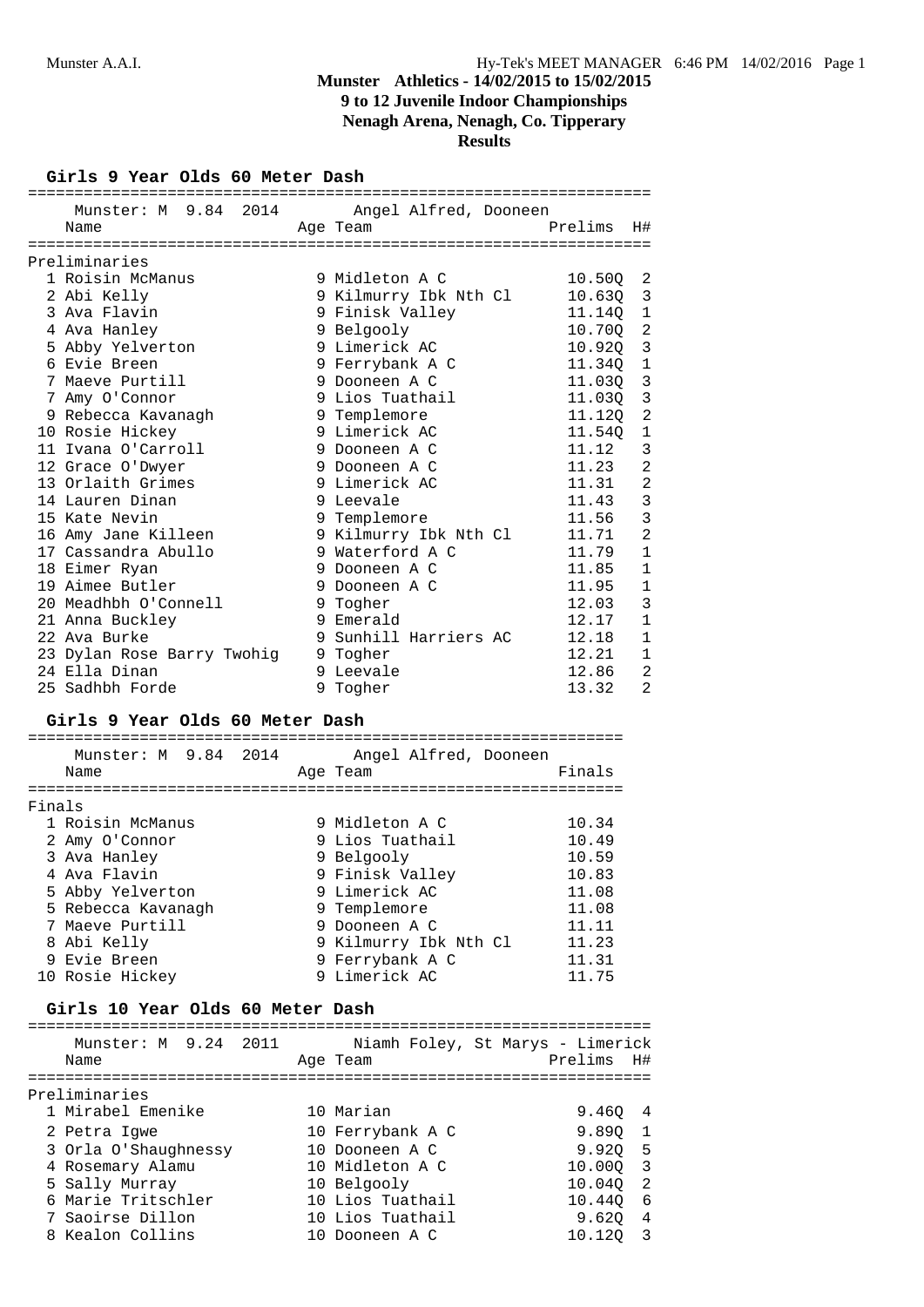| Hy-Tek's MEET MANAGER 6:46 PM 14/02/2016 Page 1 |  |  |  |  |
|-------------------------------------------------|--|--|--|--|
|-------------------------------------------------|--|--|--|--|

## **Munster Athletics - 14/02/2015 to 15/02/2015 9 to 12 Juvenile Indoor Championships Nenagh Arena, Nenagh, Co. Tipperary**

|                                                                                                                                                                                                                                                       | <b>Results</b>                                                  |        |                |
|-------------------------------------------------------------------------------------------------------------------------------------------------------------------------------------------------------------------------------------------------------|-----------------------------------------------------------------|--------|----------------|
| 9 Sarah Abullo                                                                                                                                                                                                                                        | 10 Waterford A C                                                | 10.140 | 1              |
|                                                                                                                                                                                                                                                       |                                                                 | 10.20Q | $\overline{c}$ |
|                                                                                                                                                                                                                                                       |                                                                 | 10.210 | 5              |
|                                                                                                                                                                                                                                                       |                                                                 | 10.54Q | 6              |
|                                                                                                                                                                                                                                                       |                                                                 | 10.26Q | 2              |
|                                                                                                                                                                                                                                                       |                                                                 | 10.31Q | 5              |
| 14 Sophie O'Shea                                                                                                                                                                                                                                      | 10 Belgooly                                                     | 10.310 | 5              |
| 16 Ciara Flaherty<br>17 Freya Wiegand<br>18 Rosie Gavan                                                                                                                                                                                               | 10 Limerick AC                                                  | 10.35Q | 4              |
|                                                                                                                                                                                                                                                       | 10 Dooneen A C                                                  | 10.410 | $\overline{1}$ |
|                                                                                                                                                                                                                                                       | 10 Limerick AC                                                  | 10.43Q | 3              |
| 19 Abigail Ross                                                                                                                                                                                                                                       | 10 Emerald                                                      | 10.62Q | 6              |
| 20 Vivienne O'Brien 10 Dooneen A C                                                                                                                                                                                                                    |                                                                 | 10.360 | 4              |
| 21 Simone Looney<br>10 Leevale<br>10 Old Abbey<br>10 Limerick AC                                                                                                                                                                                      |                                                                 | 10.42Q | $\overline{2}$ |
| 22 Aisling Cussen<br>23 Aoife Grimes                                                                                                                                                                                                                  |                                                                 | 10.44Q | 3              |
|                                                                                                                                                                                                                                                       |                                                                 | 10.58Q | 1              |
| 23 Aoife Grimes<br>24 Rebecca Walsh 10 K C K Athletic<br>25 Emma Neylon 10 Lios Tuathail<br>26 Ellen Collins 10 Tralee Harrier<br>27 Grace Fanning 10 Waterford A C                                                                                   | 10 K C K Athletic Club                                          | 10.710 | 6              |
|                                                                                                                                                                                                                                                       |                                                                 | 10.44  | 2              |
|                                                                                                                                                                                                                                                       | 10 Tralee Harriers                                              | 10.45  | 3              |
|                                                                                                                                                                                                                                                       |                                                                 | 10.51  | $\overline{2}$ |
| 27 Katie Enright                                                                                                                                                                                                                                      | 10 Dooneen A C                                                  | 10.51  | 4              |
| 29 Ciara Miniter                                                                                                                                                                                                                                      | 10 St. Marys Clare                                              | 10.70  | $\overline{a}$ |
| composity<br>31 Hannah O'Shaughnessy<br>32 Esther Olaye<br>33 Clodagh Morrler                                                                                                                                                                         | 10 Leevale                                                      | 10.78  | 3              |
|                                                                                                                                                                                                                                                       | 10 Nenagh Oly                                                   | 10.79  | 5              |
|                                                                                                                                                                                                                                                       | 10 Ennis Track A C<br>10 Nenagh Oly<br>10 Bossues               | 10.88  | 4              |
| 33 Clodagh Moylan                                                                                                                                                                                                                                     |                                                                 | 10.89  | 2              |
| 34 Sheoladh Dynan                                                                                                                                                                                                                                     | 10 Roscrea<br>10 Nenagh Oly<br>10 Carrick on Suir               | 10.90  | 4              |
| 35 Niamh Boland                                                                                                                                                                                                                                       |                                                                 | 10.95  | 3              |
| 36 Emma Walsh                                                                                                                                                                                                                                         |                                                                 | 10.97  | 6              |
|                                                                                                                                                                                                                                                       |                                                                 | 10.97  | 3              |
| 36 Ava Connolly<br>38 Kaithlyn Flanagan<br>39 Abbey Moynihan<br>39 Abbey Moynihan<br>40 Amy Ryan<br>41 Lydia Leamy<br>42 Saoirse O'Piordon<br>39 Abbey Moynihan<br>40 Amy Ryan<br>42 Saoirse O'Piordon<br>30 Nenagh Oly<br>42 Saoirse O'Piordon<br>30 |                                                                 | 10.98  | 4              |
|                                                                                                                                                                                                                                                       |                                                                 | 11.05  | $\overline{2}$ |
|                                                                                                                                                                                                                                                       |                                                                 | 11.06  | 6              |
|                                                                                                                                                                                                                                                       |                                                                 | 11.08  | 1              |
| 42 Saoirse O'Riordan                                                                                                                                                                                                                                  | 10 Roscrea                                                      | 11.11  | 5              |
| 12 Basember 10 Limerick AC<br>43 Lucy Ronayne 10 Finisk Valley<br>45 Isla McCarthy 10 Dohney's A C                                                                                                                                                    | $\begin{array}{c} 11.15 \\ 11.43 \\ 11.51 \end{array}$          |        | 6              |
| 44 Lucy Ronayne<br>45 Isla McCarthy<br>46 Robyn Darcy                                                                                                                                                                                                 |                                                                 |        | 5              |
|                                                                                                                                                                                                                                                       |                                                                 |        | 1              |
|                                                                                                                                                                                                                                                       | 10 Limerick AC                                                  | 11.58  | 5              |
| 47 Ellie Hogan                                                                                                                                                                                                                                        | 10 Emerald<br>10 Emerald<br>10 Belgooly<br>10 Blarney Iniscarra | 11.91  | 1              |
| 48 Adrienne Carroll<br>49 Lauren Martin                                                                                                                                                                                                               | 10 Belgooly                                                     | 12.20  | 3              |
|                                                                                                                                                                                                                                                       |                                                                 | 12.64  | $\mathbf{1}$   |

## **Girls 10 Year Olds 60 Meter Dash**

|                      |                    | Semis H#                                                          |
|----------------------|--------------------|-------------------------------------------------------------------|
|                      |                    |                                                                   |
| Semi-Finals          |                    |                                                                   |
| 1 Saoirse Dillon     | 10 Lios Tuathail   | $9.620 \quad 1$                                                   |
| 2 Orla O'Shaughnessy | 10 Dooneen A C     | 9.750 3                                                           |
| 3 Petra Iqwe         | 10 Ferrybank A C   | 9.800 2                                                           |
| 4 Mirabel Emenike    | 10 Marian          | 9.700 1                                                           |
| 5 Rosemary Alamu     | 10 Midleton A C    | $9.88Q$ 3                                                         |
| 6 Sally Murray       | 10 Belgooly        | $\overline{2}$<br>10.030                                          |
| 7 Mai McKenna        | 10 Dooneen A C     | $9.98q$ 3                                                         |
| 8 Ciara Frawley      | 10 Ennis Track A C | $10.03\sigma$<br>-2                                               |
| 9 Kealon Collins     | 10 Dooneen A C     | 2<br>10.10                                                        |
| 10 Sarah Abullo      | 10 Waterford A C   | 3<br>10.22                                                        |
| 11 Molly O'Riordan   | 10 Lios Tuathail   | 2<br>10.27                                                        |
| 12 Sophie O'Shea     | 10 Belgooly        | 3<br>10.29                                                        |
| 13 Freya Wiegand     | 10 Dooneen A C     | $\mathfrak{D}$<br>10.30                                           |
| 14 Rosie Gavan       | 10 Limerick AC     | $\mathbf{1}$<br>10.34                                             |
| 15 Ciara Flaherty    | 10 Limerick AC     | 3<br>10.35                                                        |
|                      | Name               | Munster: M 9.24 2011 Niamh Foley, St Marys - Limerick<br>Age Team |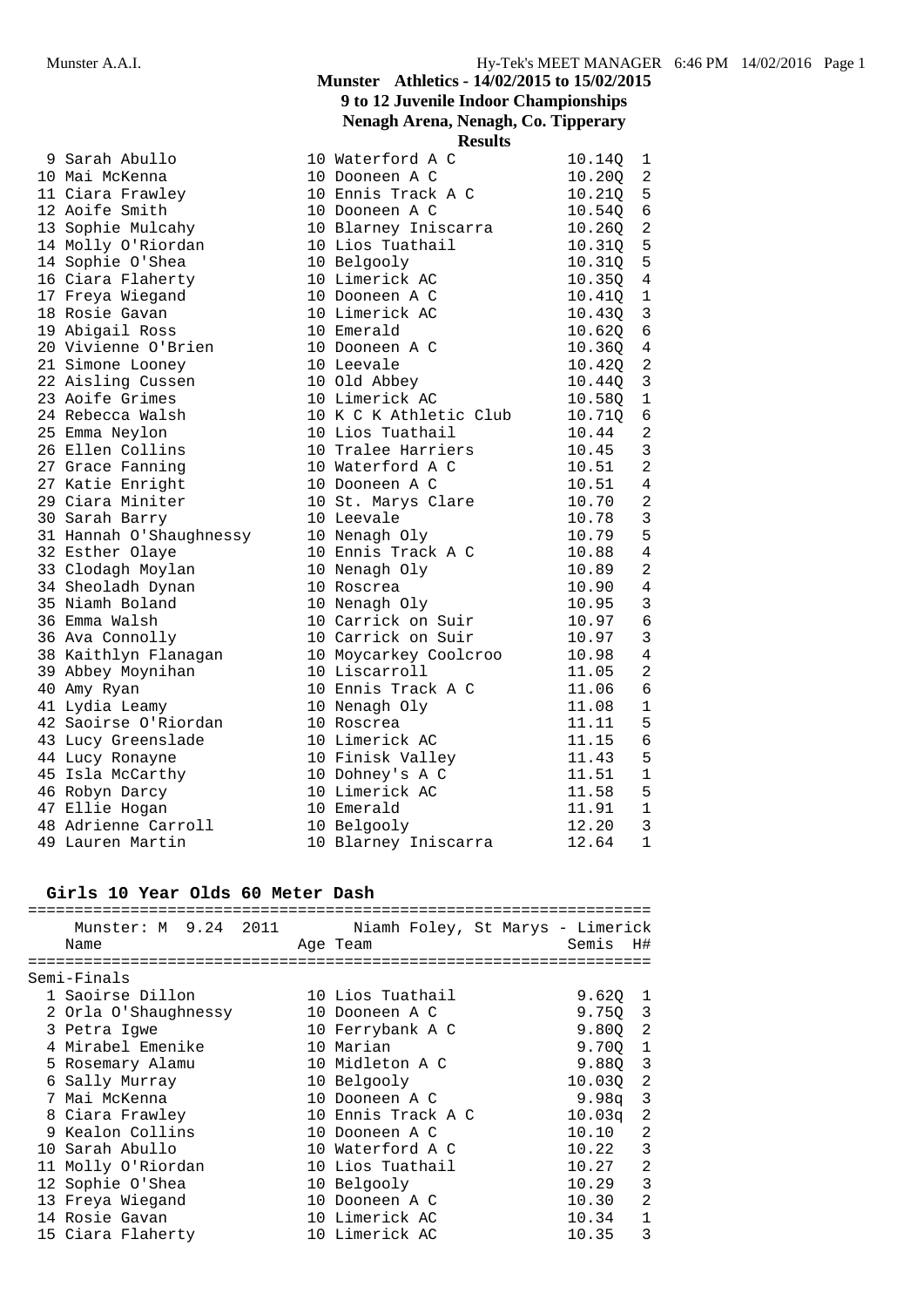## **9 to 12 Juvenile Indoor Championships Nenagh Arena, Nenagh, Co. Tipperary**

**Results**

| 16 Sophie Mulcahy   | 10 Blarney Iniscarra   | 10.46 1   |                |
|---------------------|------------------------|-----------|----------------|
| 16 Marie Tritschler | 10 Lios Tuathail       | $10.46$ 1 |                |
| 18 Simone Looney    | 10 Leevale             | $10.49$ 3 |                |
| 19 Rebecca Walsh    | 10 K C K Athletic Club | $10.51$ 1 |                |
| 20 Aisling Cussen   | 10 Old Abbey           | 10.52 3   |                |
| 21 Aoife Grimes     | 10 Limerick AC         | 10.53 2   |                |
| 22 Aoife Smith      | 10 Dooneen A C         | 10.56 1   |                |
| 23 Vivienne O'Brien | 10 Dooneen A C         | 10.70     | $\overline{2}$ |
| 24 Abigail Ross     | 10 Emerald             | 10.79     | $\overline{1}$ |

### **Girls 10 Year Olds 60 Meter Dash**

## ================================================================ Munster: M 9.24 2011 Niamh Foley, St Marys - Limer

|        | Name                 | Age Team           | Finals |
|--------|----------------------|--------------------|--------|
| Finals |                      |                    |        |
|        | 1 Saoirse Dillon     | 10 Lios Tuathail   | 9.46   |
|        | 2 Mirabel Emenike    | 10 Marian          | 9.54   |
|        | 3 Petra Iqwe         | 10 Ferrybank A C   | 9.65   |
|        | 4 Orla O'Shaughnessy | 10 Dooneen A C     | 9.66   |
|        | 5 Mai McKenna        | 10 Dooneen A C     | 10.05  |
|        | 5 Rosemary Alamu     | 10 Midleton A C    | 10.05  |
|        | 7 Sally Murray       | 10 Belgooly        | 10.06  |
|        | 7 Ciara Frawley      | 10 Ennis Track A C | 10.06  |

#### **Girls 11 Year Olds 60 Meter Dash**

| Munster: M 8.66 2012 Niamh Foley, St Marys - Limerick |                           |         |                |
|-------------------------------------------------------|---------------------------|---------|----------------|
| Name                                                  | Age Team                  | Prelims | H#             |
|                                                       |                           |         |                |
| Preliminaries                                         |                           |         |                |
| 1 Okwu Backari                                        | 11 Leevale                | 9.30Q   | 3              |
| 2 Leagh Moloney                                       | 11 Dooneen A C            | 9.340   | 5              |
| 3 Fatimo Amusa                                        | 11 Leevale                | 9.520   | $\mathbf{1}$   |
| 4 Nicole Dinan                                        | 11 Leevale                | 9.69Q   | 6              |
| 5 Molly Creedon                                       | 11 St Mary's Lk           | 9.740   | 2              |
| 6 Christina Percy                                     | 11 Nenagh Oly             | 9.84Q   | 4              |
| 6 Roisin O'Brien                                      | 11 Dooneen A C            | 9.84Q   | $\overline{4}$ |
| 8 Kate Foley                                          | 11 St Mary's Lk           | 9.46Q   | $\overline{3}$ |
| 9 Holly O'Boyle                                       | 11 Marian                 | 9.49Q   | 5              |
| 10 Angel Alfred                                       | 11 Dooneen A C            | 9.560   | $\overline{1}$ |
| 11 Claire Crowley                                     | 11 Leevale                | 9.940   | $\overline{2}$ |
| 12 Rachel O'Mahoney                                   | 11 Tralee Harriers 10.07Q |         | 6              |
| 13 Yanna Leahy                                        | 11 Dooneen A C            | 9.630   | 3              |
| 14 Lucie Healy                                        | 11 Leevale                | 9.790   | 5              |
| 15 Ceola Bergin                                       | 11 Templemore             | 9.84Q   | $\mathbf{1}$   |
| 16 Kiana Fitzgerald                                   | 11 Ferrybank A C          | 9.96Q   | $\overline{2}$ |
| 17 Aisling O'Neill                                    | 11 Togher                 | 10.20Q  | 6              |
| 18 Ella Brussells                                     | 11 Roscrea                | 10.45Q  | $\overline{4}$ |
| 19 Ellen Hosey                                        | 11 Dooneen A C            | 9.650   | 3              |
| 20 Claire Butler                                      | 11 Tramore                | 9.860   | $\mathbf{1}$   |
| 21 Abbie Dorney                                       | 11 Belgooly               | 9.970   | $\overline{2}$ |
| 22 Anna Mellett                                       | 11 Dooneen A C            | 10.090  | 5              |
| 23 Edel O'Sullivan                                    | 11 Togher                 | 10.440  | 6              |
| 24 Roisin Power                                       | 11 Tramore                | 10.51Q  | 4              |
| 25 Aisling Ezekannagh                                 | 11 Dooneen A C            | 9.98    | $\overline{a}$ |
| 26 Aislinn Henchy                                     | 11 Belgooly               | 9.99    | 3              |
| 27 Anna Campbell                                      | 11 Dooneen A C            | 10.08   | $\mathbf{1}$   |
| 28 Aoibheann McElligott                               | 11 Lios Tuathail          | 10.39   | 5              |
| 29 Mia Casey                                          | 11 Ferrybank A C          | 10.41   | $\mathbf{1}$   |
| 29 Mia Griffin                                        | 11 Killarney Valley AC    | 10.41   | 3              |
| 31 Eimear Heafey                                      | 11 Clonmel                | 10.51   | 3              |
| 32 Ava Rusk                                           | 11 St Cronan's            | 10.63   | 4              |
| 33 Kate Buckley                                       | 11 Emerald                | 10.66   | $\mathbf{1}$   |
|                                                       |                           |         |                |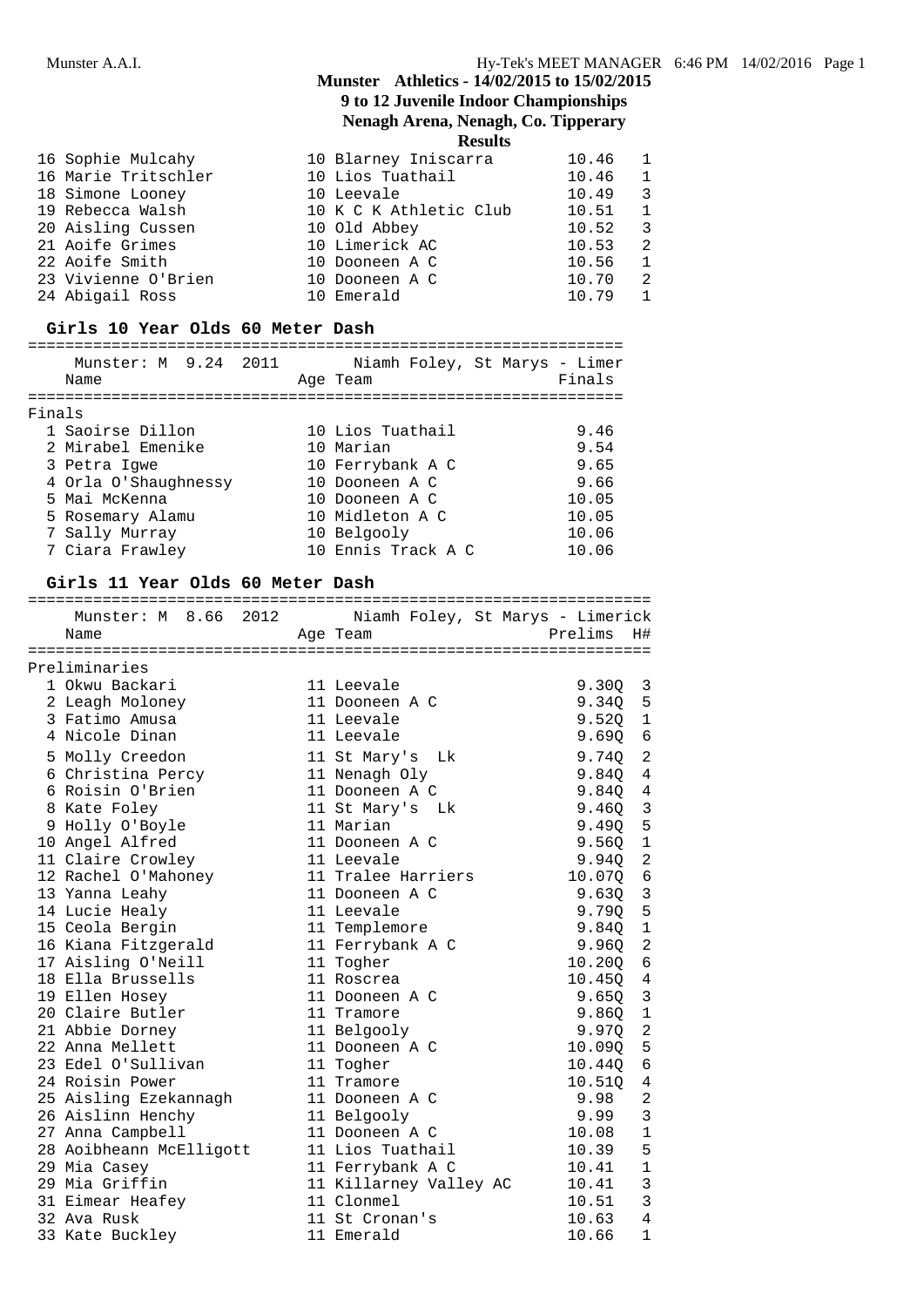**Nenagh Arena, Nenagh, Co. Tipperary**

**Results**

|                       | --------        |       |   |  |
|-----------------------|-----------------|-------|---|--|
| 34 Hannah Falvey      | 11 Belgooly     | 10.70 | 2 |  |
| 35 Emma Gillen        | 11 Limerick AC  | 10.76 | 3 |  |
| 36 Sarah O'Sullivan   | 11 Dooneen A C  | 10.79 | 6 |  |
| 37 Emma O'Brien       | 11 Dooneen A C  | 11.09 | 5 |  |
| 37 Abigail McKenzie   | 11 Nenagh Oly   | 11.09 | 4 |  |
| 39 Julie Barry        | 11 Leevale      | 11.27 | 4 |  |
| 40 Dioma Mangan       | 11 Dooneen A C  | 11.33 | 6 |  |
| 41 Zoe Conway         | 11 Belgooly     | 11.39 |   |  |
| 42 Isobel Dooley      | 11 Leevale      | 11.46 | 2 |  |
| 43 Aisling Dwane      | 11 Togher       | 11.69 | 2 |  |
| 44 Orlaith O'Sullivan | 11 Liscarroll   | 12.05 | 6 |  |
| 45 Aine O'Riordan     | 11 Midleton A C | 12.66 | 6 |  |
| 46 Isabel Murphy      | 11 Liscarroll   | 12.93 | 5 |  |
|                       |                 |       |   |  |

## **Girls 11 Year Olds 60 Meter Dash**

| Munster: M 8.66 2012 Niamh Foley, St Marys - Limerick |                    |                 |                |
|-------------------------------------------------------|--------------------|-----------------|----------------|
| Name                                                  | Age Team           | Semis           | H#             |
|                                                       |                    |                 |                |
| Semi-Finals                                           |                    |                 |                |
| 1 Okwu Backari                                        | 11 Leevale         | 9.2601          |                |
| 2 Fatimo Amusa                                        | 11 Leevale         | $9.400 \quad 3$ |                |
| 3 Leagh Moloney                                       | 11 Dooneen A C     | $9.47Q$ 2       |                |
| 4 Holly O'Boyle                                       | 11 Marian          | $9.48Q$ 3       |                |
| 5 Kate Foley                                          | 11 St Mary's Lk    | $9.52Q$ 2       |                |
| 6 Ellen Hosey                                         | 11 Dooneen A C     | 9.780           | $\overline{1}$ |
| 7 Angel Alfred                                        | 11 Dooneen A C     | $9.50$ q        | 3              |
| 8 Molly Creedon                                       | 11 St Mary's Lk    | 9.67a           | $\overline{2}$ |
| 9 Nicole Dinan                                        | 11 Leevale         | 9.70            | 3              |
| 10 Claire Crowley                                     | 11 Leevale         | 9.76            | 2              |
| 11 Christina Percy                                    | 11 Nenagh Oly      | 9.78            | $\mathbf{1}$   |
| 12 Yanna Leahy                                        | 11 Dooneen A C     | 9.88            | $\mathbf 1$    |
| 12 Lucie Healy                                        | 11 Leevale         | 9.88            | $\overline{a}$ |
| 14 Roisin O'Brien                                     | 11 Dooneen A C     | 9.91            | $\mathbf{1}$   |
| 15 Claire Butler                                      | 11 Tramore         | 9.94            | $\overline{2}$ |
| 16 Abbie Dorney                                       | 11 Belgooly        | 9.95            | 3              |
| 17 Aisling O'Neill                                    | 11 Togher          | 10.02           | $\overline{2}$ |
| 18 Kiana Fitzgerald                                   | 11 Ferrybank A C   | 10.03           | $\mathbf{3}$   |
| 18 Ceola Bergin                                       | 11 Templemore      | 10.03           | $\mathbf{3}$   |
| 20 Anna Mellett                                       | 11 Dooneen A C     | 10.04           | $\overline{3}$ |
| 21 Rachel O'Mahoney                                   | 11 Tralee Harriers | 10.37           | $\mathbf{1}$   |
| 22 Edel O'Sullivan                                    | 11 Togher          | 10.43           | $\overline{a}$ |
| 23 Ella Brussells                                     | 11 Roscrea         | 10.50           | 1              |
| 24 Roisin Power                                       | 11 Tramore         | 10.58           | 1              |

## **Girls 11 Year Olds 60 Meter Dash**

|        | Munster: M 8.66 2012<br>Name | Niamh Foley, St Marys - Limer<br>Age Team | Finals |
|--------|------------------------------|-------------------------------------------|--------|
| Finals |                              |                                           |        |
|        | 1 Leagh Moloney              | 11 Dooneen A C                            | 9.20   |
|        | 2 Okwu Backari               | 11 Leevale                                | 9.26   |
|        | 3 Angel Alfred               | 11 Dooneen A C                            | 9.37   |
|        | 4 Kate Foley                 | 11 St Mary's Lk                           | 9.40   |
|        | 5 Holly O'Boyle              | 11 Marian                                 | 9.41   |
|        | 6 Fatimo Amusa               | 11 Leevale                                | 9.59   |
|        | 7 Ellen Hosey                | 11 Dooneen A C                            | 9.69   |
|        | 8 Molly Creedon              | 11 St Mary's Lk                           | 9.79   |
|        | 9 Christina Percy            | 11 Nenagh Oly                             | 9.81   |
|        |                              |                                           |        |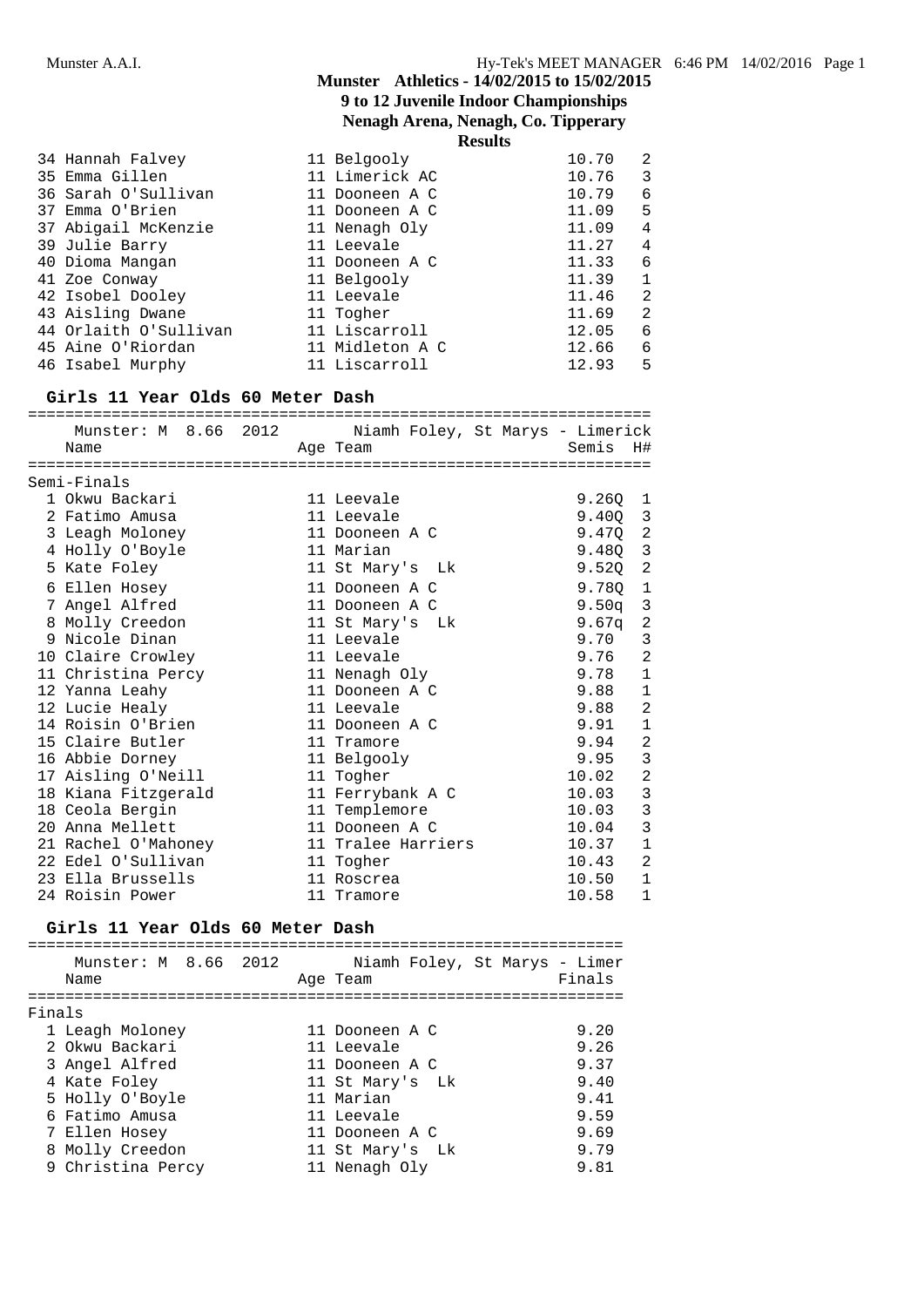**Nenagh Arena, Nenagh, Co. Tipperary**

**Results**

**Girls 12 Year Olds 60 Meter Dash**

| Munster: M 8.65 2013 Niamh Foley, St Marys - Limerick |                                               |                 |                            |
|-------------------------------------------------------|-----------------------------------------------|-----------------|----------------------------|
| Name                                                  | Age Team                                      | Prelims         | H#                         |
|                                                       |                                               |                 |                            |
| Preliminaries                                         |                                               |                 |                            |
| 1 Emer Conroy                                         | 12 Dooneen A C                                | 9.040           | 1                          |
| 2 Kate Farley                                         | 12 Riverstick Kinsale                         | 9.10Q           | 2                          |
| 3 Grace Rooney                                        | 12 Youghal                                    | $9.15Q \quad 6$ |                            |
| 4 Ella Jenks                                          | 12 North Cork A C                             | $9.370 \quad 3$ |                            |
| 5 Katie O'Regan                                       | 12 Riverstick Kinsale                         | 9.400           | $\overline{4}$             |
| 6 Caoimhe O'Donoghue                                  | 12 Riverstick Kinsale                         | 9.59Q           | $-5$                       |
| 7 Grace Coyle                                         | 12 Riverstick Kinsale                         | 9.10Q           | $\overline{1}$             |
| 8 Ava Rochford                                        | 12 Ennis Track A C                            | 9.36Q           | $6\overline{6}$            |
| 9 Olivia Delarqy                                      | 12 Templemore                                 | 9.42Q           | $\overline{\phantom{0}}^2$ |
| 10 Aimee Ryan                                         | 12 Dooneen A C                                | 9.4504          |                            |
| 11 Niamh McCarthy                                     | 12 Dohney's A C                               | 9.520           | 3                          |
| 12 Mollie Dooley                                      | 12 Templemore                                 | 9.600           | $5^{\circ}$                |
|                                                       |                                               |                 |                            |
| 13 Victoria Amiadamen                                 | 12 Dooneen A C                                | 9.31Q           | $\mathbf{1}$               |
| 14 Lily Horgan                                        | 12 Leevale                                    | 9.410           | 6                          |
| 15 Alannah Dunford                                    | 12 Templemore                                 | 9.46Q           | $\overline{a}$             |
| 16 Molly Quirke                                       | 12 Dooneen A C                                | $9.55Q$ 4       |                            |
| 17 Debbie Lawal                                       | 12 Dooneen A C                                | $9.56Q$ 3       |                            |
| 18 Selena O'Riordan                                   | 12 Midleton A C                               | 9.660           | $-5$                       |
| 19 Eimear Galvin                                      | 12 St Mary's Lk                               | 9.530           | 2                          |
| 20 Gabriella Bowen                                    | 12 Riverstick Kinsale                         | 9.580           | 1                          |
| 21 Jessica Lyne                                       | 12 Leevale                                    | 9.720           | $\overline{4}$             |
| 22 Aine Lenihan                                       | 12 Tulla Athletic Club                        | 9.76Q           | 3                          |
| 23 Bronagh O'Shaughnessy                              | 12 Togher                                     | 9.94Q           | 5                          |
| 24 Pheobe Sage                                        | 12 Nenagh Oly                                 | 10.09Q          | 6                          |
| 25 Isobel Casey                                       | 12 Ferrybank A C                              | 9.58            | 1                          |
| 26 Laura Flynn                                        | 12 Waterford A C                              | 9.68            | $\overline{2}$             |
| 27 Emma Lehane                                        | 12 Liscarroll                                 | 9.76            | 3                          |
|                                                       | 12 Liscarroll                                 | 9.79            | $\mathbf{1}$               |
| 29 Chloe Carroll                                      | 12 Templemore                                 | 9.80            | $\mathbf{1}$               |
| 30 Maria Cagney                                       | 12 West Limerick                              | 9.88            | 1                          |
| 31 Chloe O'Connor                                     | 12 Waterford A C                              | 9.92            | 4                          |
| 32 Aine Hallahan                                      | 12 Midleton A C                               | 9.94            | 3                          |
| 33 Tara Peters                                        | 12 Carrick on Suir                            | 9.99            | 5                          |
| 33 Aeidin Johnston                                    |                                               | 9.99            | $\mathbf{3}$               |
| 35 Kloe Mulcahy                                       | 12 Moycarkey Coolcroo<br>12 Blarney Iniscarra | 10.17           | $\overline{4}$             |
| 36 Aoife O'Shea                                       | 12 Carrick on Suir                            | 10.23           | $\overline{2}$             |
| 37 Molly Nevin                                        | 12 Templemore                                 | 10.28           | 6                          |
| 38 Kate Naughton                                      | 12 Leevale                                    | 10.30           | 5                          |
| 39 Pladia Glasgow                                     | 12 St Cronan's                                | 10.34           | $\sqrt{2}$                 |
| 40 Elise Ryan                                         | 12 Ennis Track A C                            | 10.38           | $\epsilon$                 |
| 41 Meadh Trindle                                      | 12 Togher                                     | 10.40           | 6                          |
| 42 Fave Scanlon                                       | 12 Dooneen A C                                | 10.52           | 6                          |
|                                                       | 12 Leevale                                    |                 |                            |
| 43 Amy Smith                                          |                                               | 10.53           | 6                          |
| 44 Joanna Long                                        | 12 Dooneen A C                                | 10.58           | 3                          |
| 45 Siofra O'Brien                                     | 12 Midleton A C                               | 10.60           | $\,4$                      |
| 46 Sarah McEvoy                                       | 12 Nenagh Oly                                 | 10.70           | 4                          |
| 47 Kate O'Neill                                       | 12 Limerick AC                                | 10.78           | 5                          |
| 48 Shauna Flanagan                                    | 12 Moycarkey Coolcroo                         | 10.81           | $\overline{c}$             |
| 48 Karen O'Mahony                                     | 12 Derg AC                                    | 10.81           | 5                          |
| 50 Ria Corkery                                        | 12 Cove                                       | 11.96           | 3                          |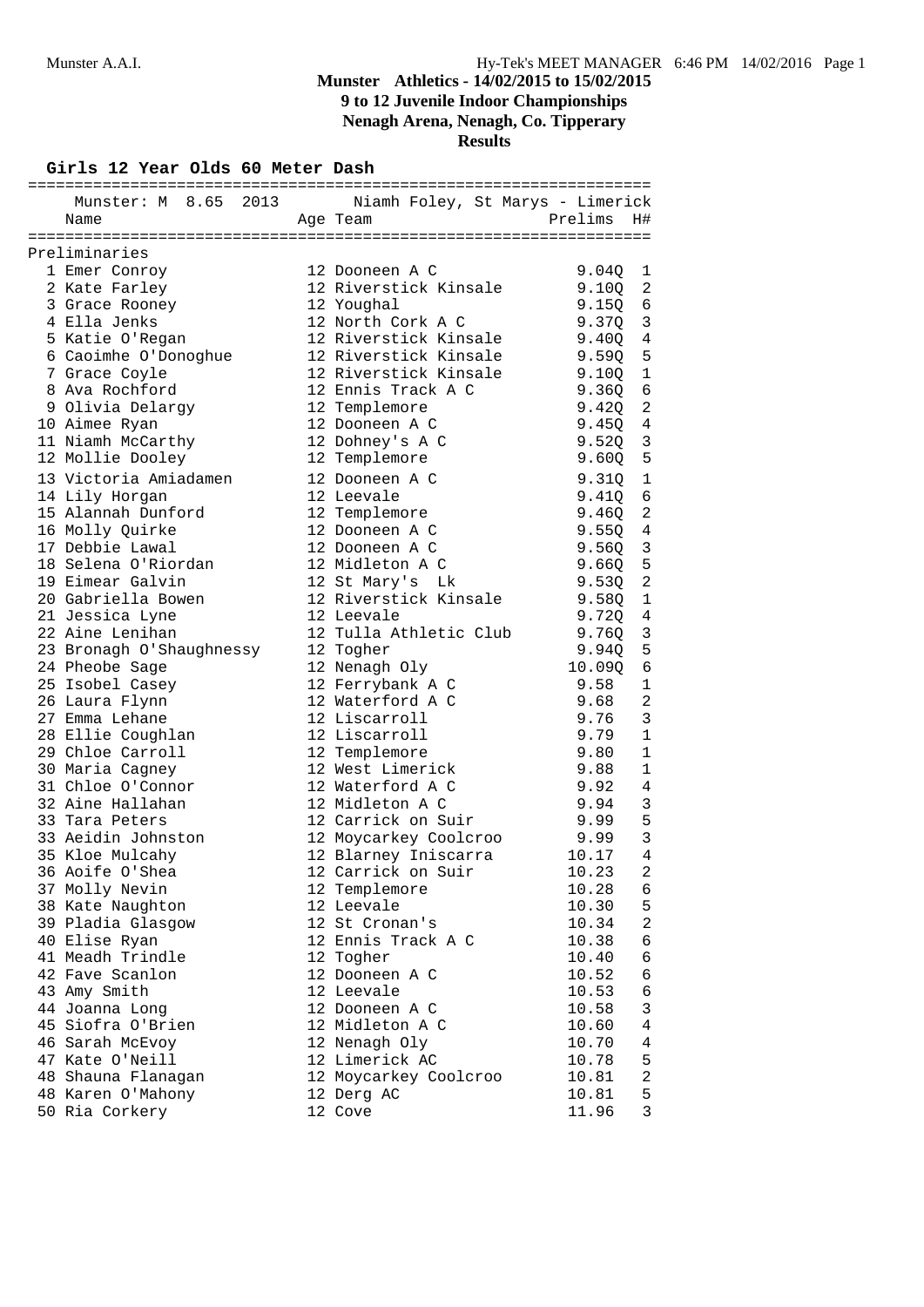## **Nenagh Arena, Nenagh, Co. Tipperary**

**Results**

## **Girls 12 Year Olds 60 Meter Dash**

| =======================  |                                                       |           |                |
|--------------------------|-------------------------------------------------------|-----------|----------------|
|                          | Munster: M 8.65 2013 Niamh Foley, St Marys - Limerick |           |                |
| Name                     | Age Team                                              | Semis     | H#             |
|                          | :==============================                       |           |                |
| Semi-Finals              |                                                       |           |                |
| 1 Emer Conroy            | 12 Dooneen A C                                        | 8.990 1   |                |
| 2 Grace Rooney           | 12 Youghal                                            | 9.080 3   |                |
| 3 Kate Farley            | 12 Riverstick Kinsale 9.10Q 2                         |           |                |
| 4 Grace Coyle            | 12 Riverstick Kinsale 9.05Q 1                         |           |                |
| 5 Ella Jenks             | 12 North Cork A C 9.300                               |           | $\overline{3}$ |
| 6 Ava Rochford           | 12 Ennis Track A C 9.38Q                              |           | $\overline{c}$ |
| 7 Victoria Amiadamen     | 12 Dooneen A C                                        | $9.25q$ 1 |                |
| 8 Gabriella Bowen        | 12 Riverstick Kinsale 9.43q                           |           | -2             |
| 9 Aimee Ryan             | 12 Dooneen A C                                        | 9.50      | 3              |
| 10 Katie O'Regan         | 12 Riverstick Kinsale 9.53                            |           | $\overline{2}$ |
| 10 Molly Ouirke          | 12 Dooneen A C                                        | 9.53      | 3              |
| 12 Debbie Lawal          | 12 Dooneen A C                                        | 9.54      | $\overline{2}$ |
| 13 Olivia Delarqy        | 12 Templemore                                         | 9.55      | 3              |
| 14 Niamh McCarthy        | 12 Dohney's A C                                       | 9.56      | $\overline{2}$ |
| 14 Eimear Galvin         | 12 St Mary's Lk                                       | 9.56      | $\mathbf 1$    |
| 16 Caoimhe O'Donoghue    | 12 Riverstick Kinsale 9.58                            |           | $\mathbf 1$    |
| 17 Alannah Dunford       | 12 Templemore                                         | 9.59      | 3              |
| 17 Lily Horgan           | 12 Leevale                                            | 9.59      | $\overline{2}$ |
| 19 Selena O'Riordan      | 12 Midleton A C                                       | 9.68      | $\mathbf{1}$   |
| 19 Mollie Dooley         | 12 Templemore                                         | 9.68      | $\mathbf{1}$   |
| 21 Jessica Lyne          | 12 Leevale                                            | 9.76      | 3              |
| 22 Aine Lenihan          | 12 Tulla Athletic Club 9.87                           |           | 3              |
| 23 Pheobe Sage           | 12 Nenagh Oly                                         | 10.10     | $\mathbf{1}$   |
| 24 Bronagh O'Shaughnessy | 12 Togher                                             | 10.11     | 2              |

## **Girls 12 Year Olds 60 Meter Dash**

| Munster: M 8.65 2013<br>Name | Niamh Foley, St Marys - Limer<br>Age Team | Finals |
|------------------------------|-------------------------------------------|--------|
| Finals                       |                                           |        |
| 1 Grace Rooney               | 12 Youghal                                | 8.81   |
| 2 Kate Farley                | 12 Riverstick Kinsale                     | 8.92   |
| 3 Emer Conroy                | 12 Dooneen A C                            | 8.99   |
| 4 Victoria Amiadamen         | 12 Dooneen A C                            | 9.10   |
| 5 Ava Rochford               | 12 Ennis Track A C                        | 9.11   |
| 6 Grace Coyle                | 12 Riverstick Kinsale                     | 9.17   |
| 7 Ella Jenks                 | 12 North Cork A C                         | 9.28   |
| 8 Gabriella Bowen            | 12 Riverstick Kinsale                     | 9.32   |
|                              |                                           |        |

#### **Girls 9 Year Olds 300 Meter Run**

| Munster: M 56.87 2014<br>Name | Holly O'Boyle, Marian<br>Age Team | Prelims      | H# |
|-------------------------------|-----------------------------------|--------------|----|
| Preliminaries                 |                                   |              |    |
| 1 Fiona Power                 | 9 Kilmallock A C                  | $1:02.170$ 3 |    |
| 2 Rebecca Kavanagh            | 9 Templemore                      | $1:04.540$ 2 |    |
| 3 Dearbhla Gleeson            | 9 Moyne                           | $1:07.230$ 1 |    |
| 4 Caoilainn Ryan              | 9 North Cork A C                  | $1:02.910$ 3 |    |
| 5 Claare O'Flynn              | 9 North Cork A C                  | $1:04.930$ 2 |    |
| 6 Marysia Borkowska-Hogan     | 9 North Cork A C                  | 1:07.290     |    |
| 7 Jessica Ryan                | 9 Thurles Crokes                  | $1:03.340$ 3 |    |
| 8 Orlaith Grimes              | 9 Limerick AC                     | 1:05.250     | -2 |
| 9 Aimee Butler                | 9 Dooneen A C                     | 1:09.01Q     | 1  |
| 10 Abi Kelly                  | 9 Kilmurry Ibk Nth Cl             | 1:05.35      | 2  |
| 11 Abby Yelverton             | 9 Limerick AC                     | 1:05.76      | 3  |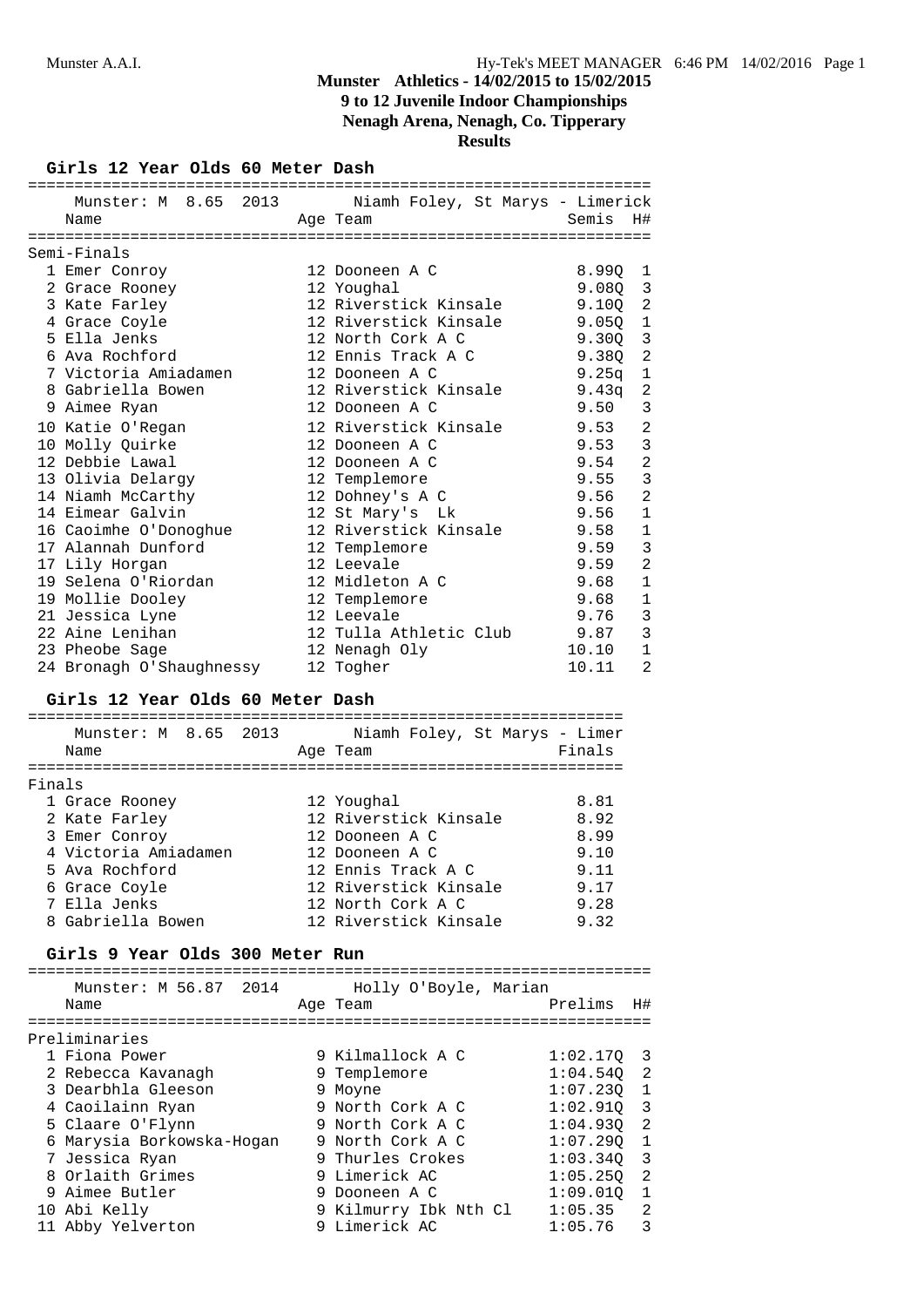## **Nenagh Arena, Nenagh, Co. Tipperary**

**Results**

| 12 Molly O'Shea       | 9 North Cork A C      | 1:06.43 | $\overline{\phantom{a}}$ 3 |  |
|-----------------------|-----------------------|---------|----------------------------|--|
| 13 Amy Jane Killeen   | 9 Kilmurry Ibk Nth Cl | 1:07.15 | -2                         |  |
| 14 Evie Quinn         | 9 Tulla Athletic Club | 1:08.24 | -3                         |  |
| 15 Kate Nevin         | 9 Templemore          | 1:09.21 | $\overline{2}$             |  |
| 16 Ava Flavin         | 9 Finisk Valley       | 1:10.12 | $\overline{1}$             |  |
| 17 Lauren Dinan       | 9 Leevale             | 1:11.30 |                            |  |
| 18 Ella Dinan         | 9 Leevale             | 1:11.70 | $\overline{1}$             |  |
| 19 Rosie Hickey       | 9 Limerick AC         | 1:12.16 | 2                          |  |
| 20 Ella O'Shaughnessy | 9 North Cork A C      | 1:13.72 | 3                          |  |
| 21 Anna Buckley       | 9 Emerald             | 1:13.82 |                            |  |

### **Girls 9 Year Olds 300 Meter Run**

#### ================================================================ Munster: M 56.87 2014 Holly O'Boyle, Marian

| Munster: M 56.8/ 2014 |                                                                                                                                                                                                  | HOIIV O'BOYIE, Marian |                                                                                                                                                                           |
|-----------------------|--------------------------------------------------------------------------------------------------------------------------------------------------------------------------------------------------|-----------------------|---------------------------------------------------------------------------------------------------------------------------------------------------------------------------|
| Name                  |                                                                                                                                                                                                  |                       | Finals                                                                                                                                                                    |
|                       |                                                                                                                                                                                                  |                       |                                                                                                                                                                           |
|                       |                                                                                                                                                                                                  |                       |                                                                                                                                                                           |
|                       |                                                                                                                                                                                                  |                       | 1:01.35                                                                                                                                                                   |
|                       |                                                                                                                                                                                                  |                       | 1:01.88                                                                                                                                                                   |
|                       |                                                                                                                                                                                                  |                       | 1:02.53                                                                                                                                                                   |
|                       |                                                                                                                                                                                                  |                       | 1:04.10                                                                                                                                                                   |
|                       |                                                                                                                                                                                                  |                       | 1:04.21                                                                                                                                                                   |
|                       |                                                                                                                                                                                                  |                       | 1:05.55                                                                                                                                                                   |
|                       |                                                                                                                                                                                                  |                       | 1:06.43                                                                                                                                                                   |
|                       |                                                                                                                                                                                                  |                       | 1:10.20                                                                                                                                                                   |
|                       |                                                                                                                                                                                                  |                       | 1:11.10                                                                                                                                                                   |
|                       | Finals<br>1 Fiona Power<br>2 Rebecca Kavanagh<br>3 Jessica Ryan<br>4 Caoilainn Ryan<br>5 Orlaith Grimes<br>6 Claare O'Flynn<br>7 Dearbhla Gleeson<br>8 Marysia Borkowska-Hogan<br>9 Aimee Butler |                       | Age Team<br>9 Kilmallock A C<br>9 Templemore<br>9 Thurles Crokes<br>9 North Cork A C<br>9 Limerick AC<br>9 North Cork A C<br>9 Moyne<br>9 North Cork A C<br>9 Dooneen A C |

### **Girls 10 Year Olds 500 Meter Run**

Prelimina Okwu Backari mwanana wapatao kutoka wa

### ===================================================================

|      | Munster: M 1:41.39 2015 |          | Nicole Binan, Leevale |    |
|------|-------------------------|----------|-----------------------|----|
| Name |                         | Age Team | Prelims               | H# |
|      |                         |          |                       |    |

| 1 Orla O'Shaughnessy                    | 10 Dooneen A C         | M 1:41.280   |                | $3$ CBP |
|-----------------------------------------|------------------------|--------------|----------------|---------|
| 2 Aoife Lillis                          | 10 Kilmihill A C       | $1:48.730$ 2 |                |         |
| 3 Sophie Coughlan 10 Moycarkey Coolcroo |                        | $1:50.460$ 1 |                |         |
| 4 Simone Looney                         | 10 Leevale             | $1:50.450$ 2 |                |         |
| 5 Aoife Smith                           | 10 Dooneen A C         | $1:50.700$ 3 |                |         |
| 6 Ciara Flaherty                        | 10 Limerick AC         | 1:51.880     | $\overline{1}$ |         |
| 7 Freya Wiegand                         | 10 Dooneen A C         | $1:52.51q$ 3 |                |         |
|                                         |                        | 1:53.07a     | $\overline{1}$ |         |
| 9 Lisa Nicholas                         | 10 Tulla Athletic Club | 1:53.12      | 2              |         |
| 10 Emma Walsh                           | 10 Carrick on Suir     | 1:55.85      | 3              |         |
| 11 Rosie Gavan                          | 10 Limerick AC         | 1:56.07      | 1              |         |
| 12 Sinead Walsh                         | 10 North Cork A C      | 1:56.35      | 3              |         |
| 13 Emma Corcoran                        | 10 Moycarkey Coolcroo  | 1:56.69      | <sup>1</sup>   |         |
| 14 Jane Corcoran                        | 10 Moycarkey Coolcroo  | 1:57.02      | 1              |         |
| 15 Olivia McCarthy                      | 10 Limerick AC         | 2:03.29      | 2              |         |
| 16 Isla McCarthy                        | 10 Dohney's A C        | 2:05.50      | 2              |         |
| 17 Emma Corkery                         | 10 Tramore             | 2:06.13      | 3              |         |
| 18 Abbey Moynihan                       | 10 Liscarroll          | 2:06.20      | 2              |         |
| 19 Katie Enright                        | 10 Dooneen A C         | 2:07.87      | 1              |         |
| 20 Abigail Ross                         | 10 Emerald             | 2:09.56      | 2              |         |
| 21 Abigail O'Regan                      | 10 Liscarroll          | 2:10.74      | 3              |         |
| 22 Sheoladh Dynan                       | 10 Roscrea             | 2:15.76      | 1              |         |
| 23 Siun Moore                           | 10 Togher              | 2:38.85      | 2              |         |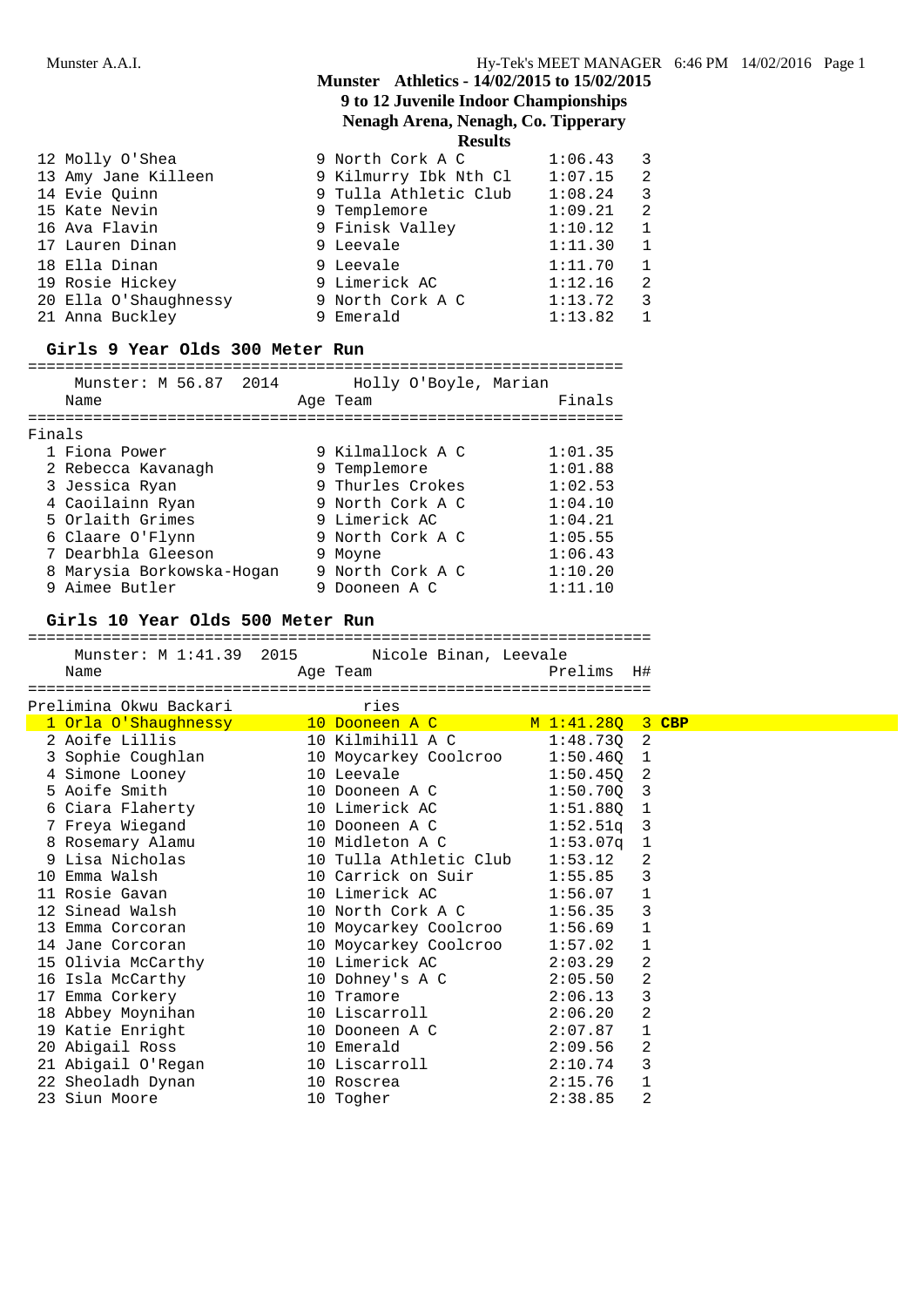**9 to 12 Juvenile Indoor Championships**

**Nenagh Arena, Nenagh, Co. Tipperary**

|        | Girls 10 Year Olds 500 Meter Run               | <b>Results</b>         |          |                            |
|--------|------------------------------------------------|------------------------|----------|----------------------------|
|        | Munster: M 1:41.39 2015                        | Nicole Binan, Leevale  |          |                            |
|        | Name                                           | Age Team               | Finals   |                            |
| Finals |                                                |                        |          |                            |
|        | 1 Orla O'Shaughnessy                           | 10 Dooneen A C         | 1:42.48  |                            |
|        | 2 Aoife Lillis                                 | 10 Kilmihill A C       | 1:47.25  |                            |
|        | 3 Simone Looney                                | 10 Leevale             | 1:48.33  |                            |
|        | 4 Sophie Coughlan                              | 10 Moycarkey Coolcroo  | 1:50.96  |                            |
|        | 5 Ciara Flaherty                               | 10 Limerick AC         | 1:52.92  |                            |
|        | 6 Aoife Smith                                  | 10 Dooneen A C         | 1:53.60  |                            |
|        | 7 Freya Wiegand                                | 10 Dooneen A C         | 1:57.62  |                            |
|        | 8 Rosemary Alamu                               | 10 Midleton A C        | 1:58.42  |                            |
|        | Girls 11 Year Olds 600 Meter Run               |                        |          |                            |
|        | Munster: M 1:55.12 2014 Maeve O'Neill, Dohenys |                        |          |                            |
|        | Name                                           | Age Team               | Prelims  | H#                         |
|        |                                                |                        |          |                            |
|        | Preliminaries                                  |                        |          |                            |
|        | 1 Holly O'Boyle                                | 11 Marian              | 2:00.040 | 3                          |
|        | 2 Nicole Dinan                                 | 11 Leevale             | 2:00.540 | $\overline{\phantom{0}}^2$ |
|        | 3 Fatimo Amusa                                 | 11 Leevale             | 2:06.080 | 1                          |
|        | 4 Mollie Pike                                  | 11 Ennis Track A C     | 2:12.100 | 4                          |
|        | 5 Anna Mellett                                 | 11 Dooneen A C         | 2:03.08q | 3                          |
|        | 6 Aislinn Henchy                               | 11 Belgooly            | 2:04.37q | $\mathbf{2}$               |
|        | 7 Kate Foley                                   | 11 St Mary's Lk        | 2:06.51q | $\overline{2}$             |
|        | 8 Claire Crowley                               | 11 Leevale             | 2:07.14q | 1                          |
|        | 9 Ellen Hosey                                  | 11 Dooneen A C         | 2:07.26  | 2                          |
|        | 10 Okwu Backari                                | 11 Leevale             | 2:07.81  | $\mathbf{1}$               |
|        | 11 Sarah Corcoran                              | 11 Moycarkey Coolcroo  | 2:10.67  | 1                          |
|        | 12 Anna Campbell                               | 11 Dooneen A C         | 2:10.86  | 1                          |
|        | 13 Molly Creedon                               | 11 St Mary's Lk        | 2:11.22  | 1                          |
|        | 14 Rachel Shannon                              | 11 Limerick AC         | 2:13.01  | 4                          |
|        | 15 Grainne McMahon                             | 11 Shannon             | 2:13.51  | 3                          |
|        | 16 Christina Percy                             | 11 Nenagh Oly          | 2:14.01  | 4                          |
|        | 17 Angel Alfred                                | 11 Dooneen A C         | 2:17.26  | $\mathbf{1}$               |
|        | 18 Eimear Heafey                               | 11 Clonmel             | 2:19.53  | 2                          |
|        | 19 Grace O'Flynn                               | 11 North Cork A C      | 2:20.26  | 3                          |
|        | 20 Abby Robertson                              | 11 Limerick AC         | 2:20.50  | 4                          |
|        | 21 Roisin O'Brien                              | 11 Dooneen A C         | 2:21.21  | 3                          |
|        | 22 Alice Joy-O'Regan                           | 11 Sunhill Harriers AC | 2:22.65  | 3                          |
|        | 23 Robyn Finn                                  | 11 North Cork A C      | 2:22.89  | $\mathbf{2}$               |
|        | 24 Rebecca Danagher                            | 11 Moycarkey Coolcroo  | 2:27.38  | 2                          |
|        | 25 Emma Ely                                    | 11 Thurles Crokes      | 2:30.30  | 4                          |
|        | 26 Emily Murphy                                | 11 North Cork A C      | 2:32.20  | 3                          |
|        | 27 Kate Buckley                                | 11 Emerald             | 2:32.87  | 1                          |
|        | 28 Eabha O'Connor                              | 11 Lios Tuathail       | 2:40.21  | 4                          |

# **Girls 11 Year Olds 600 Meter Run**

| uilio ii icul viub vvv nccci nun |                                    |         |
|----------------------------------|------------------------------------|---------|
| Munster: M 1:55.12 2014<br>Name  | Maeve O'Neill, Dohenys<br>Age Team | Finals  |
| Finals                           |                                    |         |
| 1 Holly O'Boyle                  | 11 Marian                          | 1:57.75 |
| 2 Nicole Dinan                   | 11 Leevale                         | 1:58.12 |
| 3 Aislinn Henchy                 | 11 Belgooly                        | 2:04.86 |
| 4 Mollie Pike                    | 11 Ennis Track A C                 | 2:05.70 |
| 5 Kate Foley                     | 11 St Mary's Lk                    | 2:06.91 |
|                                  |                                    |         |

29 Clodagh Moore 11 Togher 2:42.21 3

30 Orlaith O'Sullivan 11 Liscarroll 2:43.21 4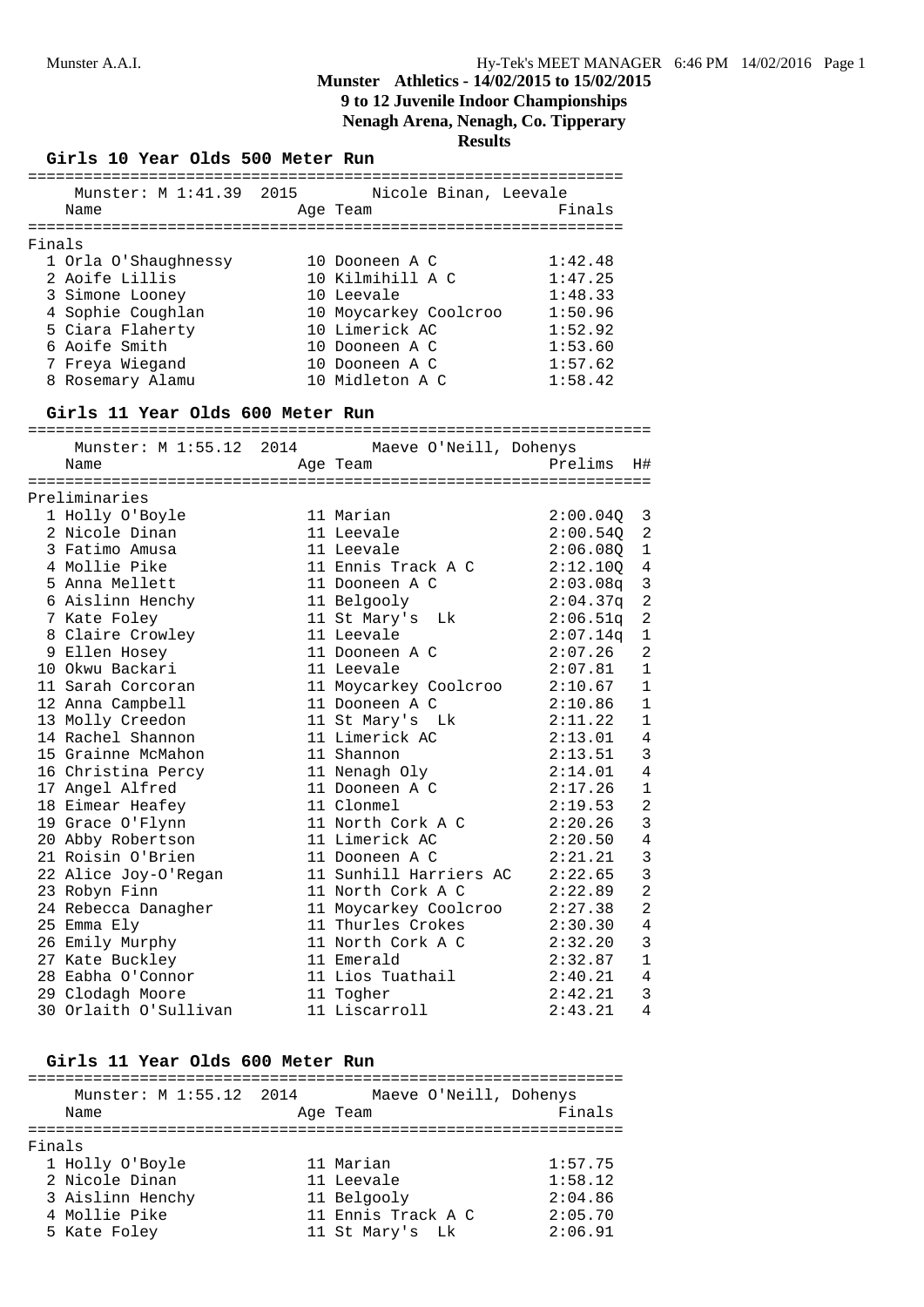## **9 to 12 Juvenile Indoor Championships**

## **Nenagh Arena, Nenagh, Co. Tipperary**

**Results**

| 6 Claire Crowley | 11 Leevale     | 2:07.34 |
|------------------|----------------|---------|
| 7 Anna Mellett   | 11 Dooneen A C | 2:10.24 |
| 8 Fatimo Amusa   | 11 Leevale     | 2:10.52 |

#### **Girls 12 Year Olds 600 Meter Run**

#### ===================================================================

| Munster: M 1:49.79 2005 | Stephanie Power, Clonmel |          |                |
|-------------------------|--------------------------|----------|----------------|
| Name                    | Age Team                 | Prelims  | H#             |
|                         |                          |          |                |
| Preliminaries           |                          |          |                |
| 1 Leah Quane            | 12 Mooreabbey Milers     | 2:00.530 | 4              |
| 2 Ellen Carey           | 12 Kilmurry Ibk Nth Cl   | 2:00.790 | 1              |
| 3 Aisling Moloney       | 12 Ennis Track A C       | 2:00.800 | 3              |
| 4 Avril Lillis          | 12 Ennis Track A C       | 2:05.17Q | $\overline{2}$ |
| 5 Caoimhe Cahill        | 12 St Cronan's           | 2:02.49q | $1\,$          |
| 6 Niamh McCarthy        | 12 Dohney's A C          | 2:02.87q | 3              |
| 7 Eimear Galvin         | 12 St Mary's Lk          | 2:02.91q | $\mathbf{1}$   |
| 8 Issy McSweeney        | 12 Blarney Iniscarra     | 2:03.34q | 3              |
| 9 Neasa Ni Lachtnain    | 12 Ennis Track A C       | 2:05.07  | 4              |
| 10 Molly Comerford      | 12 Ferrybank A C         | 2:05.93  | 1              |
| 11 Casey Crous          | 12 Templemore            | 2:06.55  | $\mathbf{1}$   |
| 12 Ellen Mannion        | 12 Ennis Track A C       | 2:06.86  | 3              |
| 13 Heliise Loore Vahi   | 12 Midleton A C          | 2:07.44  | $\overline{2}$ |
| 14 Maria Cagney         | 12 West Limerick         | 2:08.53  | $\mathbf{1}$   |
| 15 Ruth Leyden          | 12 Ennis Track A C       | 2:08.71  | $\overline{2}$ |
| 16 Chloe Carroll        | 12 Templemore            | 2:09.06  | $\mathbf 1$    |
| 17 Deirdre Flanagan     | 12 Kilmurry Ibk Nth Cl   | 2:09.09  | $\mathbf 1$    |
| 18 Laura Southern       | 12 Dooneen A C           | 2:09.20  | 4              |
| 19 Avril Millerick      | 12 Youghal               | 2:09.44  | 3              |
| 20 Alex Cashman         | 12 Youghal               | 2:09.46  | $\mathbf{1}$   |
| 21 Sarah O'Shaughnessy  | 12 Dooneen A C           | 2:10.35  | 4              |
| 22 Jane O'Donnell       | 12 Clonmel               | 2:11.78  | 4              |
| 23 Hannah Grace         | 12 Nenagh Oly            | 2:12.05  | $\overline{2}$ |
| 24 Louise Hickey        | 12 Moyne                 | 2:12.94  | 2              |
| 25 Tara Gleeson         | 12 Moyne                 | 2:14.92  | $\overline{2}$ |
| 26 Debbie Lawal         | 12 Dooneen A C           | 2:15.26  | $\overline{2}$ |
| 27 Alannah Lonergan     | 12 Dooneen A C           | 2:15.30  | 2              |
| 28 Ellie McEv oy        | 12 Nenagh Oly            | 2:15.44  | 3              |
| 29 Ellen Meehan         | 12 North Cork A C        | 2:18.68  | 3              |
| 30 Rachel Mooney        | 12 Tramore               | 2:19.10  | 3              |
| 31 Molly Nevin          | 12 Templemore            | 2:22.60  | 4              |
| 32 Claire Power         | 12 Kilmallock A C        | 2:26.94  | 4              |
| 33 sarah O'Regan        | 12 Liscarroll            | 2:29.60  | 4              |
| 34 Lily Horgan          | 12 Leevale               | 2:30.78  | 2              |

## **Girls 12 Year Olds 600 Meter Run**

| Munster: M 1:49.79 2005<br>Name | Stephanie Power, Clonmel<br>Age Team | Finals  |
|---------------------------------|--------------------------------------|---------|
| Finals                          |                                      |         |
| 1 Leah Ouane                    | 12 Mooreabbey Milers                 | 1:55.16 |
| 2 Aisling Moloney               | 12 Ennis Track A C                   | 1:59.10 |
| 3 Eimear Galvin                 | 12 St Mary's Lk                      | 2:00.16 |
| 4 Ellen Carey                   | 12 Kilmurry Ibk Nth Cl               | 2:02.85 |
| 5 Issy McSweeney                | 12 Blarney Iniscarra                 | 2:03.37 |
| 6 Niamh McCarthy                | 12 Dohney's A C                      | 2:03.83 |
| 7 Caoimhe Cahill                | 12 St Cronan's                       | 2:07.11 |
| 8 Avril Lillis                  | 12 Ennis Track A C                   | 2:10.96 |
|                                 |                                      |         |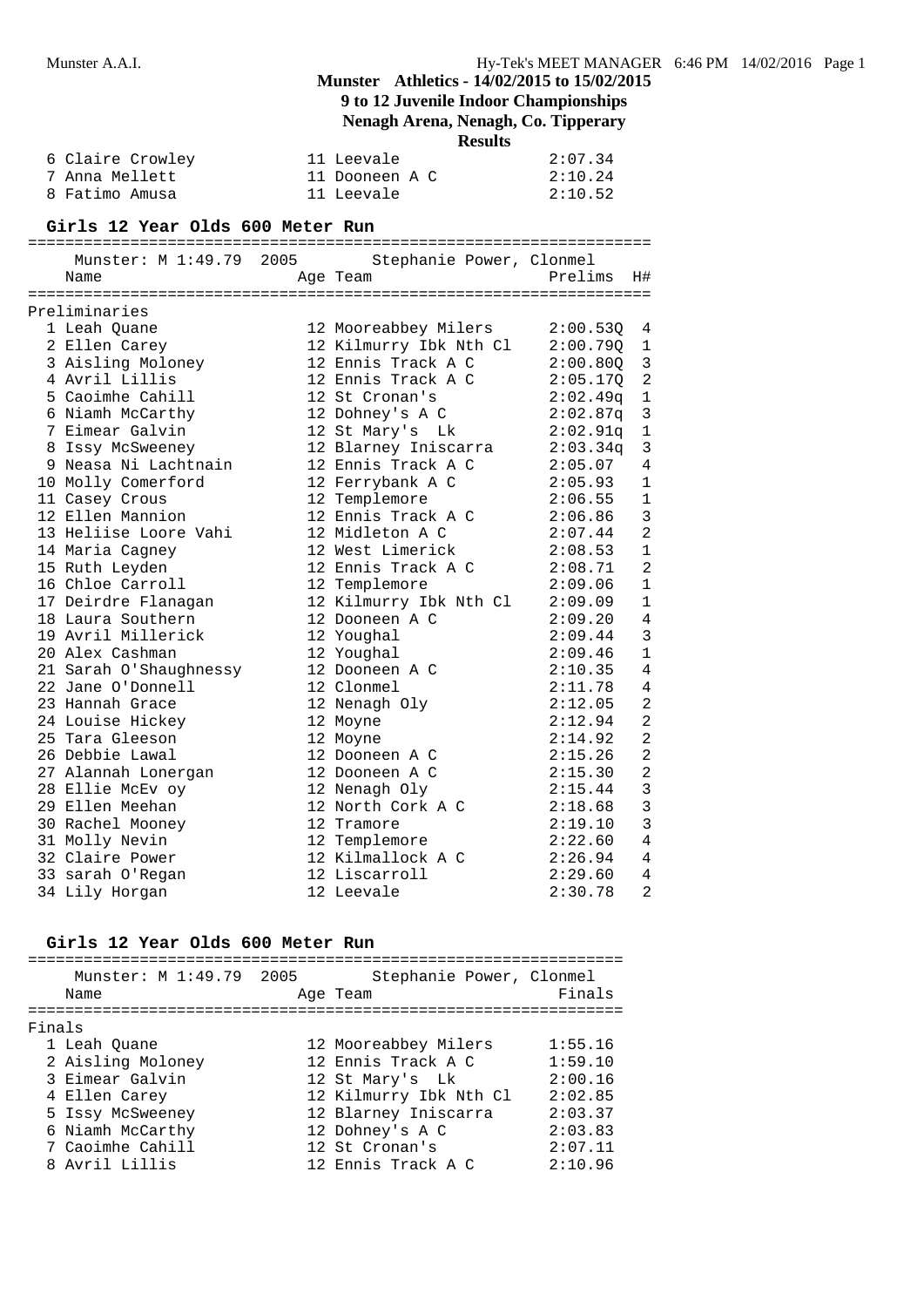**Nenagh Arena, Nenagh, Co. Tipperary**

**Results**

## **Girls 12 Year Olds High Jump**

|                                     | ============== |                          |                   |
|-------------------------------------|----------------|--------------------------|-------------------|
| Munster: M 1.35m 2005               |                | Stephanie Power, Clonmel |                   |
| Name                                |                | Age Team                 | Finals            |
|                                     |                |                          |                   |
| 1 Victoria Amiadamen 12 Dooneen A C |                |                          | 1.30m             |
| 2 Jessica Lyne 12 Leevale           |                |                          | 1.25m             |
| 3 Emer Conroy                       |                | 12 Dooneen A C           | J1.25m            |
| 4 Caoimhe Cahill                    |                | 12 St Cronan's           | 1.20m             |
| 4 Aine Hallahan                     |                | 12 Midleton A C          | 1.20m             |
| 4 Aoife O'Shea                      |                | 12 Carrick on Suir       | 1.20m             |
| 7 Grace Rooney                      |                | 12 Youghal               | 1.15m             |
| 8 Kate Naughton                     |                | 12 Leevale               | 1.10 <sub>m</sub> |
| 8 Molly Quirke                      |                | 12 Dooneen A C           | 1.10m             |
| 8 Alannah Dunford                   |                | 12 Templemore            | 1.10m             |
| 8 Aimee Ryan                        |                | 12 Dooneen A C           | 1.10m             |
| 12 Siofra O'Brien                   |                | 12 Midleton A C          | 1.05m             |
| 12 Chloe Carroll                    |                | 12 Templemore            | 1.05m             |
| 12 Mollie Dooley                    |                | 12 Templemore            | 1.05m             |
| 12 Niamh McCarthy                   |                | 12 Dohney's A C          | 1.05m             |
| 12 Ava Rochford                     |                | 12 Ennis Track A C       | 1.05m             |
| 12 Amy Smith                        |                | 12 Leevale               | 1.05m             |
| -- Olivia Delargy                   |                | 12 Templemore            | FAIL              |
| -- Molly Nevin                      |                | 12 Templemore            | FAIL              |
| -- Ellie Coughlan                   |                | 12 Liscarroll            | FAIL              |
|                                     |                |                          |                   |

## **Girls 9 Year Olds Long Jump**

| =============                                      |                             |          |
|----------------------------------------------------|-----------------------------|----------|
| Munster: M 3.22m 2010 Ava Hennessy, Clonmel        |                             |          |
| Munster: M 3.22m 2015 Amy McCarthy, Nenagh Olympic |                             |          |
| Name                                               | Age Team                    | Finals   |
|                                                    |                             |          |
| 1 Cassandra Abullo                                 | 9 Waterford A C 2.84m       |          |
| 2 Abby Yelverton                                   | 9 Limerick AC               | 2.83m    |
| 3 Evie Quinn                                       | 9 Tulla Athletic Club 2.70m |          |
| 4 Kate Nevin                                       | 9 Templemore                | 2.64m    |
| 5 Ava Hanley                                       | 9 Belgooly                  | 2.61m    |
| 6 Evie Breen                                       | 9 Ferrybank A C 2.56m       |          |
| 7 Rosie Hickey                                     | 9 Limerick AC               | 2.54m    |
| 8 Ella Dinan                                       | 9 Leevale                   | 2.50m    |
| 9 Anna Buckley                                     | 9 Emerald                   | 2.43m    |
| 10 Ivana O'Carroll                                 | 9 Dooneen A C               | 2.40m    |
| 11 Orlaith Grimes                                  | 9 Limerick AC               | 2.34m    |
| 12 Eimer Ryan                                      | 9 Dooneen A C               | 2.31m    |
| 13 Amy O'Connor                                    | 9 Lios Tuathail             | 2.28m    |
| 14 Aimee Butler                                    | 9 Dooneen A C               | 2.27m    |
| 15 Rebecca Kavanagh                                | 9 Templemore                | 2.25m    |
| 16 Lauren Dinan                                    | 9 Leevale                   | $2.21$ m |
| 17 Ava Flavin                                      | 9 Finisk Valley 2.10m       |          |
| 18 Ava Burke                                       | 9 Sunhill Harriers AC 1.84m |          |
| 19 Dylan Rose Barry Twohig                         | 9 Togher                    | $1.81$ m |
| 20 Ruth Cotter                                     | 9 Fanahan McSweene 1.79m    |          |
| 21 Sadhbh Forde                                    | 9 Togher                    | 1.45m    |

## **Girls 10 Year Olds Long Jump**

| Leigh Moloney, Limerick AC<br>Munster: M 3.71m 2015 |                      |  |                    |        |  |
|-----------------------------------------------------|----------------------|--|--------------------|--------|--|
|                                                     | Name                 |  | Age Team           | Finals |  |
|                                                     |                      |  |                    |        |  |
|                                                     | 1 Sarah Abullo       |  | 10 Waterford A C   | 3.49m  |  |
|                                                     | 2 Ciara Frawley      |  | 10 Ennis Track A C | 3.45m  |  |
|                                                     | 3 Orla O'Shaughnessy |  | 10 Dooneen A C     | 3.31m  |  |
|                                                     | 4 Petra Igwe         |  | 10 Ferrybank A C   | 3.27m  |  |
|                                                     | 5 Kealon Collins     |  | 10 Dooneen A C     | 3.24m  |  |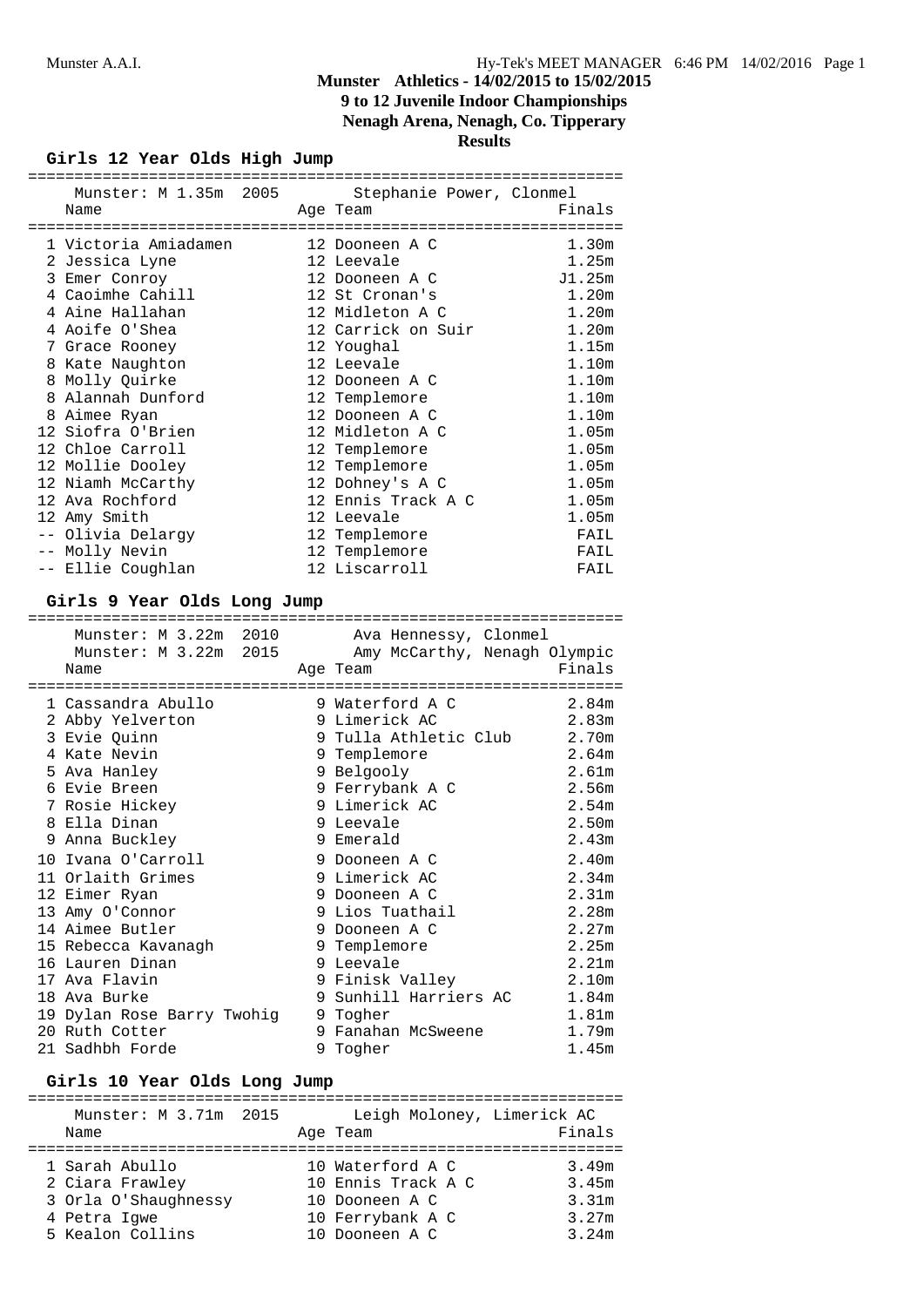|                         | Results                                                 |                   |
|-------------------------|---------------------------------------------------------|-------------------|
| 6 Ciara Miniter         | 10 St. Marys Clare                                      | 3.23m             |
| 7 Aisling Cussen        | 10 Old Abbey                                            | 3.18m             |
| 8 Ciara Flaherty        | 10 Limerick AC                                          | 3.15m             |
| 8 Mai McKenna           | 10 Dooneen A C                                          | 3.15m             |
| 10 Marie Tritschler     | 10 Dooneen A C<br>10 Lios Tuathail                      | 3.10m             |
| 11 Ava Connolly         | 10 Carrick on Suir 3.08m                                |                   |
| 12 Rosemary Alamu       | 10 Midleton A C                                         | 3.06m             |
| 13 Emma Walsh           | 10 Carrick on Suir                                      | 3.05m             |
| 14 Freya Wiegand        | 10 Dooneen A C                                          | 3.03m             |
| 15 Sally Murray         |                                                         | 3.00 <sub>m</sub> |
| 16 Sophie Mulcahy       | 10 Belgooly<br>10 Blarney Iniscarra<br>10 Waterford A C | 2.99m             |
| 17 Grace Fanning        |                                                         | 2.93m             |
| 17 Rosie Gavan          |                                                         | 2.93m             |
| 19 Lucy Greenslade      | 10 Limerick AC                                          | 2.92m             |
| 20 Saoirse O'Riordan    | 10 Roscrea                                              | 2.90m             |
| 21 Emma Neylon          | 10 Lios Tuathail                                        | 2.89m             |
| 22 Niamh Boland         | 10 Nenagh Oly                                           | 2.88m             |
| 22 Aoife Grimes         | 10 Limerick AC                                          | 2.88m             |
| 24 Lisa Nicholas        | 10 Tulla Athletic Club                                  | 2.87m             |
| 25 Simone Looney        | 10 Leevale                                              | 2.86m             |
| 25 Abbey Moynihan       | 10 Liscarroll                                           | 2.86m             |
| 27 Hannah O'Shaughnessy | 10 Nenagh Oly                                           | 2.84m             |
| 27 Mirabel Emenike      | 10 Marian                                               | 2.84 <sub>m</sub> |
| 29 Robyn Darcy          | 10 Limerick AC                                          | 2.81m             |
| 29 Sarah Barry          | 10 Leevale                                              | 2.81m             |
| 29 Saoirse Dillon       | 10 Lios Tuathail                                        | 2.81m             |
| 32 Vivienne O'Brien     | 10 Dooneen A C                                          | 2.78m             |
| 32 Sophie O'Shea        | 10 Belgooly                                             | 2.78m             |
| 34 Esther Olaye         | 10 Ennis Track A C                                      | 2.73m             |
| 35 Aoife Coleman        | 10 Derg AC                                              | 2.72m             |
| 36 Isla McCarthy        | 10 Dohney's A C                                         | 2.70m             |
| 37 Aoife Smith          | 10 Dooneen A C                                          | 2.62m             |
| 37 Ellen Collins        | 10 Tralee Harriers                                      | 2.62m             |
| 39 Lydia Leamy          | 10 Nenagh Oly                                           | 2.57m             |
| 40 Clodagh Moylan       | 10 Nenagh Oly                                           | 2.53m             |
| 41 Amy Ryan             | 10 Ennis Track A C                                      | 2.52m             |
| 42 Abigail Ross         | 10 Emerald                                              | 2.50 <sub>m</sub> |
| 42 Molly O'Riordan      | 10 Lios Tuathail                                        | 2.50 <sub>m</sub> |
| 44 Adrienne Carroll     | 10 Belgooly                                             | 2.42m             |
| 45 Clodagh Kiely        | 10 Fanahan McSweene                                     | 2.40m             |
| 46 Ellie Hogan          | 10 Emerald                                              | 2.37m             |
| 47 Sheoladh Dynan       | 10 Roscrea                                              | 1.95m             |
| 48 Lauren Martin        | 10 Blarney Iniscarra                                    | 1.86m             |

## **Girls 11 Year Olds Long Jump**

|   | Munster: M 3.99m 2011<br>Name | Age Team | Sophie Meredith, St Marys - L | Finals            |
|---|-------------------------------|----------|-------------------------------|-------------------|
|   | 1 Hannah Falvey               |          | 11 Belgooly                   | 3.89m             |
|   | 2 Leagh Moloney               |          | 11 Dooneen A C                | 3.88m             |
|   | 3 Yanna Leahy                 |          | 11 Dooneen A C                | 3.78m             |
| 4 | Okwu Backari                  |          | 11 Leevale                    | 3.43m             |
|   | 5 Christina Percy             |          | 11 Nenagh Oly                 | 3.42m             |
| 6 | Angel Alfred                  |          | 11 Dooneen A C                | 3.41m             |
|   | 7 Kate Foley                  |          | 11 St Mary's Lk               | 3.36m             |
|   | 8 Nicole Dinan                |          | 11 Leevale                    | 3.34m             |
|   | 9 Ceola Bergin                |          | 11 Templemore                 | 3.32m             |
|   | 10 Kiana Fitzgerald           |          | 11 Ferrybank A C              | 3.31 <sub>m</sub> |
|   | 11 Aislinn Henchy             |          | 11 Belgooly                   | 3.28m             |
|   | 12 Abbie Dorney               |          | 11 Belgooly                   | 3.26m             |
|   | 12 Lucie Healy                |          | 11 Leevale                    | 3.26m             |
|   | 14 Holly O'Boyle              |          | 11 Marian                     | 3.16m             |
|   | 15 Rachel O'Mahoney           |          | 11 Tralee Harriers            | 3.12m             |

## **Munster Athletics - 14/02/2015 to 15/02/2015 9 to 12 Juvenile Indoor Championships Nenagh Arena, Nenagh, Co. Tipperary Results**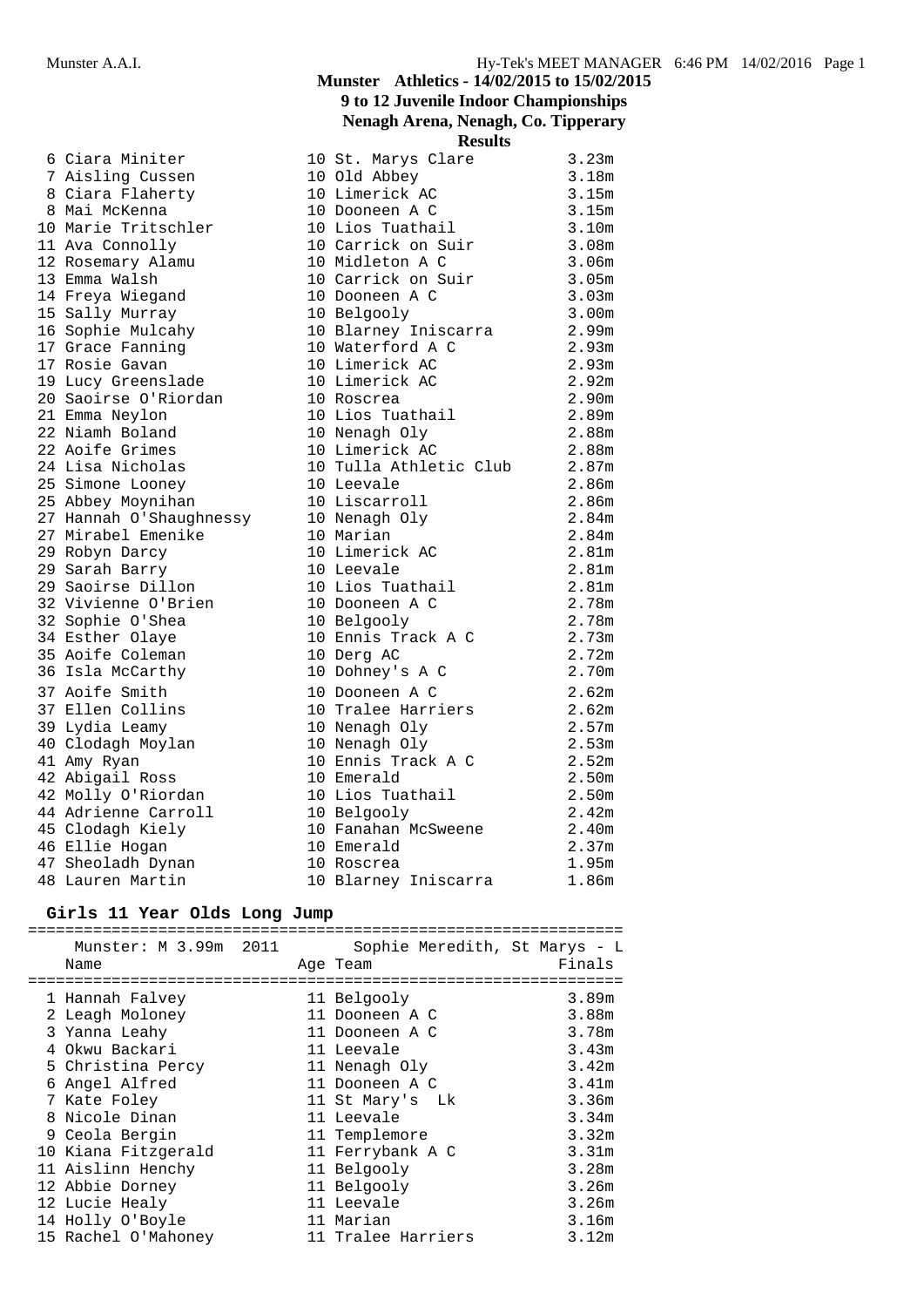## **Munster Athletics - 14/02/2015 to 15/02/2015 9 to 12 Juvenile Indoor Championships Nenagh Arena, Nenagh, Co. Tipperary**

|                                 | <b>Results</b>            |                   |
|---------------------------------|---------------------------|-------------------|
| 16 Fatimo Amusa                 | 11 Leevale                | 3.04m             |
| 17 Anna Campbell                | 11 Dooneen A C            | 3.00m             |
| 18 Eimear Heafey                | 11 Clonmel                | 2.98m             |
| 19 Lucy Fitzgerald 11 Tipp Town |                           | 2.95m             |
| 20 Anna Mellett                 | 11 Dooneen A C            | 2.94m             |
| 21 Claire Crowley               | 11 Leevale                | 2.93m             |
| 22 Ava Rusk                     | 11 St Cronan's            | 2.92 <sub>m</sub> |
| 23 Ella Brussells               | 11 Roscrea                | 2.90 <sub>m</sub> |
| 23 Mia Griffin                  | 11 Killarney Valley AC    | 2.90 <sub>m</sub> |
| 25 Roisin Power                 | 11 Tramore                | 2.88m             |
| 26 Mia Casey                    | 11 Ferrybank A C          | 2.85m             |
| -<br>27 Sarah O'Sullivan        | 11 Dooneen A C            | 2.81 <sub>m</sub> |
| 28 Emma Gillen                  | 11 Limerick AC            | 2.74 <sub>m</sub> |
| 28 Clodagh Noonan               | 11 Fanahan McSweene 2.74m |                   |
| 30 Aisling Dwane                | 11 Togher                 | 2.72m             |
| 31 Claire Butler                | 11 Tramore                | 2.65m             |
| 32 Eadaoin Towey                | 11 Fanahan McSweene 2.62m |                   |
| 33 Zoe Conway                   | 11 Belgooly               | 2.57m             |
| 34 Aoibheann McElligott         | 11 Lios Tuathail          | 2.56m             |
| 35 Abigail McKenzie             | 11 Nenagh Oly             | 2.51m             |
| 35 Orlaith O'Sullivan           | 11 Liscarroll             | 2.51 <sub>m</sub> |
| 35 Emma O'Brien                 | 11 Dooneen A C            | 2.51m             |
| 38 Julie Barry                  | 11 Leevale                | 2.48m             |
| 38 Roisin O'Brien               | 11 Dooneen A C            | 2.48m             |
| 40 Alice Joy-O'Regan            | 11 Sunhill Harriers AC    | 2.40m             |
| 41 Aisling Ezekannagh           | 11 Dooneen A C            | 2.35m             |
| 42 Isobel Dooley                | 11 Leevale                | 2.25m             |
| 43 Kate Buckley                 | 11 Emerald                | 2.17m             |
| 44 Dioma Mangan                 | 11 Dooneen A C            | 2.09m             |
| 45 Ciara Ryan                   | 11 Fanahan McSweene 1.86m |                   |
| 46 Sarah Smith                  | 11 Limerick AC            | 1.76m             |
| 47 Isabel Murphy                | 11 Liscarroll             | 1.47m             |

## **Girls 12 Year Olds Long Jump**

| Name |                                                                                                                                                                                                                                                                 |  | Finals                                                                                                                                                                                                                                                                                                                                                                                                                                                                                                                                                                                                                                                                                                                                                                                                                                                                             |  |  |  |  |
|------|-----------------------------------------------------------------------------------------------------------------------------------------------------------------------------------------------------------------------------------------------------------------|--|------------------------------------------------------------------------------------------------------------------------------------------------------------------------------------------------------------------------------------------------------------------------------------------------------------------------------------------------------------------------------------------------------------------------------------------------------------------------------------------------------------------------------------------------------------------------------------------------------------------------------------------------------------------------------------------------------------------------------------------------------------------------------------------------------------------------------------------------------------------------------------|--|--|--|--|
|      |                                                                                                                                                                                                                                                                 |  |                                                                                                                                                                                                                                                                                                                                                                                                                                                                                                                                                                                                                                                                                                                                                                                                                                                                                    |  |  |  |  |
|      |                                                                                                                                                                                                                                                                 |  |                                                                                                                                                                                                                                                                                                                                                                                                                                                                                                                                                                                                                                                                                                                                                                                                                                                                                    |  |  |  |  |
|      |                                                                                                                                                                                                                                                                 |  |                                                                                                                                                                                                                                                                                                                                                                                                                                                                                                                                                                                                                                                                                                                                                                                                                                                                                    |  |  |  |  |
|      |                                                                                                                                                                                                                                                                 |  |                                                                                                                                                                                                                                                                                                                                                                                                                                                                                                                                                                                                                                                                                                                                                                                                                                                                                    |  |  |  |  |
|      |                                                                                                                                                                                                                                                                 |  | 3.84m                                                                                                                                                                                                                                                                                                                                                                                                                                                                                                                                                                                                                                                                                                                                                                                                                                                                              |  |  |  |  |
|      |                                                                                                                                                                                                                                                                 |  | 3.83m                                                                                                                                                                                                                                                                                                                                                                                                                                                                                                                                                                                                                                                                                                                                                                                                                                                                              |  |  |  |  |
|      |                                                                                                                                                                                                                                                                 |  |                                                                                                                                                                                                                                                                                                                                                                                                                                                                                                                                                                                                                                                                                                                                                                                                                                                                                    |  |  |  |  |
|      |                                                                                                                                                                                                                                                                 |  | 3.80m                                                                                                                                                                                                                                                                                                                                                                                                                                                                                                                                                                                                                                                                                                                                                                                                                                                                              |  |  |  |  |
|      |                                                                                                                                                                                                                                                                 |  |                                                                                                                                                                                                                                                                                                                                                                                                                                                                                                                                                                                                                                                                                                                                                                                                                                                                                    |  |  |  |  |
|      |                                                                                                                                                                                                                                                                 |  |                                                                                                                                                                                                                                                                                                                                                                                                                                                                                                                                                                                                                                                                                                                                                                                                                                                                                    |  |  |  |  |
|      |                                                                                                                                                                                                                                                                 |  |                                                                                                                                                                                                                                                                                                                                                                                                                                                                                                                                                                                                                                                                                                                                                                                                                                                                                    |  |  |  |  |
|      |                                                                                                                                                                                                                                                                 |  | 3.59m                                                                                                                                                                                                                                                                                                                                                                                                                                                                                                                                                                                                                                                                                                                                                                                                                                                                              |  |  |  |  |
|      |                                                                                                                                                                                                                                                                 |  | 3.50m                                                                                                                                                                                                                                                                                                                                                                                                                                                                                                                                                                                                                                                                                                                                                                                                                                                                              |  |  |  |  |
|      |                                                                                                                                                                                                                                                                 |  | 3.49m                                                                                                                                                                                                                                                                                                                                                                                                                                                                                                                                                                                                                                                                                                                                                                                                                                                                              |  |  |  |  |
|      |                                                                                                                                                                                                                                                                 |  |                                                                                                                                                                                                                                                                                                                                                                                                                                                                                                                                                                                                                                                                                                                                                                                                                                                                                    |  |  |  |  |
|      |                                                                                                                                                                                                                                                                 |  |                                                                                                                                                                                                                                                                                                                                                                                                                                                                                                                                                                                                                                                                                                                                                                                                                                                                                    |  |  |  |  |
|      |                                                                                                                                                                                                                                                                 |  |                                                                                                                                                                                                                                                                                                                                                                                                                                                                                                                                                                                                                                                                                                                                                                                                                                                                                    |  |  |  |  |
|      |                                                                                                                                                                                                                                                                 |  |                                                                                                                                                                                                                                                                                                                                                                                                                                                                                                                                                                                                                                                                                                                                                                                                                                                                                    |  |  |  |  |
|      |                                                                                                                                                                                                                                                                 |  |                                                                                                                                                                                                                                                                                                                                                                                                                                                                                                                                                                                                                                                                                                                                                                                                                                                                                    |  |  |  |  |
|      |                                                                                                                                                                                                                                                                 |  |                                                                                                                                                                                                                                                                                                                                                                                                                                                                                                                                                                                                                                                                                                                                                                                                                                                                                    |  |  |  |  |
|      |                                                                                                                                                                                                                                                                 |  | 3.29m                                                                                                                                                                                                                                                                                                                                                                                                                                                                                                                                                                                                                                                                                                                                                                                                                                                                              |  |  |  |  |
|      |                                                                                                                                                                                                                                                                 |  |                                                                                                                                                                                                                                                                                                                                                                                                                                                                                                                                                                                                                                                                                                                                                                                                                                                                                    |  |  |  |  |
|      |                                                                                                                                                                                                                                                                 |  | 3.26m                                                                                                                                                                                                                                                                                                                                                                                                                                                                                                                                                                                                                                                                                                                                                                                                                                                                              |  |  |  |  |
|      |                                                                                                                                                                                                                                                                 |  | 3.25m                                                                                                                                                                                                                                                                                                                                                                                                                                                                                                                                                                                                                                                                                                                                                                                                                                                                              |  |  |  |  |
|      |                                                                                                                                                                                                                                                                 |  |                                                                                                                                                                                                                                                                                                                                                                                                                                                                                                                                                                                                                                                                                                                                                                                                                                                                                    |  |  |  |  |
|      |                                                                                                                                                                                                                                                                 |  | 3.21m                                                                                                                                                                                                                                                                                                                                                                                                                                                                                                                                                                                                                                                                                                                                                                                                                                                                              |  |  |  |  |
|      |                                                                                                                                                                                                                                                                 |  | 3.19m                                                                                                                                                                                                                                                                                                                                                                                                                                                                                                                                                                                                                                                                                                                                                                                                                                                                              |  |  |  |  |
|      | 2 Grace Coyle<br>3 Ava Rochford<br>4 Grace Rooney<br>5 Molly Quirke<br>6 Emer Conroy<br>9 Kate Farley<br>12 Pladia Glasgow<br>14 Eimear Galvin<br>19 Aine Lenihan<br>20 Aine Hallahan<br>22 Olivia Delargy<br>23 Kate Naughton<br>24 Elise Ryan<br>26 Amy Smith |  | Munster: M 4.52m 2012 Sophie Meredith, St Marys - L<br>Age Team<br>1 Katie O'Regan 12 Riverstick Kinsale 3.94m<br>12 Riverstick Kinsale 3.92m<br>12 Ennis Track A C 3.85m<br>12 Youghal<br>12 Dooneen A C<br>12 Dooneen A C 3.82m<br>7 Alannah Dunford 12 Templemore<br>8 Niamh McCarthy 12 Dohney's A C 3.69m<br>12 Riverstick Kinsale 3.60m<br>9 Gabriella Bowen 12 Riverstick Kinsale 3.60m<br>11 Victoria Amiadamen 12 Dooneen A C<br>12 St Cronan's<br>13 Selena O'Riordan 12 Midleton A C<br>12 St Mary's Lk 3.43m<br>3.43m<br>16 Caoimhe O'Donoghue 12 Riverstick Kinsale 3.39m<br>17 Chloe Carroll 12 Templemore 3.39m<br>18 Aoife O'Shea 12 Templemore 3.38m<br>12 Tulla Athletic Club 3.31m<br>12 Midleton A C<br>20 Aisling Moloney 12 Ennis Track A C 3.29m<br>12 Templemore<br>12 Leevale<br>12 Ennis Track A C 3.23m<br>25 Mollie Dooley 12 Templemore<br>12 Leevale |  |  |  |  |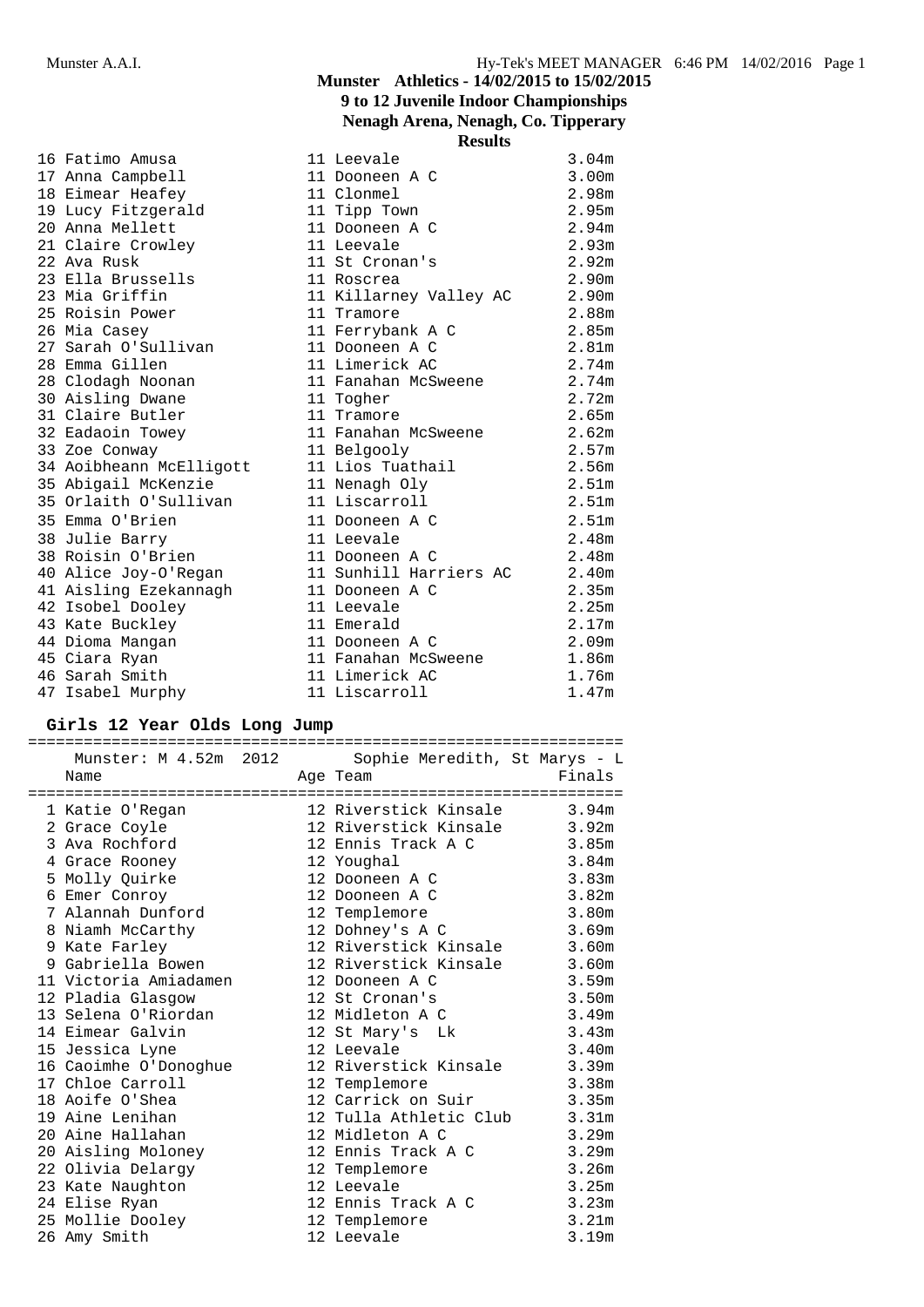## **Munster Athletics - 14/02/2015 to 15/02/2015 9 to 12 Juvenile Indoor Championships Nenagh Arena, Nenagh, Co. Tipperary Results**

|                                                    | results              |       |
|----------------------------------------------------|----------------------|-------|
| 26 Kloe Mulcahy                                    | 12 Blarney Iniscarra | 3.19m |
| 28 Neasa Ni Lachtnain           12 Ennis Track A C |                      | 3.17m |
| 29 Aimee Ryan                                      | 12 Dooneen A C       | 3.14m |
| 30 Ellie Coughlan                                  | 12 Liscarroll        | 3.13m |
| 30 Laura Southern                                  | 12 Dooneen A C       | 3.13m |
| 32 Laura Flynn                                     | 12 Waterford A C     | 3.12m |
| 32 Pheobe Sage                                     | 12 Nenagh Oly        | 3.12m |
| 34 Molly Nevin                                     | 12 Templemore        | 3.06m |
| 35 Ellie McEv oy                                   | 12 Nenagh Oly        | 2.99m |
| 36 Hannah Grace                                    | 12 Nenagh Oly        | 2.96m |
| 37 Isobel Casey                                    | 12 Ferrybank A C     | 2.93m |
| 38 Karen O'Mahony                                  | 12 Derg AC           | 2.83m |
| 39 Chloe O'Connor                                  | 12 Waterford A C     | 2.82m |
| 40 Kate O'Neill                                    | 12 Limerick AC       | 2.80m |
| 40 Siofra O'Brien                                  | 12 Midleton A C      | 2.80m |
| 42 Sarah McEvoy                                    | 12 Nenagh Oly        | 2.73m |
| 43 Avril Murphy                                    | 12 Fanahan McSweene  | 2.60m |
| 44 Lily Horgan                                     | 12 Leevale           | 2.59m |
|                                                    |                      |       |

#### **Girls 12 Year Olds Shot Put 2kg**

| Munster: M 9.18m 2014 Megan Lenihan, North Cork                                           |                          |       |
|-------------------------------------------------------------------------------------------|--------------------------|-------|
| Name                                                                                      | Age Team <b>Finals</b>   |       |
|                                                                                           |                          |       |
| 1 Emma Carolan                                                                            | 12 Nenagh Oly            | 6.97m |
| 2 Kate Naughton                                                                           | 12 Leevale               | 6.91m |
| 3 Ava Rochford 12 Ennis Track A C 6.48m                                                   |                          |       |
| 4 Caoimhe Cahill 12 St Cronan's                                                           |                          | 6.10m |
| 5 Eimear Galvin                       12 St Mary's Lk                 6.01m               |                          |       |
| 6 Molly Comerford 12 Ferrybank A C 5.98m                                                  |                          |       |
| 7 Aisling Moloney 12 Ennis Track A C 5.97m                                                |                          |       |
| 8 Niamh McCarthy 12 Dohney's A C                                                          |                          | 5.95m |
| 9 Fave Scanlon                                                                            | 12 Dooneen A C           | 5.49m |
| 10 Alannah Dunford 12 Templemore                                                          |                          | 5.48m |
| 11 Sarah McEvoy                                                                           | 12 Nenagh Oly            | 5.39m |
| 11 Casey Crous                                                                            | 12 Templemore            | 5.39m |
| 13 Heliise Loore Vahi         12 Midleton A C                                             |                          | 5.31m |
|                                                                                           |                          | 5.27m |
| 15 Nicole Clarke 12 Leevale                                                               |                          | 5.22m |
| 16 Caoimhe O'Donoghue 12 Riverstick Kinsale 5.16m<br>17 Debbie Lawal 12 Dooneen A C 4.83m |                          |       |
|                                                                                           |                          |       |
| 18 Rhianna Frawley 12 St. Marys Clare 4.72m                                               |                          |       |
| 19 Avril Lillis                                                                           | 12 Ennis Track A C 4.37m |       |
| 20 Ellie McEv oy 12 Nenagh Oly                                                            |                          | 4.22m |
| 21 Ellen Mannion 12 Ennis Track A C 4.19m                                                 |                          |       |
| 22 Rachel Mooney                                                                          | 12 Tramore               | 3.97m |

#### **Boys 9 Year Olds 60 Meter Dash**

|               | Munster: M 9.59 2012<br>Name |  | Kelvin O'Carroll, Dooneen<br>Age Team | Prelims H# |     |  |  |  |
|---------------|------------------------------|--|---------------------------------------|------------|-----|--|--|--|
| Preliminaries |                              |  |                                       |            |     |  |  |  |
|               | 1 Tadhq McKeogh              |  | 9 Derg AC                             | 10.130 1   |     |  |  |  |
|               | 2 Archie McNamara            |  | 9 Derg AC                             | 10.320 2   |     |  |  |  |
|               | 3 Zak Butler                 |  | 9 Midleton A C                        | 10.920 3   |     |  |  |  |
|               | 4 Rory Gleeson               |  | 9 Dooneen A C                         | 10.250     |     |  |  |  |
|               | 5 Tom Murray                 |  | 9 Belgooly                            | 10.500     | - 2 |  |  |  |
|               | 6 Alex Smith                 |  | 9 Dooneen A C                         | 11.250     | - 3 |  |  |  |
|               | 7 Daniel Horgan              |  | 9 Leevale                             | 10.690     | - 2 |  |  |  |
|               | 8 Robert Joy-O'Regan         |  | 9 Sunhill Harriers AC                 | 10.790     |     |  |  |  |

11 Ouzo Backari 9 Leevale 11.09 1

9 Adam Robinson 9 Dooneen A C 11.65Q 3 10 James Rochford 9 Ennis Track A C 10.73 2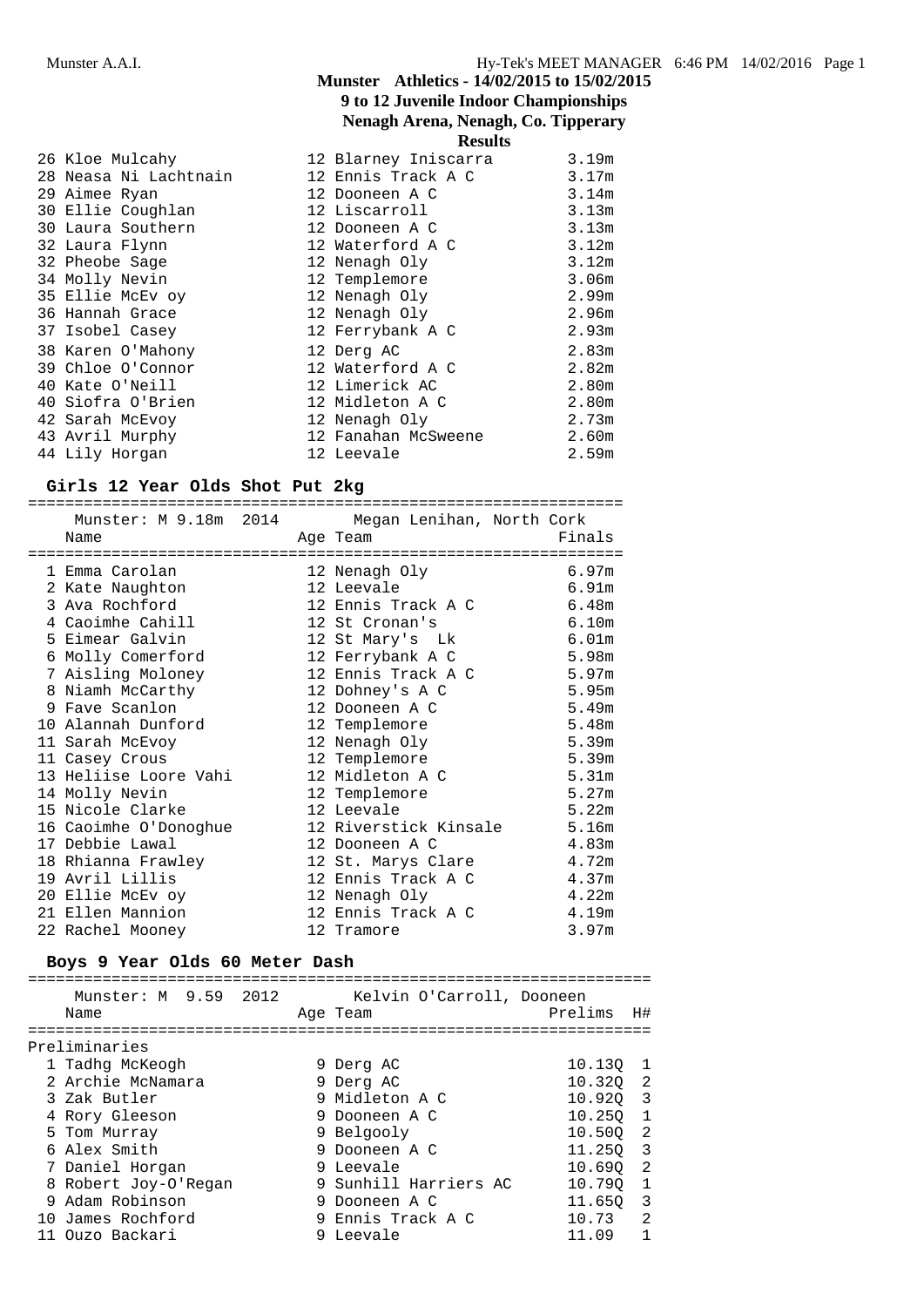## **9 to 12 Juvenile Indoor Championships**

**Nenagh Arena, Nenagh, Co. Tipperary**

**Results**

| 12 Shane Kavanagh | 9 Togher     | 11.20 |  |
|-------------------|--------------|-------|--|
| 13 Eddie Dooley   | 9 Leevale    | 11.33 |  |
| 14 Colin Sheehan  | 9 Liscarroll | 11.75 |  |
| 15 Jack Meegan    | 9 Emerald    | 11.83 |  |
| 16 Oscar Naughton | 9 Leevale    | 12.23 |  |
| 17 Joe Brice      | 9 Belgooly   | 12.36 |  |
| 18 Cathal Twomey  | 9 Togher     | 14.06 |  |

## **Boys 9 Year Olds 60 Meter Dash**

|        | Munster: M 9.59 2012 | Kelvin O'Carroll, Dooneen |        |  |
|--------|----------------------|---------------------------|--------|--|
|        | Name                 | Age Team                  | Finals |  |
| Finals |                      |                           |        |  |
|        | 1 Tadhq McKeogh      | 9 Derg AC                 | 10.06  |  |
|        | 2 Archie McNamara    | 9 Derg AC                 | 10.12  |  |
|        | 3 Tom Murray         | 9 Belgooly                | 10.26  |  |
|        | 4 Rory Gleeson       | 9 Dooneen A C             | 10.33  |  |
|        | 5 Daniel Horgan      | 9 Leevale                 | 10.75  |  |
|        | 6 Zak Butler         | 9 Midleton A C            | 11.05  |  |
|        | 7 Alex Smith         | 9 Dooneen A C             | 11.20  |  |
|        | 8 Adam Robinson      | 9 Dooneen A C             | 11.64  |  |
|        | 9 Robert Joy-O'Regan | 9 Sunhill Harriers AC     | 12.00  |  |

## **Boys 10 Year Olds 60 Meter Dash**

| Munster: M 9.07 2014 Kyle Ettoh, Grange Fermoy<br>Prelims<br>Age Team<br>Name<br>1 Sean Fennell<br>10 St. Marys Clare 9.67Q<br>2 Allex Breslin<br>10 Tramore<br>9.730<br>10 Midleton A C<br>3 Robert Olden<br>9.74Q<br>4 Jack Carroll<br>10 Templemore<br>9.92Q<br>5 Darren Moroney<br>10 St Cronan's<br>9.930<br>6 Killian Whelan<br>10 Clonmel<br>9.84Q<br>10 Lios Tuathail<br>9.93Q<br>7 Gavin Dillon<br>10 West Limerick<br>8 Patrick Cagney<br>10.10Q<br>9 Tommy Griffin<br>10 Tramore<br>10.13Q<br>10 Peter Barrett<br>10 Midleton A C<br>10.140<br>11 Conor O'Donoghue<br>10 Riverstick Kinsale<br>9.880<br>12 Dara O'Dwyer<br>10 Nenagh Oly<br>10.01Q<br>13 Ryan Scanlon<br>10 Dooneen A C<br>10.220<br>14 Ronan Ryan<br>10 Nenagh Oly<br>10.240<br>15 Denis McCarthy<br>10 Belgooly<br>10.340<br>10 Emerald<br>16 Malachy McKenna<br>10.07q<br>10 Lios Tuathail<br>17 John Carmody<br>10.10<br>18 Joshua Simpson<br>10 Carrick on Suir<br>10.27<br>10 Ferrybank A C<br>10 Leevale<br>19 Fiacra Cooney<br>10.28<br>20 Daniel Burke<br>10 Leevale<br>10.36<br>21 Aaron Dunford<br>10 Templemore<br>10.38<br>10 Nenagh Oly<br>22 Joe O'Dwyer<br>10.40<br>23 Brendan Minogue<br>10 Derg AC<br>10.46<br>10 Lios Tuathail<br>24 Tadhg O'Connor<br>10.52<br>10.72<br>25 Matthew Murphy<br>10 St Cronan's<br>26 Christopher McCarthy<br>10 Blarney Iniscarra<br>10.74<br>27 Daniel Hallahan<br>10 Midleton A C<br>10.75<br>27 James Traynor<br>10 Togher<br>10.75<br>29 Ollie Tierney<br>10 Limerick AC<br>10.76<br>29 Aaron Halton<br>10 Belgooly<br>10.76<br>10 Dooneen A C<br>31 Conor Ryan<br>10.82<br>32 Andrew Sweetnam<br>10 Midleton A C<br>10.96<br>33 Matthew Carroll<br>10.97<br>10 Blarney Iniscarra |  |  |       |                |
|-------------------------------------------------------------------------------------------------------------------------------------------------------------------------------------------------------------------------------------------------------------------------------------------------------------------------------------------------------------------------------------------------------------------------------------------------------------------------------------------------------------------------------------------------------------------------------------------------------------------------------------------------------------------------------------------------------------------------------------------------------------------------------------------------------------------------------------------------------------------------------------------------------------------------------------------------------------------------------------------------------------------------------------------------------------------------------------------------------------------------------------------------------------------------------------------------------------------------------------------------------------------------------------------------------------------------------------------------------------------------------------------------------------------------------------------------------------------------------------------------------------------------------------------------------------------------------------------------------------------------------------------------------------------------------------------------------------------|--|--|-------|----------------|
| Preliminaries                                                                                                                                                                                                                                                                                                                                                                                                                                                                                                                                                                                                                                                                                                                                                                                                                                                                                                                                                                                                                                                                                                                                                                                                                                                                                                                                                                                                                                                                                                                                                                                                                                                                                                     |  |  |       |                |
|                                                                                                                                                                                                                                                                                                                                                                                                                                                                                                                                                                                                                                                                                                                                                                                                                                                                                                                                                                                                                                                                                                                                                                                                                                                                                                                                                                                                                                                                                                                                                                                                                                                                                                                   |  |  |       | H#             |
|                                                                                                                                                                                                                                                                                                                                                                                                                                                                                                                                                                                                                                                                                                                                                                                                                                                                                                                                                                                                                                                                                                                                                                                                                                                                                                                                                                                                                                                                                                                                                                                                                                                                                                                   |  |  |       |                |
|                                                                                                                                                                                                                                                                                                                                                                                                                                                                                                                                                                                                                                                                                                                                                                                                                                                                                                                                                                                                                                                                                                                                                                                                                                                                                                                                                                                                                                                                                                                                                                                                                                                                                                                   |  |  |       |                |
|                                                                                                                                                                                                                                                                                                                                                                                                                                                                                                                                                                                                                                                                                                                                                                                                                                                                                                                                                                                                                                                                                                                                                                                                                                                                                                                                                                                                                                                                                                                                                                                                                                                                                                                   |  |  |       | 2              |
|                                                                                                                                                                                                                                                                                                                                                                                                                                                                                                                                                                                                                                                                                                                                                                                                                                                                                                                                                                                                                                                                                                                                                                                                                                                                                                                                                                                                                                                                                                                                                                                                                                                                                                                   |  |  |       | $\mathbf{1}$   |
|                                                                                                                                                                                                                                                                                                                                                                                                                                                                                                                                                                                                                                                                                                                                                                                                                                                                                                                                                                                                                                                                                                                                                                                                                                                                                                                                                                                                                                                                                                                                                                                                                                                                                                                   |  |  |       | 3              |
|                                                                                                                                                                                                                                                                                                                                                                                                                                                                                                                                                                                                                                                                                                                                                                                                                                                                                                                                                                                                                                                                                                                                                                                                                                                                                                                                                                                                                                                                                                                                                                                                                                                                                                                   |  |  |       | $\overline{4}$ |
|                                                                                                                                                                                                                                                                                                                                                                                                                                                                                                                                                                                                                                                                                                                                                                                                                                                                                                                                                                                                                                                                                                                                                                                                                                                                                                                                                                                                                                                                                                                                                                                                                                                                                                                   |  |  |       | 5              |
|                                                                                                                                                                                                                                                                                                                                                                                                                                                                                                                                                                                                                                                                                                                                                                                                                                                                                                                                                                                                                                                                                                                                                                                                                                                                                                                                                                                                                                                                                                                                                                                                                                                                                                                   |  |  |       | $\overline{a}$ |
|                                                                                                                                                                                                                                                                                                                                                                                                                                                                                                                                                                                                                                                                                                                                                                                                                                                                                                                                                                                                                                                                                                                                                                                                                                                                                                                                                                                                                                                                                                                                                                                                                                                                                                                   |  |  |       | $\overline{3}$ |
|                                                                                                                                                                                                                                                                                                                                                                                                                                                                                                                                                                                                                                                                                                                                                                                                                                                                                                                                                                                                                                                                                                                                                                                                                                                                                                                                                                                                                                                                                                                                                                                                                                                                                                                   |  |  |       | 5              |
|                                                                                                                                                                                                                                                                                                                                                                                                                                                                                                                                                                                                                                                                                                                                                                                                                                                                                                                                                                                                                                                                                                                                                                                                                                                                                                                                                                                                                                                                                                                                                                                                                                                                                                                   |  |  |       | 4              |
|                                                                                                                                                                                                                                                                                                                                                                                                                                                                                                                                                                                                                                                                                                                                                                                                                                                                                                                                                                                                                                                                                                                                                                                                                                                                                                                                                                                                                                                                                                                                                                                                                                                                                                                   |  |  |       | $\overline{1}$ |
|                                                                                                                                                                                                                                                                                                                                                                                                                                                                                                                                                                                                                                                                                                                                                                                                                                                                                                                                                                                                                                                                                                                                                                                                                                                                                                                                                                                                                                                                                                                                                                                                                                                                                                                   |  |  |       | 2              |
|                                                                                                                                                                                                                                                                                                                                                                                                                                                                                                                                                                                                                                                                                                                                                                                                                                                                                                                                                                                                                                                                                                                                                                                                                                                                                                                                                                                                                                                                                                                                                                                                                                                                                                                   |  |  |       | 3              |
|                                                                                                                                                                                                                                                                                                                                                                                                                                                                                                                                                                                                                                                                                                                                                                                                                                                                                                                                                                                                                                                                                                                                                                                                                                                                                                                                                                                                                                                                                                                                                                                                                                                                                                                   |  |  |       | 5              |
|                                                                                                                                                                                                                                                                                                                                                                                                                                                                                                                                                                                                                                                                                                                                                                                                                                                                                                                                                                                                                                                                                                                                                                                                                                                                                                                                                                                                                                                                                                                                                                                                                                                                                                                   |  |  |       | $\mathbf 1$    |
|                                                                                                                                                                                                                                                                                                                                                                                                                                                                                                                                                                                                                                                                                                                                                                                                                                                                                                                                                                                                                                                                                                                                                                                                                                                                                                                                                                                                                                                                                                                                                                                                                                                                                                                   |  |  |       | 4              |
|                                                                                                                                                                                                                                                                                                                                                                                                                                                                                                                                                                                                                                                                                                                                                                                                                                                                                                                                                                                                                                                                                                                                                                                                                                                                                                                                                                                                                                                                                                                                                                                                                                                                                                                   |  |  |       | $\overline{2}$ |
|                                                                                                                                                                                                                                                                                                                                                                                                                                                                                                                                                                                                                                                                                                                                                                                                                                                                                                                                                                                                                                                                                                                                                                                                                                                                                                                                                                                                                                                                                                                                                                                                                                                                                                                   |  |  |       | 2              |
|                                                                                                                                                                                                                                                                                                                                                                                                                                                                                                                                                                                                                                                                                                                                                                                                                                                                                                                                                                                                                                                                                                                                                                                                                                                                                                                                                                                                                                                                                                                                                                                                                                                                                                                   |  |  |       | 5              |
|                                                                                                                                                                                                                                                                                                                                                                                                                                                                                                                                                                                                                                                                                                                                                                                                                                                                                                                                                                                                                                                                                                                                                                                                                                                                                                                                                                                                                                                                                                                                                                                                                                                                                                                   |  |  |       | $\overline{2}$ |
|                                                                                                                                                                                                                                                                                                                                                                                                                                                                                                                                                                                                                                                                                                                                                                                                                                                                                                                                                                                                                                                                                                                                                                                                                                                                                                                                                                                                                                                                                                                                                                                                                                                                                                                   |  |  |       | $\overline{2}$ |
|                                                                                                                                                                                                                                                                                                                                                                                                                                                                                                                                                                                                                                                                                                                                                                                                                                                                                                                                                                                                                                                                                                                                                                                                                                                                                                                                                                                                                                                                                                                                                                                                                                                                                                                   |  |  |       | 3              |
|                                                                                                                                                                                                                                                                                                                                                                                                                                                                                                                                                                                                                                                                                                                                                                                                                                                                                                                                                                                                                                                                                                                                                                                                                                                                                                                                                                                                                                                                                                                                                                                                                                                                                                                   |  |  |       | 4              |
|                                                                                                                                                                                                                                                                                                                                                                                                                                                                                                                                                                                                                                                                                                                                                                                                                                                                                                                                                                                                                                                                                                                                                                                                                                                                                                                                                                                                                                                                                                                                                                                                                                                                                                                   |  |  |       | 5              |
|                                                                                                                                                                                                                                                                                                                                                                                                                                                                                                                                                                                                                                                                                                                                                                                                                                                                                                                                                                                                                                                                                                                                                                                                                                                                                                                                                                                                                                                                                                                                                                                                                                                                                                                   |  |  |       | 5              |
|                                                                                                                                                                                                                                                                                                                                                                                                                                                                                                                                                                                                                                                                                                                                                                                                                                                                                                                                                                                                                                                                                                                                                                                                                                                                                                                                                                                                                                                                                                                                                                                                                                                                                                                   |  |  |       | $\overline{4}$ |
|                                                                                                                                                                                                                                                                                                                                                                                                                                                                                                                                                                                                                                                                                                                                                                                                                                                                                                                                                                                                                                                                                                                                                                                                                                                                                                                                                                                                                                                                                                                                                                                                                                                                                                                   |  |  |       | $\mathbf{1}$   |
|                                                                                                                                                                                                                                                                                                                                                                                                                                                                                                                                                                                                                                                                                                                                                                                                                                                                                                                                                                                                                                                                                                                                                                                                                                                                                                                                                                                                                                                                                                                                                                                                                                                                                                                   |  |  |       | 4              |
|                                                                                                                                                                                                                                                                                                                                                                                                                                                                                                                                                                                                                                                                                                                                                                                                                                                                                                                                                                                                                                                                                                                                                                                                                                                                                                                                                                                                                                                                                                                                                                                                                                                                                                                   |  |  |       | 4              |
|                                                                                                                                                                                                                                                                                                                                                                                                                                                                                                                                                                                                                                                                                                                                                                                                                                                                                                                                                                                                                                                                                                                                                                                                                                                                                                                                                                                                                                                                                                                                                                                                                                                                                                                   |  |  |       | 3              |
|                                                                                                                                                                                                                                                                                                                                                                                                                                                                                                                                                                                                                                                                                                                                                                                                                                                                                                                                                                                                                                                                                                                                                                                                                                                                                                                                                                                                                                                                                                                                                                                                                                                                                                                   |  |  |       | 5              |
|                                                                                                                                                                                                                                                                                                                                                                                                                                                                                                                                                                                                                                                                                                                                                                                                                                                                                                                                                                                                                                                                                                                                                                                                                                                                                                                                                                                                                                                                                                                                                                                                                                                                                                                   |  |  |       | $\mathbf{3}$   |
|                                                                                                                                                                                                                                                                                                                                                                                                                                                                                                                                                                                                                                                                                                                                                                                                                                                                                                                                                                                                                                                                                                                                                                                                                                                                                                                                                                                                                                                                                                                                                                                                                                                                                                                   |  |  |       | $\overline{4}$ |
|                                                                                                                                                                                                                                                                                                                                                                                                                                                                                                                                                                                                                                                                                                                                                                                                                                                                                                                                                                                                                                                                                                                                                                                                                                                                                                                                                                                                                                                                                                                                                                                                                                                                                                                   |  |  |       | 3              |
| 34 Rory McCarthy<br>10 Dohney's A C                                                                                                                                                                                                                                                                                                                                                                                                                                                                                                                                                                                                                                                                                                                                                                                                                                                                                                                                                                                                                                                                                                                                                                                                                                                                                                                                                                                                                                                                                                                                                                                                                                                                               |  |  | 11.05 | 5              |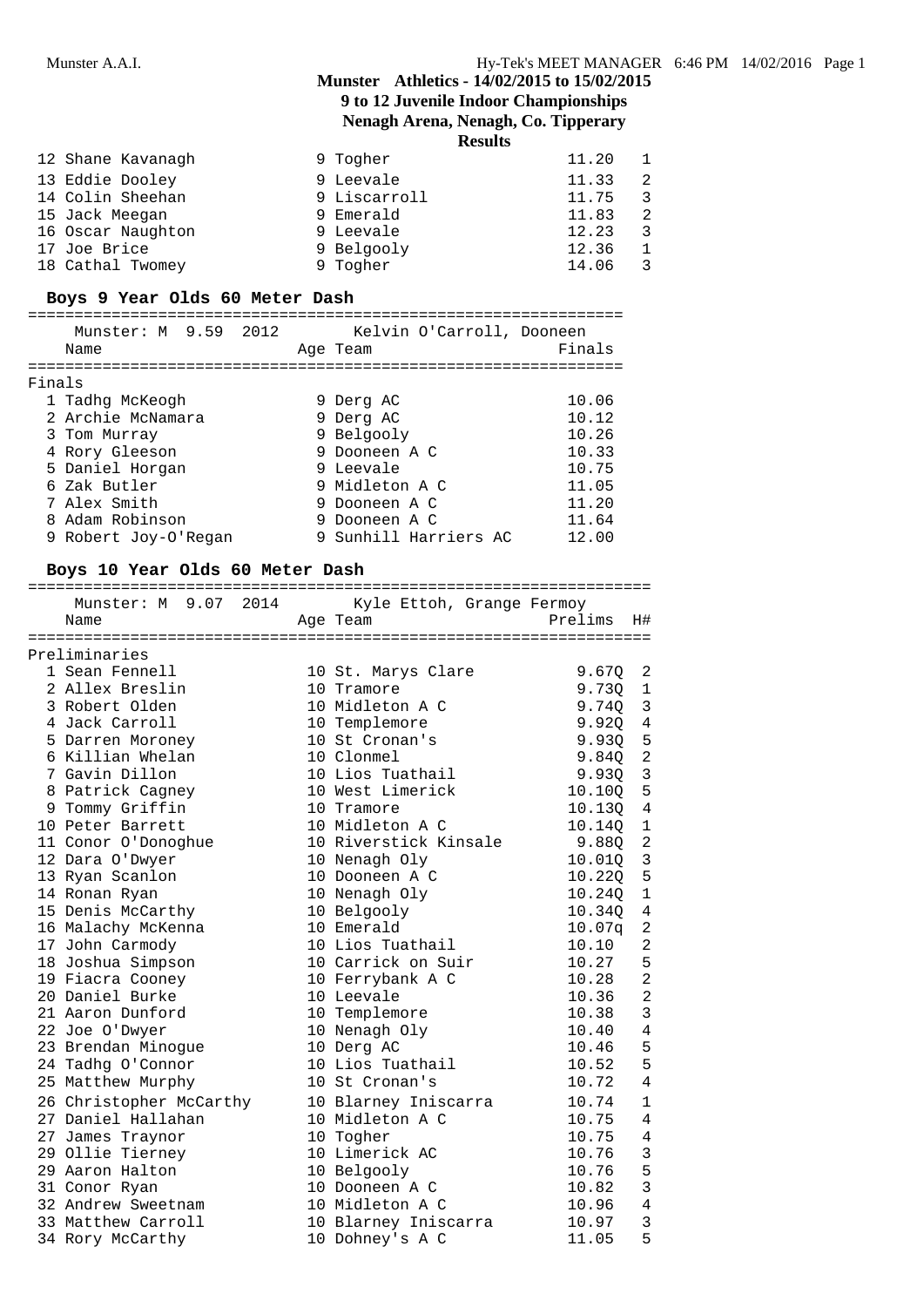## **9 to 12 Juvenile Indoor Championships**

## **Nenagh Arena, Nenagh, Co. Tipperary**

**Results**

| 35 Oran Kennedy    | 10 Dooneen A C  | $11.09$ 1 |                         |
|--------------------|-----------------|-----------|-------------------------|
| 36 Marcus Southern | 10 Dooneen A C  | 11.11     | $\overline{4}$          |
| 37 Josh Butlet     | 10 Midleton A C | 11.34     | $\mathbf{1}$            |
| 38 Bobby Gleeson   | 10 Templemore   | 11.53     |                         |
| 39 Brian Hawkins   | 10 Belgooly     | 11.59     | $\overline{\mathbf{3}}$ |
| 40 Luke Calitz     | 10 Limerick AC  | 12.00     |                         |
| 41 Peter Hawkins   | 10 Belgooly     | 12.59     |                         |
|                    |                 |           |                         |

### **Boys 10 Year Olds 60 Meter Dash**

|   | Munster: M 9.07 2014 | Kyle Ettoh, Grange Fermoy |                    |                |
|---|----------------------|---------------------------|--------------------|----------------|
|   | Name                 | Age Team                  | Semis              | Η#             |
|   |                      |                           |                    |                |
|   | Semi-Finals          |                           |                    |                |
|   | 1 Robert Olden       | 10 Midleton A C           | 9.580 2            |                |
|   | 2 Sean Fennell       | 10 St. Marys Clare        | 9.690              | $\overline{1}$ |
|   | 3 Luke Calitz        | 10 Limerick AC            | 9.620 2            |                |
|   | 4 Patrick Cagney     | 10 West Limerick          | 9.740              | $\overline{1}$ |
|   | 5 Jack Carroll       | 10 Templemore             | 9.840              | $\overline{1}$ |
|   | 6 Killian Whelan     | 10 Clonmel                | 9.980              | -2             |
|   | 7 Darren Moroney     | 10 St Cronan's            | 9.90q              | 1              |
| 8 | Tommy Griffin        | 10 Tramore                | 10.00 <sub>q</sub> | 1              |
|   | 9 Conor O'Donoghue   | 10 Riverstick Kinsale     | 10.02              | 2              |
|   | 10 Malachy McKenna   | 10 Emerald                | 10.12              | $\mathbf{1}$   |
|   | 11 Ronan Ryan        | 10 Nenagh Oly             | 10.16              | $\mathfrak{D}$ |
|   | 12 Dara O'Dwyer      | 10 Nenagh Oly             | 10.22              | $\mathbf{1}$   |
|   | 13 Peter Barrett     | 10 Midleton A C           | 10.25              | $\overline{2}$ |
|   | 14 Gavin Dillon      | 10 Lios Tuathail          | 10.29              | $\mathfrak{D}$ |
|   | 15 Denis McCarthy    | 10 Belgooly               | 10.35              | 2              |
|   | 16 Ryan Scanlon      | 10 Dooneen A C            | 10.40              | 1              |
|   | 17 Allex Breslin     | 10 Tramore                | 11.65              | $\overline{2}$ |

### **Boys 10 Year Olds 60 Meter Dash**

|        | Munster: M 9.07 2014<br>Name | Kyle Ettoh, Grange Fermoy<br>Age Team | Finals |
|--------|------------------------------|---------------------------------------|--------|
| Finals |                              |                                       |        |
|        | 1 Robert Olden               | 10 Midleton A C                       | 9.44   |
|        | 2 Sean Fennell               | 10 St. Marys Clare                    | 9.51   |
|        | 3 Luke Calitz                | 10 Limerick AC                        | 9.64   |
|        | 4 Jack Carroll               | 10 Templemore                         | 9.75   |
|        | 5 Patrick Cagney             | 10 West Limerick                      | 9.81   |
|        | 6 Darren Moroney             | 10 St Cronan's                        | 9.84   |
|        | 7 Killian Whelan             | 10 Clonmel                            | 10.09  |
|        | 8 Tommy Griffin              | 10 Tramore                            | 10.19  |
|        |                              |                                       |        |

### **Boys 11 Year Olds 60 Meter Dash**

===================================================================

|    | Munster: M 8.78 2015 |          | Sean carmody, Belgooly |                 |                          |
|----|----------------------|----------|------------------------|-----------------|--------------------------|
|    | Name                 | Age Team |                        | Prelims H#      |                          |
|    |                      |          |                        |                 |                          |
|    | Preliminaries        |          |                        |                 |                          |
|    | 1 Mike Galvin        |          | 11 Lios Tuathail       | 9.170.3         |                          |
|    | 1 Killian Power      |          | 11 Carrick on Suir     | 9.170           | $\overline{\phantom{0}}$ |
|    | 3 Jayden Carmody     |          | 11 Emerald             | $9.200 \quad 2$ |                          |
|    | 4 Denis Matthews     |          | 11 Dooneen A C         | 9.220 4         |                          |
|    | 5 Josh Boland        |          | 11 Dooneen A C         | 9.370 3         |                          |
|    | 6 David Smith        |          | 11 Carrick on Suir     | $9.420 \quad 2$ |                          |
|    | 7 Sam Cusack         |          | 11 Nenagh Oly          | 9.520           |                          |
|    | 8 Cian Lenane        |          | 11 Blarney Iniscarra   | 9.750           | - 4                      |
|    | 9 Sean Frawley       |          | 11 Ennis Track A C     | 9.600           | $\overline{2}$           |
| 10 | Adam Murphy          |          | 11 West Limerick       | 9.770           | -4                       |
|    | 11 Joe Finn          |          | 11 Derg AC             | 9.820           | 3                        |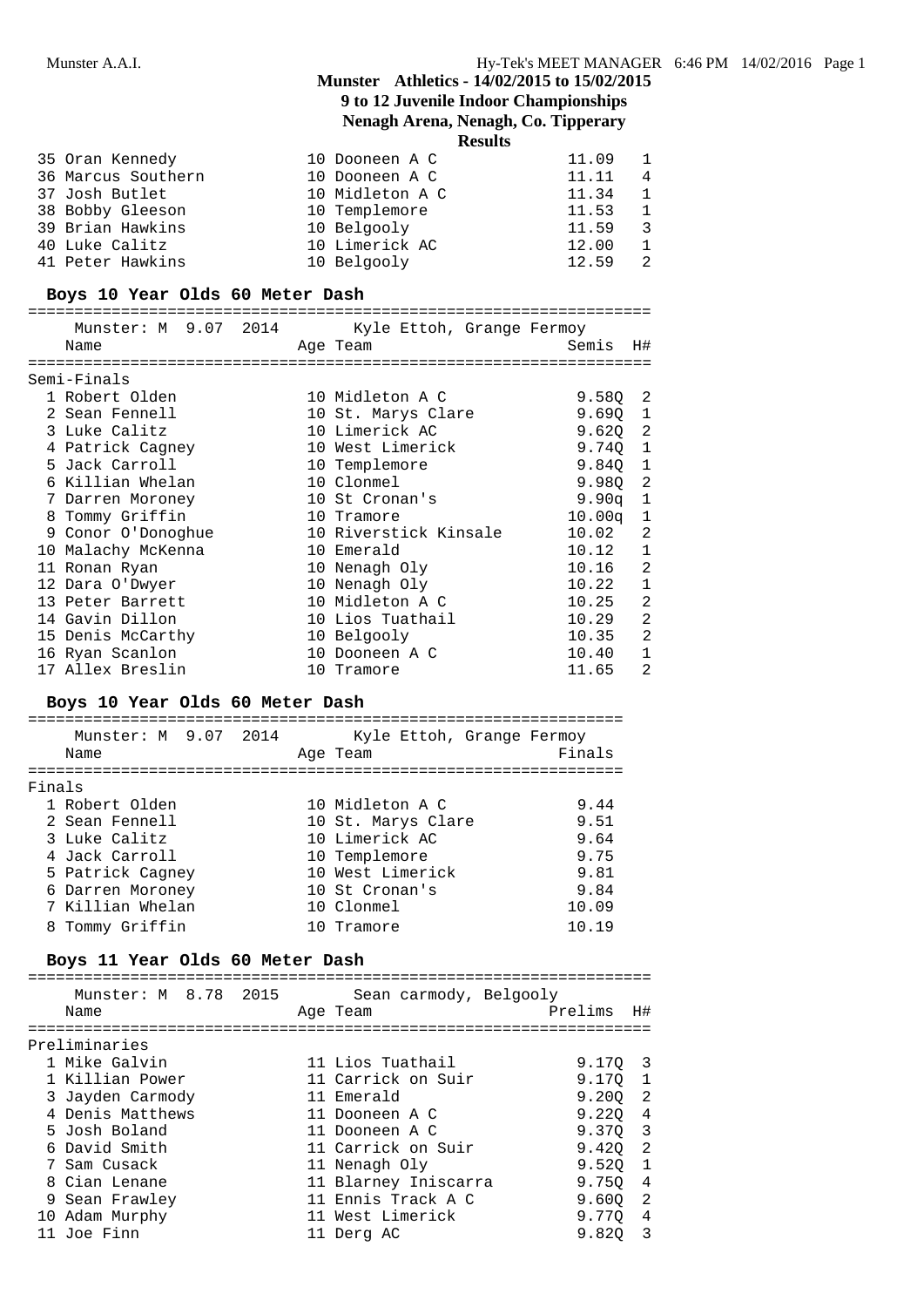## **Munster Athletics - 14/02/2015 to 15/02/2015 9 to 12 Juvenile Indoor Championships Nenagh Arena, Nenagh, Co. Tipperary**

|                         | -------          |          |                |
|-------------------------|------------------|----------|----------------|
| 12 Conor Egbulam        | 11 Dooneen A C   | 9.830 1  |                |
| 13 Corey Scanlon        | 11 Finisk Valley | 9.820 4  |                |
| 13 Kyle Robinson        | 11 Dooneen A C   | 9.820 2  |                |
| 15 Andrew Scanlon       | 11 Waterford A C | 9.850    | $\mathbf{1}$   |
| 16 Patrick Walsh        | 11 Midleton A C  | 10.120 3 |                |
| 17 Patrick Moloney      | 11 Roscrea       | 9.89     | 4              |
| 17 Nathan MacKey        | 11 Waterford A C | 9.89     | 2              |
| 19 Joel Nwaiqwe         | 11 Marian        | 9.92     | 2              |
| 20 Ben Corridan         | 11 Lios Tuathail | 9.98     | $\mathbf{1}$   |
| 21 Fionn Nash           | 11 Belgooly      | 10.20    | 3              |
| 22 Luke Sheridan        | 11 Lios Tuathail | 10.21    | $\mathfrak{D}$ |
| 23 Bobby O'Riordan      | 11 Lios Tuathail | 10.27    | 4              |
| 24 Aidan Leahy O'Connor | 11 Togher        | 10.28    | $\mathbf{1}$   |
| 25 Senan O'Reilly       | 11 St Catherines | 10.37    | 4              |
| 25 Eoghan Kilcawley     | 11 St Cronan's   | 10.37    | 3              |
| 27 Matthew Sage         | 11 Nenagh Oly    | 10.43    | 3              |
| 28 Kieran Proven        | 11 Clonmel       | 10.49    | $\mathbf{1}$   |
| 29 Sean McHugo          | 11 Limerick AC   | 10.61    | 2              |
| 30 Shane Ahearne        | 11 Clonmel       | 10.94    | 3              |
|                         |                  |          |                |

## **Boys 11 Year Olds 60 Meter Dash**

|                                       |  | Munster: M 8.78 2015 Sean carmody, Belgooly |                 |               |
|---------------------------------------|--|---------------------------------------------|-----------------|---------------|
| Name                                  |  | Age Team                                    | Semis H#        |               |
| ======================<br>Semi-Finals |  |                                             |                 |               |
|                                       |  |                                             |                 |               |
| 1 Denis Matthews                      |  | 11 Dooneen A C                              | 8.950 1         |               |
| 2 Mike Galvin                         |  | 11 Lios Tuathail                            | 9.240 2         |               |
| 3 Killian Power                       |  | 11 Carrick on Suir                          | 9.1001          |               |
| 4 Jayden Carmody                      |  | 11 Emerald                                  | $9.260 \quad 2$ |               |
| 5 Josh Boland                         |  | 11 Dooneen A C                              | $9.280 \quad 1$ |               |
| 6 David Smith                         |  | 11 Carrick on Suir                          | 9.600           | -2            |
| 7 Cian Lenane                         |  | 11 Blarney Iniscarra                        | 9.67q           | 1             |
| 8 Sam Cusack                          |  | 11 Nenagh Oly                               | 9.72a           | -2            |
| 9 Kyle Robinson                       |  | 11 Dooneen A C                              | 9.74            | $\mathbf{1}$  |
| 9 Adam Murphy                         |  | 11 West Limerick                            | 9.74            | $\mathcal{L}$ |
| 11 Sean Frawley                       |  | 11 Ennis Track A C                          | 9.75            | $\mathbf{1}$  |
| 12 Corey Scanlon                      |  | 11 Finisk Valley                            | 9.87            | 2             |
| 13 Conor Egbulam                      |  | 11 Dooneen A C                              | 9.89            | $\mathbf{1}$  |
| 14 Andrew Scanlon                     |  | 11 Waterford A C                            | 9.94            | 2             |
| 15 Patrick Walsh                      |  | 11 Midleton A C                             | 9.98            | 1             |
| 16 Joe Finn                           |  | 11 Derg AC                                  | 10.48           | $\mathcal{D}$ |

## **Boys 11 Year Olds 60 Meter Dash**

| Munster: M 8.78 2015<br>Sean carmody, Belgooly<br>Age Team<br>Name<br>Finals<br>1 Killian Power<br>11 Carrick on Suir<br>2 Denis Matthews<br>11 Dooneen A C |        |
|-------------------------------------------------------------------------------------------------------------------------------------------------------------|--------|
|                                                                                                                                                             | Finals |
|                                                                                                                                                             |        |
|                                                                                                                                                             | 8.83   |
|                                                                                                                                                             | 8.88   |
| 3 Mike Galvin<br>11 Lios Tuathail                                                                                                                           | 9.05   |
| 4 Josh Boland<br>11 Dooneen A C                                                                                                                             | 9.24   |
| 5 Jayden Carmody<br>11 Emerald                                                                                                                              | 9.33   |
| 6 David Smith<br>11 Carrick on Suir                                                                                                                         | 9.45   |
| 11 Blarney Iniscarra<br>7 Cian Lenane                                                                                                                       | 9.61   |
| 8 Sam Cusack<br>11 Nenagh Oly                                                                                                                               | 9.65   |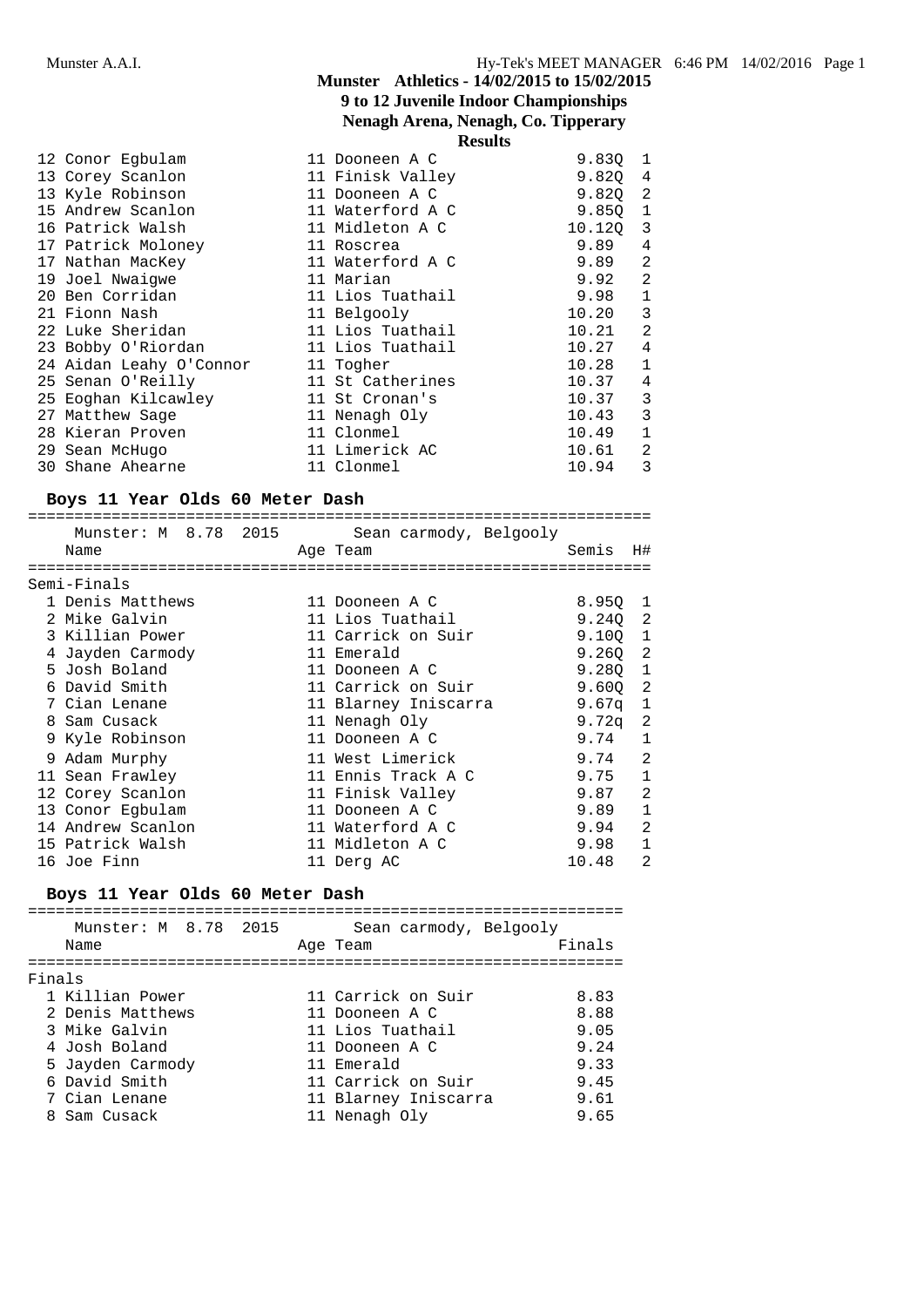**Nenagh Arena, Nenagh, Co. Tipperary**

**Results**

## **Boys 12 Year Olds 60 Meter Dash**

| Munster: M 8.42 2015 Kelvin O'Carroll, Dooneen |                               |                |                            |
|------------------------------------------------|-------------------------------|----------------|----------------------------|
| Name                                           | Age Team and Prelims H#       |                |                            |
|                                                |                               |                |                            |
| Preliminaries                                  |                               |                |                            |
| 1 Kyle Ettoh                                   | 12 Grange Fermoy A C 8.77Q    |                | 4                          |
| 2 Eric Cunningham                              | 12 Midleton A C               | 8.840          | 2                          |
| 3 Sean Carmody                                 | 12 Belgooly                   | $8.94Q$ 3      |                            |
| 4 Luke Butler                                  | 12 Midleton A C 9.04Q 1       |                |                            |
| 5 Jimmie Molony Lahart                         | 12 Thurles Crokes 9.05Q 3     |                |                            |
| 5 Timmy Wilk                                   | 12 Cove                       | $9.05Q$ 4      |                            |
| 7 Peter Kiely                                  | 12 Dooneen A C                | 9.0701         |                            |
| 8 Tom Halley                                   | 12 Tramore                    | $9.23Q$ 2      |                            |
| 9 George Alamu                                 | iz iramore<br>12 Midleton A C | $9.08Q$ 4      |                            |
| 10 Jed O'Dwyer                                 | 12 Dooneen A C                | 9.130 3        |                            |
| 11 Conor Walsh                                 | 12 Tramore                    | 9.190 1        |                            |
| 12 Diare Connolly                              | 12 Ennis Track A C            | 9.62Q          | $\overline{\phantom{0}}^2$ |
| 13 William Bello                               | 12 Ennis Track A C            | $9.15Q$ 4      |                            |
| 14 Jack O'Callaghan                            | 12 Nenagh Oly                 | 9.20Q          | $\overline{3}$             |
| 15 Samuel Olaye                                | 12 Ennis Track A C            | 9.320          | $\overline{\phantom{0}}$   |
| 16 Graham Dooley                               | 12 Templemore                 | 9.640          | $\overline{2}$             |
| 17 Joel Joseph                                 | 12 Midleton A C               | 9.25           | 3                          |
| 18 Darragh Enright                             | 12 Dooneen A C                | $9.27 \quad 4$ |                            |
| 19 Matthew Hardy                               | 12 Borrisokane                | 9.42           | 3                          |
| 20 James Burke                                 | 12 Leevale                    | 9.51           | 4                          |
| 21 Praise Wenegieme                            | 12 Belgooly                   | 9.52           | $\overline{4}$             |
| 22 Aaron O'Connor                              | 12 Limerick AC                | 9.69           | $\mathbf{1}$               |
| 23 Odhran McGrath                              | 12 Clonmel                    | 9.73           | $\mathbf{1}$               |
| 24 Mark Corcoran                               | 12 Clonmel                    | 9.93           | 3                          |
| 25 Michael Ahearne                             | 12 Clonmel                    | 10.03          | 2                          |
| 26 Timmy Hawkins                               | 12 Belgooly                   | 10.06          | 2                          |
| 27 Oisin Minogue                               | 12 Derg AC                    | 10.29          | $\overline{a}$             |
| 28 Joshua Fitzgerald                           | 12 Belgooly                   | 10.38          | $\mathbf{1}$               |
| 29 Daithi Gallagher                            | 12 Limerick AC                | 10.52          | $\overline{2}$             |
| 30 Ronan O'Dwyer                               | 12 Moycarkey Coolcroo         | 10.75          | $\overline{4}$             |
| 31 Finn Fitzgerald                             | 12 Belgooly                   | 11.00          | $\mathbf{1}$               |

## **Boys 12 Year Olds 60 Meter Dash**

| Munster: M 8.42 2015 Kelvin O'Carroll, Dooneen |                      |                 |                |
|------------------------------------------------|----------------------|-----------------|----------------|
| Name                                           | Age Team             | Semis H#        |                |
|                                                |                      |                 |                |
| Semi-Finals                                    |                      |                 |                |
| 1 Eric Cunningham                              | 12 Midleton A C      | 8.660 2         |                |
| 2 Kyle Ettoh                                   | 12 Grange Fermoy A C | 8.760 1         |                |
| 3 Jimmie Molony Lahart                         | 12 Thurles Crokes    | 8.870 2         |                |
| 4 Luke Butler                                  | 12 Midleton A C      | 8.890 1         |                |
| 5 Sean Carmody                                 | 12 Belgooly          | 8.920 2         |                |
| 6 Timmy Wilk                                   | 12 Cove              | $9.010 \quad 1$ |                |
| 7 Peter Kiely                                  | 12 Dooneen A C       | 9.03 $q$ 2      |                |
| 8 Tom Halley                                   | 12 Tramore           | 9.09q 1         |                |
| 9 George Alamu                                 | 12 Midleton A C      | 9.14            | 1              |
| 10 William Bello                               | 12 Ennis Track A C   | 9.20            | $\mathbf{1}$   |
| 11 Conor Walsh                                 | 12 Tramore           | 9.23            | 2              |
| 12 Jack O'Callaghan                            | 12 Nenagh Oly        | 9.43            | 2              |
| 13 Samuel Olaye                                | 12 Ennis Track A C   | 9.77            | $\mathfrak{D}$ |
| 14 Diare Connolly                              | 12 Ennis Track A C   | 9.79            | $\mathbf{1}$   |
| 15 Graham Dooley                               | 12 Templemore        | 10.04           |                |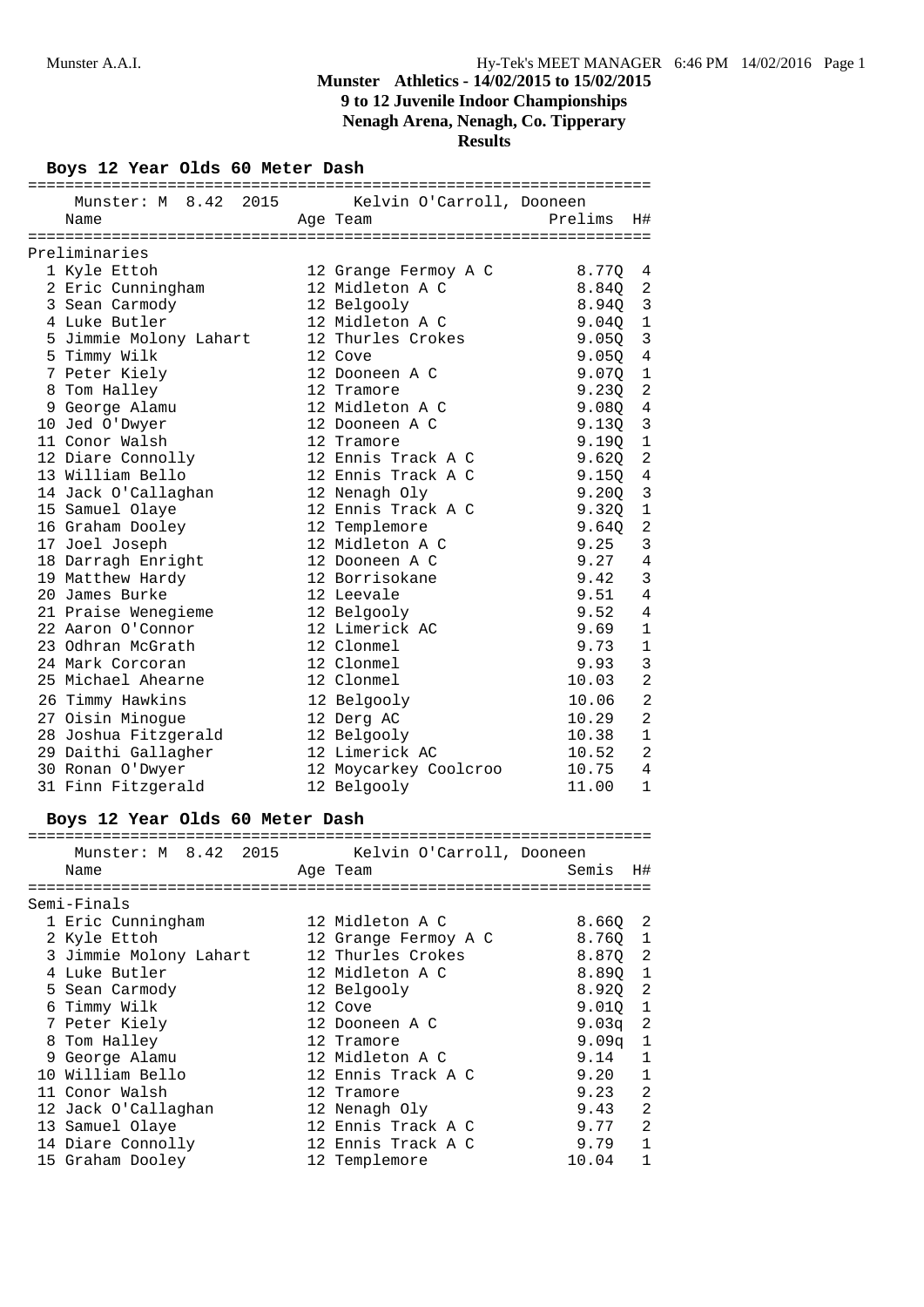## **9 to 12 Juvenile Indoor Championships**

**Nenagh Arena, Nenagh, Co. Tipperary**

**Results**

### **Boys 12 Year Olds 60 Meter Dash**

|        | Munster: M 8.42 2015   |  | Kelvin O'Carroll, Dooneen |        |
|--------|------------------------|--|---------------------------|--------|
| Name   |                        |  | Age Team                  | Finals |
|        |                        |  |                           |        |
| Finals |                        |  |                           |        |
|        | 1 Eric Cunningham      |  | 12 Midleton A C           | 8.69   |
|        | 2 Luke Butler          |  | 12 Midleton A C           | 8.72   |
|        | 3 Kyle Ettoh           |  | 12 Grange Fermoy A C      | 8.73   |
|        | 4 Sean Carmody         |  | 12 Belgooly               | 8.88   |
|        | 5 Jimmie Molony Lahart |  | 12 Thurles Crokes         | 8.94   |
|        | 6 Peter Kiely          |  | 12 Dooneen A C            | 9.01   |
|        | 7 Timmy Wilk           |  | 12 Cove                   | 9.14   |
| 8      | Tom Halley             |  | 12 Tramore                | 9.20   |
|        |                        |  |                           |        |

## **Boys 9 Year Olds 300 Meter Run**

| =============                                       |          |                            |              |                |  |  |  |  |
|-----------------------------------------------------|----------|----------------------------|--------------|----------------|--|--|--|--|
| Munster: M 54.06 2012 Kelvin O'Carroll, Dooneen     |          |                            |              |                |  |  |  |  |
| Name                                                | Aqe Team | <b>Prelims</b>             |              | H#             |  |  |  |  |
|                                                     |          |                            |              |                |  |  |  |  |
| Preliminaries                                       |          |                            |              |                |  |  |  |  |
| 1 Archie McNamara                                   |          | 9 Derg AC                  | 55.20Q 2     |                |  |  |  |  |
| 2 Alex Smith                                        |          | 9 Dooneen A C              | 57.86Q 3     |                |  |  |  |  |
| 3 Tom Arthur                                        |          | 9 Derg AC                  | $1:02.06Q$ 1 |                |  |  |  |  |
| 4 Matt Leyden                                       |          | 9 Derg AC                  | 58.11Q 3     |                |  |  |  |  |
| 5 James Rochford                                    |          | 9 Ennis Track A C          | 59.53Q       | -2             |  |  |  |  |
| 6 Lachlan Heafey                                    |          | 9 Fanahan McSweene         | $1:03.100$ 1 |                |  |  |  |  |
| 7 Oisin O'Brien                                     |          | 9 North Cork A C           | $1:00.30Q$ 3 |                |  |  |  |  |
| 8 Paul Murphy                                       |          | 9 North Cork A C           | $1:01.34Q$ 2 |                |  |  |  |  |
| 9 Oran Dooley                                       |          | 9 Lios Tuathail 1:03.82Q 1 |              |                |  |  |  |  |
| 10 Adam Robinson                                    |          | 9 Dooneen A C              | 1:01.68      | 3              |  |  |  |  |
| 11 Aodan O'Lachtnain 9 Ennis Track A C              |          |                            | 1:01.94      | $\overline{2}$ |  |  |  |  |
| 12 Jack Meegan                                      |          | 9 Emerald                  | 1:02.34      | 3              |  |  |  |  |
| 13 Daniel Horgan                                    |          | 9 Leevale                  | 1:02.44      | $\overline{2}$ |  |  |  |  |
| 14 Cian O'Shea                                      |          | 9 Belgooly                 | 1:03.70      | 3              |  |  |  |  |
| 15 Darren O'Connell 9 Togher                        |          |                            | 1:04.12      | $\overline{2}$ |  |  |  |  |
| 16 Robert Joy-O'Regan 9 Sunhill Harriers AC 1:04.60 |          |                            |              | $\mathbf 1$    |  |  |  |  |
| 17 Adam Long                                        |          | 9 Liscarroll               | 1:08.69      | $\mathbf 1$    |  |  |  |  |
| 18 Eddie Dooley                                     |          | 9 Leevale                  | 1:09.34      | $\mathbf 1$    |  |  |  |  |
| 19 Eoin Looney                                      |          | 9 North Cork A C           | 1:09.88      | 1              |  |  |  |  |
| 20 Mel Twomey                                       |          | 9 North Cork A C           | 1:14.06      | 3              |  |  |  |  |

## **Boys 9 Year Olds 300 Meter Run**

|        | Munster: M 54.06 2012<br>Name |  | Kelvin O'Carroll, Dooneen<br>Age Team | Finals  |
|--------|-------------------------------|--|---------------------------------------|---------|
|        |                               |  |                                       |         |
| Finals |                               |  |                                       |         |
|        | 1 Archie McNamara             |  | 9 Derg AC                             | 54.32   |
|        | 2 James Rochford              |  | 9 Ennis Track A C                     | 58.67   |
|        | 3 Matt Leyden                 |  | 9 Derg AC                             | 1:00.20 |
|        | 4 Alex Smith                  |  | 9 Dooneen A C                         | 1:01.23 |
|        | 5 Tom Arthur                  |  | 9 Derg AC                             | 1:01.26 |
|        | 6 Lachlan Heafey              |  | 9 Fanahan McSweene                    | 1:02.77 |
|        | 7 Paul Murphy                 |  | 9 North Cork A C                      | 1:02.79 |
|        | 8 Oisin O'Brien               |  | 9 North Cork A C                      | 1:04.48 |
|        | 9 Oran Dooley                 |  | 9 Lios Tuathail                       | 1:04.49 |
|        |                               |  |                                       |         |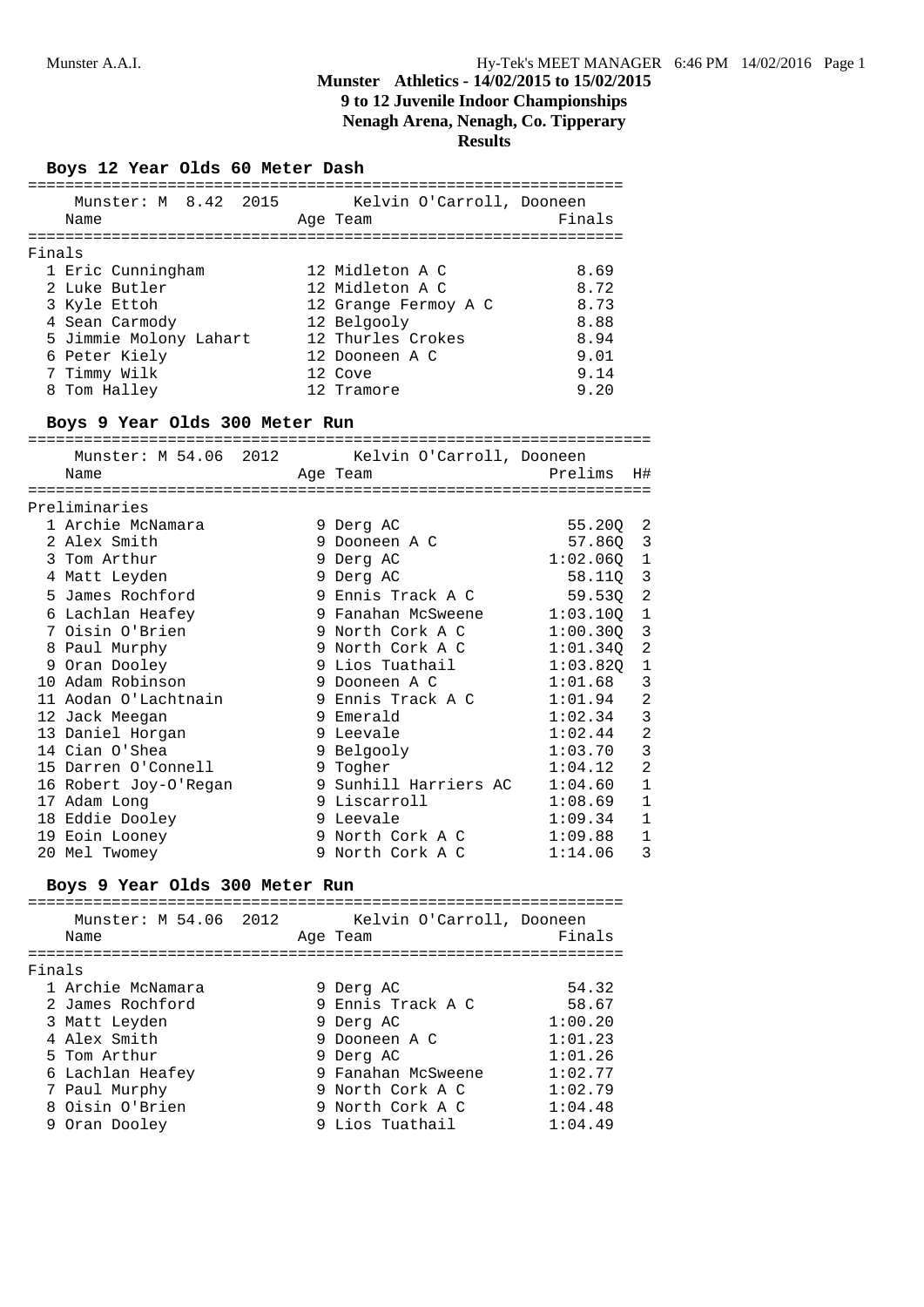**Nenagh Arena, Nenagh, Co. Tipperary**

**Results**

**Boys 10 Year Olds 500 Meter Run**

| Munster: M 1:32.72 2015<br>Johnny Murphy, Liscarroll<br>Prelims<br>H#<br>Name<br>Age Team<br>10 Midleton A C<br>1 Odhran O'Sullivan<br>1:35.410<br>5<br>2 Ben O'Halloran<br>10 Ennis Track A C<br>1:38.94Q<br>3<br>3 Darren Moroney<br>10 St Cronan's<br>1:39.83Q<br>4<br>4 Conor O'Donoghue<br>10 Riverstick Kinsale<br>1:42.30Q<br>1<br>10 St. Marys Clare<br>2<br>5 Sean Fennell<br>1:42.87Q<br>6 Patrick Cagney<br>10 West Limerick<br>1<br>1:42.33q<br>7 Jack Carroll<br>10 Templemore<br>$1\,$<br>1:43.06q<br>8 Joe Mannion<br>10 Ennis Track A C<br>3<br>1:43.83q<br>9 Liam O'Callaghan<br>10 Nenagh Oly<br>1:43.88q<br>3<br>10 North Cork A C<br>5<br>1:44.26<br>10 Liam O'Mahony<br>2<br>11 Conor Hodgins<br>10 Nenagh Oly<br>1:45.09<br>12 Daire O'Donnell<br>10 Moycarkey Coolcroo<br>1:45.12<br>4<br>13 Killian Whelan<br>10 Clonmel<br>1:46.60<br>5<br>$\overline{2}$<br>10 Dooneen A C<br>1:47.25<br>14 Conor Ryan<br>$\overline{2}$<br>10 Clonmel<br>15 Matthew Downey<br>1:47.61<br>16 Luke Reid<br>10 Marian<br>5<br>1:48.89<br>10 Togher<br>1:48.99<br>1<br>17 Shane Byrne<br>10 Limerick AC<br>5<br>18 Ollie Tierney<br>1:49.62<br>4<br>19 Cian Walsh<br>12 Bandon A C<br>1:49.77<br>3<br>20 Rory McCarthy<br>10 Dohney's A C<br>1:51.61<br>10 Dooneen A C<br>21 Liam Collins<br>1:52.20<br>1<br>4<br>22 Cullen Wiegand<br>1:52.27<br>10 Dooneen A C<br>5<br>23 Matthew Murphy<br>10 St Cronan's<br>1:52.80<br>2<br>24 Christopher Harringrton<br>10 Leevale<br>1:52.92<br>25 Joseph Maher<br>10 Lios Tuathail<br>1:52.95<br>4<br>26 Paddy O'Driscoll<br>10 Limerick AC<br>5<br>1:55.46<br>3<br>27 Oran Kennedy<br>10 Dooneen A C<br>1:55.99<br>28 Malachy McKenna<br>1:56.48<br>4<br>10 Emerald<br>29 Allex Breslin<br>1:57.65<br>1<br>10 Tramore<br>$\overline{2}$<br>30 John Doyle<br>10 Fanahan McSweene<br>1:58.49<br>4<br>31 Christopher McCarthy<br>10 Blarney Iniscarra<br>1:59.77 |
|---------------------------------------------------------------------------------------------------------------------------------------------------------------------------------------------------------------------------------------------------------------------------------------------------------------------------------------------------------------------------------------------------------------------------------------------------------------------------------------------------------------------------------------------------------------------------------------------------------------------------------------------------------------------------------------------------------------------------------------------------------------------------------------------------------------------------------------------------------------------------------------------------------------------------------------------------------------------------------------------------------------------------------------------------------------------------------------------------------------------------------------------------------------------------------------------------------------------------------------------------------------------------------------------------------------------------------------------------------------------------------------------------------------------------------------------------------------------------------------------------------------------------------------------------------------------------------------------------------------------------------------------------------------------------------------------------------------------------------------------------------------------------------------------------------------------------------------------------------------------------------------------------------------|
| Preliminaries                                                                                                                                                                                                                                                                                                                                                                                                                                                                                                                                                                                                                                                                                                                                                                                                                                                                                                                                                                                                                                                                                                                                                                                                                                                                                                                                                                                                                                                                                                                                                                                                                                                                                                                                                                                                                                                                                                 |
|                                                                                                                                                                                                                                                                                                                                                                                                                                                                                                                                                                                                                                                                                                                                                                                                                                                                                                                                                                                                                                                                                                                                                                                                                                                                                                                                                                                                                                                                                                                                                                                                                                                                                                                                                                                                                                                                                                               |
|                                                                                                                                                                                                                                                                                                                                                                                                                                                                                                                                                                                                                                                                                                                                                                                                                                                                                                                                                                                                                                                                                                                                                                                                                                                                                                                                                                                                                                                                                                                                                                                                                                                                                                                                                                                                                                                                                                               |
|                                                                                                                                                                                                                                                                                                                                                                                                                                                                                                                                                                                                                                                                                                                                                                                                                                                                                                                                                                                                                                                                                                                                                                                                                                                                                                                                                                                                                                                                                                                                                                                                                                                                                                                                                                                                                                                                                                               |
|                                                                                                                                                                                                                                                                                                                                                                                                                                                                                                                                                                                                                                                                                                                                                                                                                                                                                                                                                                                                                                                                                                                                                                                                                                                                                                                                                                                                                                                                                                                                                                                                                                                                                                                                                                                                                                                                                                               |
|                                                                                                                                                                                                                                                                                                                                                                                                                                                                                                                                                                                                                                                                                                                                                                                                                                                                                                                                                                                                                                                                                                                                                                                                                                                                                                                                                                                                                                                                                                                                                                                                                                                                                                                                                                                                                                                                                                               |
|                                                                                                                                                                                                                                                                                                                                                                                                                                                                                                                                                                                                                                                                                                                                                                                                                                                                                                                                                                                                                                                                                                                                                                                                                                                                                                                                                                                                                                                                                                                                                                                                                                                                                                                                                                                                                                                                                                               |
|                                                                                                                                                                                                                                                                                                                                                                                                                                                                                                                                                                                                                                                                                                                                                                                                                                                                                                                                                                                                                                                                                                                                                                                                                                                                                                                                                                                                                                                                                                                                                                                                                                                                                                                                                                                                                                                                                                               |
|                                                                                                                                                                                                                                                                                                                                                                                                                                                                                                                                                                                                                                                                                                                                                                                                                                                                                                                                                                                                                                                                                                                                                                                                                                                                                                                                                                                                                                                                                                                                                                                                                                                                                                                                                                                                                                                                                                               |
|                                                                                                                                                                                                                                                                                                                                                                                                                                                                                                                                                                                                                                                                                                                                                                                                                                                                                                                                                                                                                                                                                                                                                                                                                                                                                                                                                                                                                                                                                                                                                                                                                                                                                                                                                                                                                                                                                                               |
|                                                                                                                                                                                                                                                                                                                                                                                                                                                                                                                                                                                                                                                                                                                                                                                                                                                                                                                                                                                                                                                                                                                                                                                                                                                                                                                                                                                                                                                                                                                                                                                                                                                                                                                                                                                                                                                                                                               |
|                                                                                                                                                                                                                                                                                                                                                                                                                                                                                                                                                                                                                                                                                                                                                                                                                                                                                                                                                                                                                                                                                                                                                                                                                                                                                                                                                                                                                                                                                                                                                                                                                                                                                                                                                                                                                                                                                                               |
|                                                                                                                                                                                                                                                                                                                                                                                                                                                                                                                                                                                                                                                                                                                                                                                                                                                                                                                                                                                                                                                                                                                                                                                                                                                                                                                                                                                                                                                                                                                                                                                                                                                                                                                                                                                                                                                                                                               |
|                                                                                                                                                                                                                                                                                                                                                                                                                                                                                                                                                                                                                                                                                                                                                                                                                                                                                                                                                                                                                                                                                                                                                                                                                                                                                                                                                                                                                                                                                                                                                                                                                                                                                                                                                                                                                                                                                                               |
|                                                                                                                                                                                                                                                                                                                                                                                                                                                                                                                                                                                                                                                                                                                                                                                                                                                                                                                                                                                                                                                                                                                                                                                                                                                                                                                                                                                                                                                                                                                                                                                                                                                                                                                                                                                                                                                                                                               |
|                                                                                                                                                                                                                                                                                                                                                                                                                                                                                                                                                                                                                                                                                                                                                                                                                                                                                                                                                                                                                                                                                                                                                                                                                                                                                                                                                                                                                                                                                                                                                                                                                                                                                                                                                                                                                                                                                                               |
|                                                                                                                                                                                                                                                                                                                                                                                                                                                                                                                                                                                                                                                                                                                                                                                                                                                                                                                                                                                                                                                                                                                                                                                                                                                                                                                                                                                                                                                                                                                                                                                                                                                                                                                                                                                                                                                                                                               |
|                                                                                                                                                                                                                                                                                                                                                                                                                                                                                                                                                                                                                                                                                                                                                                                                                                                                                                                                                                                                                                                                                                                                                                                                                                                                                                                                                                                                                                                                                                                                                                                                                                                                                                                                                                                                                                                                                                               |
|                                                                                                                                                                                                                                                                                                                                                                                                                                                                                                                                                                                                                                                                                                                                                                                                                                                                                                                                                                                                                                                                                                                                                                                                                                                                                                                                                                                                                                                                                                                                                                                                                                                                                                                                                                                                                                                                                                               |
|                                                                                                                                                                                                                                                                                                                                                                                                                                                                                                                                                                                                                                                                                                                                                                                                                                                                                                                                                                                                                                                                                                                                                                                                                                                                                                                                                                                                                                                                                                                                                                                                                                                                                                                                                                                                                                                                                                               |
|                                                                                                                                                                                                                                                                                                                                                                                                                                                                                                                                                                                                                                                                                                                                                                                                                                                                                                                                                                                                                                                                                                                                                                                                                                                                                                                                                                                                                                                                                                                                                                                                                                                                                                                                                                                                                                                                                                               |
|                                                                                                                                                                                                                                                                                                                                                                                                                                                                                                                                                                                                                                                                                                                                                                                                                                                                                                                                                                                                                                                                                                                                                                                                                                                                                                                                                                                                                                                                                                                                                                                                                                                                                                                                                                                                                                                                                                               |
|                                                                                                                                                                                                                                                                                                                                                                                                                                                                                                                                                                                                                                                                                                                                                                                                                                                                                                                                                                                                                                                                                                                                                                                                                                                                                                                                                                                                                                                                                                                                                                                                                                                                                                                                                                                                                                                                                                               |
|                                                                                                                                                                                                                                                                                                                                                                                                                                                                                                                                                                                                                                                                                                                                                                                                                                                                                                                                                                                                                                                                                                                                                                                                                                                                                                                                                                                                                                                                                                                                                                                                                                                                                                                                                                                                                                                                                                               |
|                                                                                                                                                                                                                                                                                                                                                                                                                                                                                                                                                                                                                                                                                                                                                                                                                                                                                                                                                                                                                                                                                                                                                                                                                                                                                                                                                                                                                                                                                                                                                                                                                                                                                                                                                                                                                                                                                                               |
|                                                                                                                                                                                                                                                                                                                                                                                                                                                                                                                                                                                                                                                                                                                                                                                                                                                                                                                                                                                                                                                                                                                                                                                                                                                                                                                                                                                                                                                                                                                                                                                                                                                                                                                                                                                                                                                                                                               |
|                                                                                                                                                                                                                                                                                                                                                                                                                                                                                                                                                                                                                                                                                                                                                                                                                                                                                                                                                                                                                                                                                                                                                                                                                                                                                                                                                                                                                                                                                                                                                                                                                                                                                                                                                                                                                                                                                                               |
|                                                                                                                                                                                                                                                                                                                                                                                                                                                                                                                                                                                                                                                                                                                                                                                                                                                                                                                                                                                                                                                                                                                                                                                                                                                                                                                                                                                                                                                                                                                                                                                                                                                                                                                                                                                                                                                                                                               |
|                                                                                                                                                                                                                                                                                                                                                                                                                                                                                                                                                                                                                                                                                                                                                                                                                                                                                                                                                                                                                                                                                                                                                                                                                                                                                                                                                                                                                                                                                                                                                                                                                                                                                                                                                                                                                                                                                                               |
|                                                                                                                                                                                                                                                                                                                                                                                                                                                                                                                                                                                                                                                                                                                                                                                                                                                                                                                                                                                                                                                                                                                                                                                                                                                                                                                                                                                                                                                                                                                                                                                                                                                                                                                                                                                                                                                                                                               |
|                                                                                                                                                                                                                                                                                                                                                                                                                                                                                                                                                                                                                                                                                                                                                                                                                                                                                                                                                                                                                                                                                                                                                                                                                                                                                                                                                                                                                                                                                                                                                                                                                                                                                                                                                                                                                                                                                                               |
|                                                                                                                                                                                                                                                                                                                                                                                                                                                                                                                                                                                                                                                                                                                                                                                                                                                                                                                                                                                                                                                                                                                                                                                                                                                                                                                                                                                                                                                                                                                                                                                                                                                                                                                                                                                                                                                                                                               |
|                                                                                                                                                                                                                                                                                                                                                                                                                                                                                                                                                                                                                                                                                                                                                                                                                                                                                                                                                                                                                                                                                                                                                                                                                                                                                                                                                                                                                                                                                                                                                                                                                                                                                                                                                                                                                                                                                                               |
|                                                                                                                                                                                                                                                                                                                                                                                                                                                                                                                                                                                                                                                                                                                                                                                                                                                                                                                                                                                                                                                                                                                                                                                                                                                                                                                                                                                                                                                                                                                                                                                                                                                                                                                                                                                                                                                                                                               |
|                                                                                                                                                                                                                                                                                                                                                                                                                                                                                                                                                                                                                                                                                                                                                                                                                                                                                                                                                                                                                                                                                                                                                                                                                                                                                                                                                                                                                                                                                                                                                                                                                                                                                                                                                                                                                                                                                                               |
| 32 Marcus Southern<br>10 Dooneen A C<br>2:01.38<br>4                                                                                                                                                                                                                                                                                                                                                                                                                                                                                                                                                                                                                                                                                                                                                                                                                                                                                                                                                                                                                                                                                                                                                                                                                                                                                                                                                                                                                                                                                                                                                                                                                                                                                                                                                                                                                                                          |
| 10 Limerick AC<br>33 Luke Calitz<br>1<br>2:03.65                                                                                                                                                                                                                                                                                                                                                                                                                                                                                                                                                                                                                                                                                                                                                                                                                                                                                                                                                                                                                                                                                                                                                                                                                                                                                                                                                                                                                                                                                                                                                                                                                                                                                                                                                                                                                                                              |
| 5<br>34 David Twomey<br>10 Fanahan McSweene<br>2:04.53                                                                                                                                                                                                                                                                                                                                                                                                                                                                                                                                                                                                                                                                                                                                                                                                                                                                                                                                                                                                                                                                                                                                                                                                                                                                                                                                                                                                                                                                                                                                                                                                                                                                                                                                                                                                                                                        |
| 35 Brian Hawkins<br>2<br>10 Belgooly<br>2:06.29                                                                                                                                                                                                                                                                                                                                                                                                                                                                                                                                                                                                                                                                                                                                                                                                                                                                                                                                                                                                                                                                                                                                                                                                                                                                                                                                                                                                                                                                                                                                                                                                                                                                                                                                                                                                                                                               |
| 10 North Cork A C<br>2:06.92<br>3<br>36 Eamonn Meehan                                                                                                                                                                                                                                                                                                                                                                                                                                                                                                                                                                                                                                                                                                                                                                                                                                                                                                                                                                                                                                                                                                                                                                                                                                                                                                                                                                                                                                                                                                                                                                                                                                                                                                                                                                                                                                                         |
| 10 Lios Tuathail<br>3<br>37 Adam Lynch<br>2:10.41                                                                                                                                                                                                                                                                                                                                                                                                                                                                                                                                                                                                                                                                                                                                                                                                                                                                                                                                                                                                                                                                                                                                                                                                                                                                                                                                                                                                                                                                                                                                                                                                                                                                                                                                                                                                                                                             |
| 3<br>38 Peter Hawkins<br>2:15.00<br>10 Belgooly                                                                                                                                                                                                                                                                                                                                                                                                                                                                                                                                                                                                                                                                                                                                                                                                                                                                                                                                                                                                                                                                                                                                                                                                                                                                                                                                                                                                                                                                                                                                                                                                                                                                                                                                                                                                                                                               |

## **Boys 10 Year Olds 500 Meter Run**

|        | Munster: M 1:32.72 2015<br>Name | Johnny Murphy, Liscarroll<br>Age Team | Finals  |
|--------|---------------------------------|---------------------------------------|---------|
| Finals |                                 |                                       |         |
|        | 1 Ben O'Halloran                | 10 Ennis Track A C                    | 1:34.63 |
|        | 2 Odhran O'Sullivan             | 10 Midleton A C                       | 1:36.33 |
|        | 3 Patrick Cagney                | 10 West Limerick                      | 1:37.82 |
|        | 4 Darren Moroney                | 10 St Cronan's                        | 1:39.17 |
|        | 5 Jack Carroll                  | 10 Templemore                         | 1:40.73 |
|        | 6 Sean Fennell                  | 10 St. Marys Clare                    | 1:43.58 |
|        | 7 Joe Mannion                   | 10 Ennis Track A C                    | 1:46.50 |
|        | 8 Conor O'Donoghue              | 10 Riverstick Kinsale                 | 1:48.49 |
|        | 9 Liam O'Callaghan              | 10 Nenagh Oly                         | 1:50.23 |
|        |                                 |                                       |         |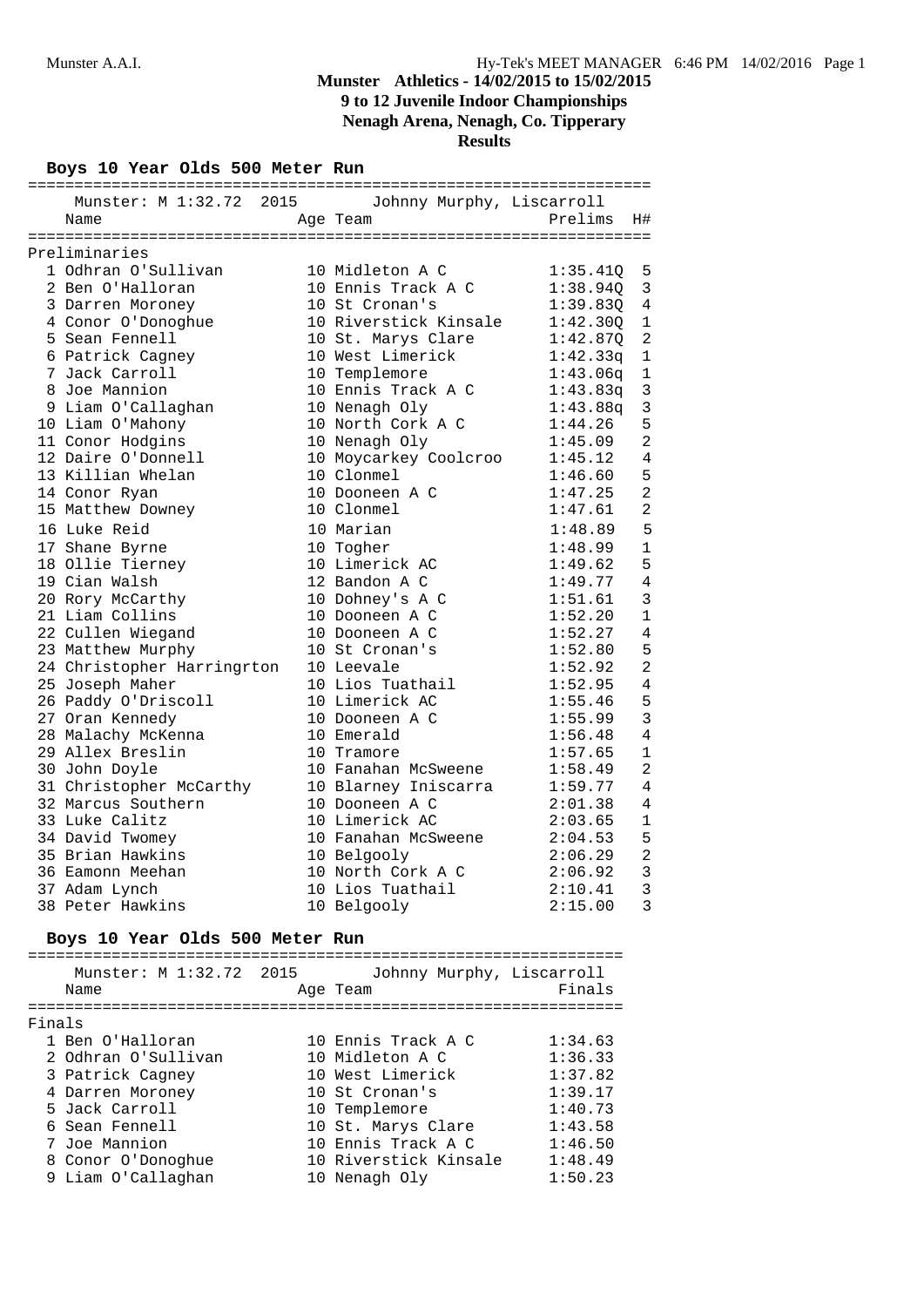## **Nenagh Arena, Nenagh, Co. Tipperary**

**Results**

**Boys 11 Year Olds 600 Meter Run**

| Munster: M 1:52.07 2015 Jack O'Neill, St Cronins         |                                    |                    |                |
|----------------------------------------------------------|------------------------------------|--------------------|----------------|
| Name                                                     | Age Team <b>Department Prelims</b> |                    | H#             |
|                                                          |                                    |                    |                |
| Preliminaries                                            |                                    |                    |                |
| 1 Sean Breen                                             | 11 St Cronan's                     | 2:01.66Q           | 1              |
| 2 Patrick Walsh                                          | 11 Midleton A C                    | 2:04.280           | 3              |
| 3 Ryan McCarthy                                          | 11 Riverstick Kinsale 2:04.88Q     |                    | $\overline{a}$ |
| 4 Roman Borowski-Hogan                                   | 11 North Cork A C                  | $2:05.81Q$ 1       |                |
| 5 Mathew Burke                                           | 11 Limerick AC                     | $2:06.37Q$ 2       |                |
| 6 Adam Murphy                                            | 11 West Limerick                   | $2:07.160$ 3       |                |
| 7 Michael Connellan                                      | 11 Clonmel                         | 2:07.440           | 3              |
| 8 Michael Brosnahan                                      | 11 West Limerick                   | 2:11.410           | $\mathbf{1}$   |
| 9 John Paul McManus                                      | 11 Midleton A C                    | 2:13.05Q           | 2              |
| 10 Harry O'Keeffe                                        | 11 Clonmel                         | 2:07.51            | 3              |
| 11 Kieran Proven                                         | 11 Clonmel                         | 2:11.17            | 3              |
| 12 Timmy Colbert                                         | 11 West Limerick                   | 2:14.19            | $1\,$          |
|                                                          | 11 North Cork A C                  |                    | $\overline{a}$ |
| 13 Daire Ryan                                            |                                    | 2:15.36            |                |
| 14 Darragh Lynch                                         | 11 West Limerick                   | 2:15.61            | 3              |
| 15 Eoin Walsh                                            | 11 North Cork A C 2:16.18          |                    | 3              |
| 16 Cathal O'Gorman                                       | 11 Clonmel                         | 2:17.80            | $\mathbf{2}$   |
| 17 Eoghan Kilcawley                                      | 11 St Cronan's                     | 2:17.83            | 3              |
| 18 Oisin O'Connell                                       | 11 Togher                          | 2:21.44            | $\overline{a}$ |
| 19 Shane Ahearne                                         | 11 Clonmel                         | 2:23.71            | $\mathbf 1$    |
| 20 Matthew Buckley                                       | 11 Clonmel                         | 2:24.59            | 2              |
| 21 Cormac Burke                                          | 11 Moyne                           | 2:25.04            | 2              |
| 22 Conor O'Gorman                                        | 11 Clonmel                         | 2:27.27            | 1              |
| 23 Eoghan Hinchy                                         | 11 Dooneen A C                     | 2:27.77            | 1              |
| Munster: M 1:52.07 2015 Jack O'Neill, St Cronins<br>Name | Age Team                           | Finals             |                |
|                                                          |                                    |                    |                |
|                                                          |                                    |                    |                |
|                                                          |                                    |                    |                |
| Finals                                                   |                                    |                    |                |
| 1 Sean Breen                                             | 11 St Cronan's                     | 1:59.76            |                |
| 2 Patrick Walsh                                          | 11 Midleton A C 2:00.56            |                    |                |
| 3 Roman Borowski-Hogan                                   | 11 North Cork A C                  | 2:00.62            |                |
| 4 Ryan McCarthy                                          | 11 Riverstick Kinsale 2:04.81      |                    |                |
| 5 Michael Connellan                                      | 11 Clonmel                         | 2:08.22            |                |
| 6 Adam Murphy                                            | 11 West Limerick                   | 2:08.51            |                |
| 7 Mathew Burke                                           | 11 Limerick AC                     | 2:08.53            |                |
| 8 Michael Brosnahan                                      | 11 West Limerick                   | 2:15.03            |                |
| 9 John Paul McManus                                      | 11 Midleton A C                    | 2:20.45            |                |
| Boys 12 Year Olds 600 Meter Run                          |                                    |                    |                |
| Munster: M 1:49.11 2015                                  | Diarmuid Healy, Midleton           |                    |                |
| Name                                                     | Age Team                           | Prelims            | H#             |
|                                                          |                                    |                    |                |
| Preliminaries                                            |                                    |                    |                |
| 1 Conor Frawley                                          | 12 North Cork A C                  | 1:51.45Q           | 2              |
| 2 Cian Hodgins                                           | 12 Nenagh Oly                      | 1:53.300           | 3              |
| 3 Jack O'Neill                                           | 12 St Cronan's                     | 1:53.68Q           | 5              |
| 4 Brian Cott                                             | 12 Midleton A C                    | 1:55.66Q           | 1              |
| 5 Eric Cunningham                                        | 12 Midleton A C                    | 1:58.11Q           | 4              |
|                                                          | 12 Moycarkey Coolcroo              | 1:53.22q           | 2              |
| 6 Joe Egan                                               | 12 Tramore                         |                    |                |
| 7 Tom Halley<br>8 Tom Walshe                             |                                    | 1:54.15q           | 5              |
|                                                          | 12 Nenagh Oly                      | 1:54.38q           | 5<br>2         |
| 9 Darragh Enright                                        | 12 Dooneen A C<br>12 Marian        | 1:54.46            |                |
| 10 Cian Neylon<br>11 Dara Kennedy                        | 12 Newport                         | 1:56.02<br>1:57.15 | 2<br>3         |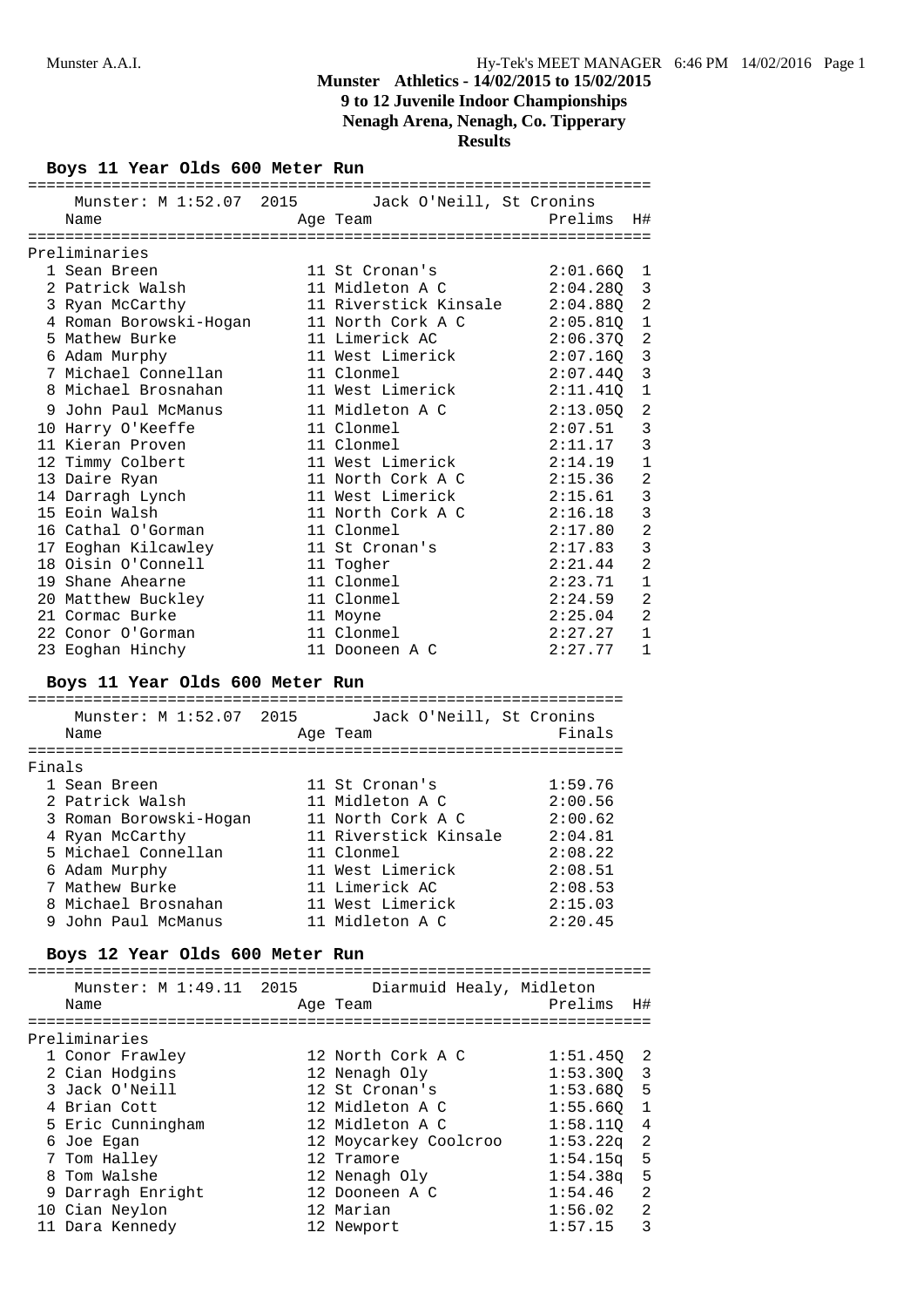### **Munster Athletics - 14/02/2015 to 15/02/2015 9 to 12 Juvenile Indoor Championships Nenagh Arena, Nenagh, Co. Tipperary Results**

| 12 Ronan Walsh     |  | 1:58.58                                                                                                                                                                                                                                                                                                                                                                                                                                                                                                                                               | 5              |
|--------------------|--|-------------------------------------------------------------------------------------------------------------------------------------------------------------------------------------------------------------------------------------------------------------------------------------------------------------------------------------------------------------------------------------------------------------------------------------------------------------------------------------------------------------------------------------------------------|----------------|
|                    |  | 1:59.72                                                                                                                                                                                                                                                                                                                                                                                                                                                                                                                                               | 3              |
| 14 Eoin Quirke     |  |                                                                                                                                                                                                                                                                                                                                                                                                                                                                                                                                                       | $\overline{4}$ |
|                    |  | 2:00.74                                                                                                                                                                                                                                                                                                                                                                                                                                                                                                                                               | 3              |
| 16 Dylan Carroll   |  | 2:01.35                                                                                                                                                                                                                                                                                                                                                                                                                                                                                                                                               | $\mathbf{1}$   |
| 17 Thomas McGuire  |  | 2:01.70                                                                                                                                                                                                                                                                                                                                                                                                                                                                                                                                               | 4              |
| 18 Conor Gavan     |  | 2:02.94                                                                                                                                                                                                                                                                                                                                                                                                                                                                                                                                               | $\mathbf{1}$   |
| 19 Michael Ahearne |  | 2:05.86                                                                                                                                                                                                                                                                                                                                                                                                                                                                                                                                               | $\mathbf{1}$   |
| 20 Timmy Hawkins   |  | 2:06.18                                                                                                                                                                                                                                                                                                                                                                                                                                                                                                                                               | 3              |
|                    |  | 2:06.74                                                                                                                                                                                                                                                                                                                                                                                                                                                                                                                                               | $\mathbf{1}$   |
| 22 Samuel Olaye    |  | 2:06.84                                                                                                                                                                                                                                                                                                                                                                                                                                                                                                                                               | 5              |
| 23 Aaron Coleman   |  | 2:07.69                                                                                                                                                                                                                                                                                                                                                                                                                                                                                                                                               | $\mathbf{1}$   |
| 24 George Alamu    |  | 2:08.13                                                                                                                                                                                                                                                                                                                                                                                                                                                                                                                                               | 5              |
| 25 Mark Corcoran   |  | 2:09.01                                                                                                                                                                                                                                                                                                                                                                                                                                                                                                                                               | 2              |
|                    |  | 2:09.50                                                                                                                                                                                                                                                                                                                                                                                                                                                                                                                                               | 4              |
|                    |  | 2:09.92                                                                                                                                                                                                                                                                                                                                                                                                                                                                                                                                               | $\mathbf{1}$   |
|                    |  | 2:10.41                                                                                                                                                                                                                                                                                                                                                                                                                                                                                                                                               | 4              |
|                    |  | 2:12.91                                                                                                                                                                                                                                                                                                                                                                                                                                                                                                                                               | 3              |
| 30 Pauric Walsh    |  | 2:15.00                                                                                                                                                                                                                                                                                                                                                                                                                                                                                                                                               | 4              |
| 31 Jack Doyle      |  | 2:19.76                                                                                                                                                                                                                                                                                                                                                                                                                                                                                                                                               | 2              |
|                    |  | Results<br>12 Shannon<br>13 Martin Frawley                         12 Ennis Track A C<br>12 Midleton A C<br>15 Odhran McGrath 12 Clonmel<br>12 Templemore<br>12 Ennis Track A C<br>12 Limerick AC<br>12 Clonmel<br>12 Belgooly<br>21 Darragh Cunnane 12 Tralee Harriers<br>12 Ennis Track A C<br>12 Newport<br>12 Midleton A C<br>12 Clonmel<br>12 Clonmel<br>26 Cathal Murphy 12 Tralee Harriers<br>27 Robert Aherne 12 Togher<br>28 Ethan Tritschler 12 Lios Tuathail<br>29 Tommy O'Driscoll 12 Limerick AC<br>12 Carrick on Suir<br>12 Limerick AC | 1:59.79        |

## **Boys 12 Year Olds 600 Meter Run**

|        | Munster: M 1:49.11 2015<br>Name | Diarmuid Healy, Midleton<br>Age Team | Finals  |
|--------|---------------------------------|--------------------------------------|---------|
| Finals |                                 |                                      |         |
|        | 1 Cian Hodgins                  | 12 Nenagh Oly                        | 1:50.09 |
|        | 2 Joe Egan                      | 12 Moycarkey Coolcroo                | 1:50.18 |
|        | 3 Conor Frawley                 | 12 North Cork A C                    | 1:51.62 |
|        | 4 Tom Halley                    | 12 Tramore                           | 1:52.66 |
|        | 5 Tom Walshe                    | 12 Nenagh Oly                        | 1:54.20 |
|        | 6 Jack O'Neill                  | 12 St Cronan's                       | 1:56.67 |
|        | 7 Brian Cott                    | 12 Midleton A C                      | 2:00.21 |
|        | 8 Eric Cunningham               | 12 Midleton A C                      | 2:02.45 |
|        |                                 |                                      |         |

## **Boys 12 Year Olds High Jump**

| Munster: M 1.36m 2015<br>Name |  | Danny Kelly, Belgooly<br>Age Team | Finals |
|-------------------------------|--|-----------------------------------|--------|
| 1 David Scanlon               |  | 12 Waterford A C                  | 1.33m  |
| 2 Matthew Hardy               |  | 12 Borrisokane                    | 1.25m  |
| 3 Conor Walsh                 |  | 12 Tramore                        | 1.20m  |
| 4 Tom Halley                  |  | 12 Tramore                        | J1.20m |
| 4 Killian Bergin              |  | 12 Templemore                     | J1.20m |
| 4 Tom Walshe                  |  | 12 Nenagh Oly                     | J1.20m |
| 7 Filip McIntyre              |  | 12 Nenagh Oly                     | J1.20m |
| 8 Eric Cunningham             |  | 12 Midleton A C                   | 1.15m  |
| -- Martin Frawley             |  | 12 Ennis Track A C                | FAIL   |
| -- Graham Dooley              |  | 12 Templemore                     | FAIL   |

## **Boys 9 Year Olds Long Jump**

| Munster: M 3.76m 2009 | Adam Idah, Leevale    |        |
|-----------------------|-----------------------|--------|
| Name                  | Age Team              | Finals |
|                       |                       |        |
| 1 Tadhq McKeogh       | 9 Derg AC             | 3.29m  |
| 2 Graham Ball         | 9 St Cronan's         | 3.25m  |
| 3 Robert Joy-O'Regan  | 9 Sunhill Harriers AC | 2.93m  |
| 4 Tom Murray          | 9 Belgooly            | 2.90m  |
| 5 James Rochford      | 9 Ennis Track A C     | 2.88m  |
| 6 Ouzo Backari        | 9 Leevale             | 2.87m  |
| 7 Zak Butler          | 9 Midleton A C        | 2.80m  |
|                       |                       |        |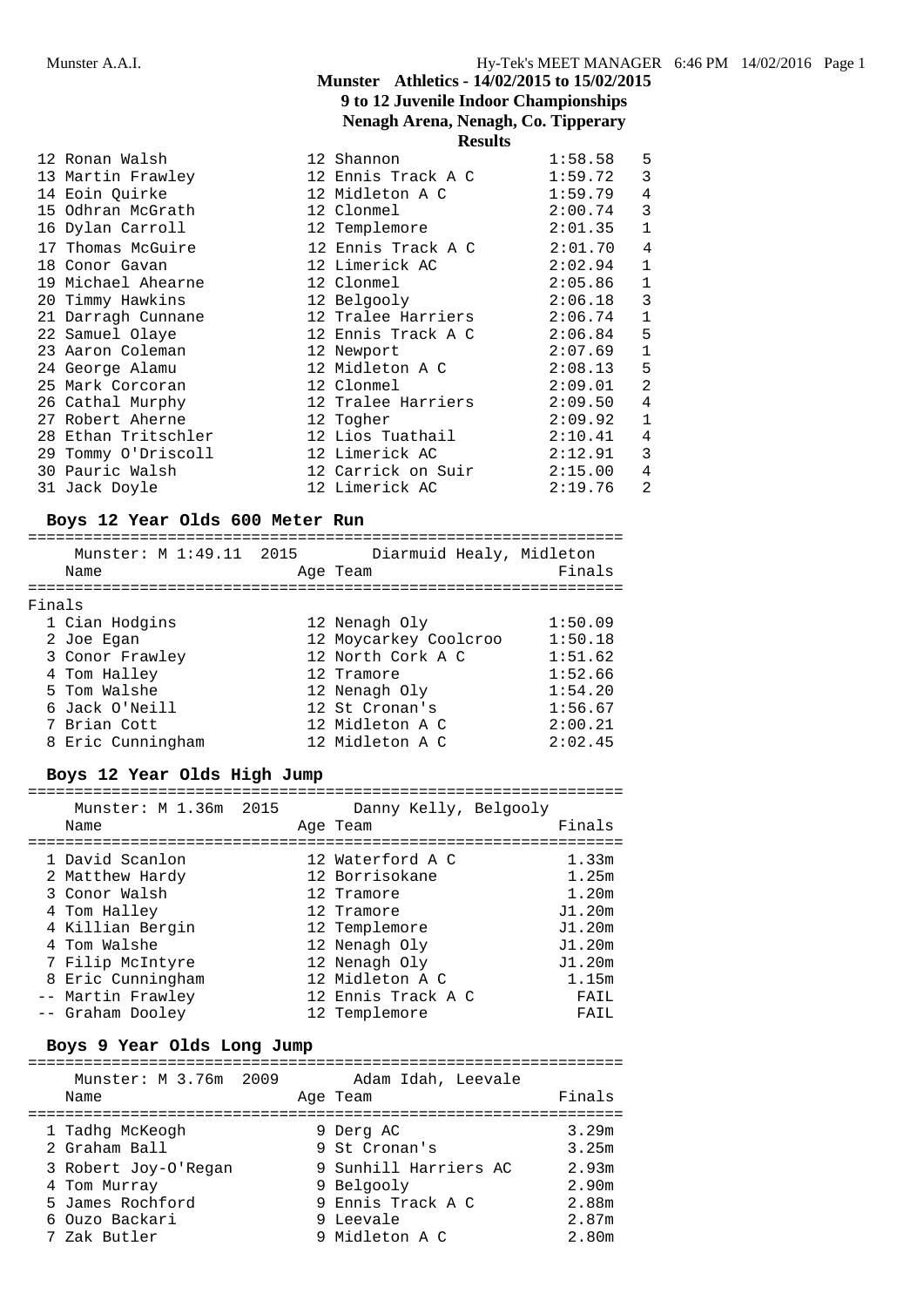## **Munster Athletics - 14/02/2015 to 15/02/2015 9 to 12 Juvenile Indoor Championships Nenagh Arena, Nenagh, Co. Tipperary**

**Results**

| 7 Donnacha Larkin | 9 West Limerick | 2.80m |
|-------------------|-----------------|-------|
| 9 Daniel Horgan   | 9 Leevale       | 2.74m |
| 10 Oscar Naughton | 9 Leevale       | 2.67m |
| 11 Jack Meegan    | 9 Emerald       | 2.64m |
| 12 Colin Sheehan  | 9 Liscarroll    | 2.62m |
| 13 Eddie Dooley   | 9 Leevale       | 2.54m |
| 14 Alex Smith     | 9 Dooneen A C   | 2.33m |
| 15 Joe Brice      | 9 Belgooly      | 2.30m |
| 16 Adam Robinson  | 9 Dooneen A C   | 2.12m |

## **Boys 10 Year Olds Long Jump**

================================================================

| Finals<br>Name<br>Age Team<br>1 Sean Fennell<br>10 St. Marys Clare<br>3.58m<br>3.42m<br>2 Darragh Ball<br>10 St Cronan's<br>10 Limerick AC<br>3.36m<br>3 Luke Calitz<br>10 Nenagh Oly<br>3.29m<br>4 Liam O'Callaghan<br>5 Jack Carroll<br>3.25m<br>10 Templemore<br>10 Carrick on Suir 3.22m<br>6 Joshua Simpson<br>7 Killian Whelan<br>10 Clonmel<br>3.19m<br>3.17m<br>8 Brendan Minogue<br>10 Derg AC<br>3.15m<br>10 Nenagh Oly<br>9 Dara O'Dwyer<br>10 Midleton A C<br>3.14m<br>10 Robert Olden<br>10 Ferrybank A C<br>3.13m<br>11 Fiacra Cooney<br>10 Riverstick Kinsale 3.11m<br>12 Conor O'Donoghue<br>12 Tadhg O'Connor<br>10 Lios Tuathail<br>3.11m<br>3.10m<br>14 Andrew Sweetnam<br>10 Midleton A C<br>15 Peter Barrett<br>10 Midleton A C<br>3.09m<br>3.02m<br>16 Darren Moroney<br>10 St Cronan's<br>3.00m<br>17 Conor Ryan<br>10 Dooneen A C<br>2.97m<br>18 Matthew Murphy<br>10 St Cronan's<br>2.96m<br>19 Aaron Dunford<br>10 Templemore<br>2.95m<br>20 David Towey<br>10 Fanahan McSweene<br>2.92m<br>21 Cullen Wiegand<br>10 Dooneen A C<br>22 Rory McCarthy<br>2.90m<br>10 Dohney's A C<br>2.90m<br>22 Joe O'Dwyer<br>10 Nenagh Oly<br>2.90 <sub>m</sub><br>22 Denis McCarthy<br>10 Belgooly<br>2.89m<br>25 Tommy Griffin<br>10 Tramore<br>2.86m<br>26 Ollie Tierney<br>10 Limerick AC<br>2.77m<br>27 Malachy McKenna<br>10 Emerald<br>28 Marcus Southern<br>2.73m<br>10 Dooneen A C<br>2.72m<br>29 Roy Doran<br>10 Templemore<br>2.70m<br>30 Christopher McCarthy<br>10 Blarney Iniscarra<br>2.68m<br>31 Josh Butlet<br>10 Midleton A C<br>2.67m<br>32 Conor Hodgins<br>10 Nenagh Oly<br>x2.66m<br>33 Ronan Ryan<br>10 Nenagh Oly<br>33 Aaron Halton<br>10 Belgooly<br>2.66m<br>35 Daniel Hallahan<br>x2.65m<br>10 Midleton A C<br>36 Allex Breslin<br>2.57m<br>10 Tramore<br>37 Gavin Dillon<br>10 Lios Tuathail<br>2.56m<br>37 Daniel Burke<br>10 Leevale<br>2.56m<br>37 Matthew Carroll<br>2.56m<br>10 Blarney Iniscarra<br>2.50m<br>40 Ryan Scanlon<br>10 Dooneen A C<br>2.43m<br>41 Michael O'Brien<br>10 Fanahan McSweene<br>42 Bobby Gleeson<br>2.40m<br>10 Templemore<br>2.39m<br>43 John Carmody<br>10 Lios Tuathail | Munster: M 4.04m 2010 | Adam Idah, Leevale |  |
|--------------------------------------------------------------------------------------------------------------------------------------------------------------------------------------------------------------------------------------------------------------------------------------------------------------------------------------------------------------------------------------------------------------------------------------------------------------------------------------------------------------------------------------------------------------------------------------------------------------------------------------------------------------------------------------------------------------------------------------------------------------------------------------------------------------------------------------------------------------------------------------------------------------------------------------------------------------------------------------------------------------------------------------------------------------------------------------------------------------------------------------------------------------------------------------------------------------------------------------------------------------------------------------------------------------------------------------------------------------------------------------------------------------------------------------------------------------------------------------------------------------------------------------------------------------------------------------------------------------------------------------------------------------------------------------------------------------------------------------------------------------------------------------------------------------------------------------------------------------------------------------------------------------------------------------------------------------------------------------------------------------------------------------------------------------------------------------------------------------------------------------------------|-----------------------|--------------------|--|
|                                                                                                                                                                                                                                                                                                                                                                                                                                                                                                                                                                                                                                                                                                                                                                                                                                                                                                                                                                                                                                                                                                                                                                                                                                                                                                                                                                                                                                                                                                                                                                                                                                                                                                                                                                                                                                                                                                                                                                                                                                                                                                                                                  |                       |                    |  |
|                                                                                                                                                                                                                                                                                                                                                                                                                                                                                                                                                                                                                                                                                                                                                                                                                                                                                                                                                                                                                                                                                                                                                                                                                                                                                                                                                                                                                                                                                                                                                                                                                                                                                                                                                                                                                                                                                                                                                                                                                                                                                                                                                  |                       |                    |  |
|                                                                                                                                                                                                                                                                                                                                                                                                                                                                                                                                                                                                                                                                                                                                                                                                                                                                                                                                                                                                                                                                                                                                                                                                                                                                                                                                                                                                                                                                                                                                                                                                                                                                                                                                                                                                                                                                                                                                                                                                                                                                                                                                                  |                       |                    |  |
|                                                                                                                                                                                                                                                                                                                                                                                                                                                                                                                                                                                                                                                                                                                                                                                                                                                                                                                                                                                                                                                                                                                                                                                                                                                                                                                                                                                                                                                                                                                                                                                                                                                                                                                                                                                                                                                                                                                                                                                                                                                                                                                                                  |                       |                    |  |
|                                                                                                                                                                                                                                                                                                                                                                                                                                                                                                                                                                                                                                                                                                                                                                                                                                                                                                                                                                                                                                                                                                                                                                                                                                                                                                                                                                                                                                                                                                                                                                                                                                                                                                                                                                                                                                                                                                                                                                                                                                                                                                                                                  |                       |                    |  |
|                                                                                                                                                                                                                                                                                                                                                                                                                                                                                                                                                                                                                                                                                                                                                                                                                                                                                                                                                                                                                                                                                                                                                                                                                                                                                                                                                                                                                                                                                                                                                                                                                                                                                                                                                                                                                                                                                                                                                                                                                                                                                                                                                  |                       |                    |  |
|                                                                                                                                                                                                                                                                                                                                                                                                                                                                                                                                                                                                                                                                                                                                                                                                                                                                                                                                                                                                                                                                                                                                                                                                                                                                                                                                                                                                                                                                                                                                                                                                                                                                                                                                                                                                                                                                                                                                                                                                                                                                                                                                                  |                       |                    |  |
|                                                                                                                                                                                                                                                                                                                                                                                                                                                                                                                                                                                                                                                                                                                                                                                                                                                                                                                                                                                                                                                                                                                                                                                                                                                                                                                                                                                                                                                                                                                                                                                                                                                                                                                                                                                                                                                                                                                                                                                                                                                                                                                                                  |                       |                    |  |
|                                                                                                                                                                                                                                                                                                                                                                                                                                                                                                                                                                                                                                                                                                                                                                                                                                                                                                                                                                                                                                                                                                                                                                                                                                                                                                                                                                                                                                                                                                                                                                                                                                                                                                                                                                                                                                                                                                                                                                                                                                                                                                                                                  |                       |                    |  |
|                                                                                                                                                                                                                                                                                                                                                                                                                                                                                                                                                                                                                                                                                                                                                                                                                                                                                                                                                                                                                                                                                                                                                                                                                                                                                                                                                                                                                                                                                                                                                                                                                                                                                                                                                                                                                                                                                                                                                                                                                                                                                                                                                  |                       |                    |  |
|                                                                                                                                                                                                                                                                                                                                                                                                                                                                                                                                                                                                                                                                                                                                                                                                                                                                                                                                                                                                                                                                                                                                                                                                                                                                                                                                                                                                                                                                                                                                                                                                                                                                                                                                                                                                                                                                                                                                                                                                                                                                                                                                                  |                       |                    |  |
|                                                                                                                                                                                                                                                                                                                                                                                                                                                                                                                                                                                                                                                                                                                                                                                                                                                                                                                                                                                                                                                                                                                                                                                                                                                                                                                                                                                                                                                                                                                                                                                                                                                                                                                                                                                                                                                                                                                                                                                                                                                                                                                                                  |                       |                    |  |
|                                                                                                                                                                                                                                                                                                                                                                                                                                                                                                                                                                                                                                                                                                                                                                                                                                                                                                                                                                                                                                                                                                                                                                                                                                                                                                                                                                                                                                                                                                                                                                                                                                                                                                                                                                                                                                                                                                                                                                                                                                                                                                                                                  |                       |                    |  |
|                                                                                                                                                                                                                                                                                                                                                                                                                                                                                                                                                                                                                                                                                                                                                                                                                                                                                                                                                                                                                                                                                                                                                                                                                                                                                                                                                                                                                                                                                                                                                                                                                                                                                                                                                                                                                                                                                                                                                                                                                                                                                                                                                  |                       |                    |  |
|                                                                                                                                                                                                                                                                                                                                                                                                                                                                                                                                                                                                                                                                                                                                                                                                                                                                                                                                                                                                                                                                                                                                                                                                                                                                                                                                                                                                                                                                                                                                                                                                                                                                                                                                                                                                                                                                                                                                                                                                                                                                                                                                                  |                       |                    |  |
|                                                                                                                                                                                                                                                                                                                                                                                                                                                                                                                                                                                                                                                                                                                                                                                                                                                                                                                                                                                                                                                                                                                                                                                                                                                                                                                                                                                                                                                                                                                                                                                                                                                                                                                                                                                                                                                                                                                                                                                                                                                                                                                                                  |                       |                    |  |
|                                                                                                                                                                                                                                                                                                                                                                                                                                                                                                                                                                                                                                                                                                                                                                                                                                                                                                                                                                                                                                                                                                                                                                                                                                                                                                                                                                                                                                                                                                                                                                                                                                                                                                                                                                                                                                                                                                                                                                                                                                                                                                                                                  |                       |                    |  |
|                                                                                                                                                                                                                                                                                                                                                                                                                                                                                                                                                                                                                                                                                                                                                                                                                                                                                                                                                                                                                                                                                                                                                                                                                                                                                                                                                                                                                                                                                                                                                                                                                                                                                                                                                                                                                                                                                                                                                                                                                                                                                                                                                  |                       |                    |  |
|                                                                                                                                                                                                                                                                                                                                                                                                                                                                                                                                                                                                                                                                                                                                                                                                                                                                                                                                                                                                                                                                                                                                                                                                                                                                                                                                                                                                                                                                                                                                                                                                                                                                                                                                                                                                                                                                                                                                                                                                                                                                                                                                                  |                       |                    |  |
|                                                                                                                                                                                                                                                                                                                                                                                                                                                                                                                                                                                                                                                                                                                                                                                                                                                                                                                                                                                                                                                                                                                                                                                                                                                                                                                                                                                                                                                                                                                                                                                                                                                                                                                                                                                                                                                                                                                                                                                                                                                                                                                                                  |                       |                    |  |
|                                                                                                                                                                                                                                                                                                                                                                                                                                                                                                                                                                                                                                                                                                                                                                                                                                                                                                                                                                                                                                                                                                                                                                                                                                                                                                                                                                                                                                                                                                                                                                                                                                                                                                                                                                                                                                                                                                                                                                                                                                                                                                                                                  |                       |                    |  |
|                                                                                                                                                                                                                                                                                                                                                                                                                                                                                                                                                                                                                                                                                                                                                                                                                                                                                                                                                                                                                                                                                                                                                                                                                                                                                                                                                                                                                                                                                                                                                                                                                                                                                                                                                                                                                                                                                                                                                                                                                                                                                                                                                  |                       |                    |  |
|                                                                                                                                                                                                                                                                                                                                                                                                                                                                                                                                                                                                                                                                                                                                                                                                                                                                                                                                                                                                                                                                                                                                                                                                                                                                                                                                                                                                                                                                                                                                                                                                                                                                                                                                                                                                                                                                                                                                                                                                                                                                                                                                                  |                       |                    |  |
|                                                                                                                                                                                                                                                                                                                                                                                                                                                                                                                                                                                                                                                                                                                                                                                                                                                                                                                                                                                                                                                                                                                                                                                                                                                                                                                                                                                                                                                                                                                                                                                                                                                                                                                                                                                                                                                                                                                                                                                                                                                                                                                                                  |                       |                    |  |
|                                                                                                                                                                                                                                                                                                                                                                                                                                                                                                                                                                                                                                                                                                                                                                                                                                                                                                                                                                                                                                                                                                                                                                                                                                                                                                                                                                                                                                                                                                                                                                                                                                                                                                                                                                                                                                                                                                                                                                                                                                                                                                                                                  |                       |                    |  |
|                                                                                                                                                                                                                                                                                                                                                                                                                                                                                                                                                                                                                                                                                                                                                                                                                                                                                                                                                                                                                                                                                                                                                                                                                                                                                                                                                                                                                                                                                                                                                                                                                                                                                                                                                                                                                                                                                                                                                                                                                                                                                                                                                  |                       |                    |  |
|                                                                                                                                                                                                                                                                                                                                                                                                                                                                                                                                                                                                                                                                                                                                                                                                                                                                                                                                                                                                                                                                                                                                                                                                                                                                                                                                                                                                                                                                                                                                                                                                                                                                                                                                                                                                                                                                                                                                                                                                                                                                                                                                                  |                       |                    |  |
|                                                                                                                                                                                                                                                                                                                                                                                                                                                                                                                                                                                                                                                                                                                                                                                                                                                                                                                                                                                                                                                                                                                                                                                                                                                                                                                                                                                                                                                                                                                                                                                                                                                                                                                                                                                                                                                                                                                                                                                                                                                                                                                                                  |                       |                    |  |
|                                                                                                                                                                                                                                                                                                                                                                                                                                                                                                                                                                                                                                                                                                                                                                                                                                                                                                                                                                                                                                                                                                                                                                                                                                                                                                                                                                                                                                                                                                                                                                                                                                                                                                                                                                                                                                                                                                                                                                                                                                                                                                                                                  |                       |                    |  |
|                                                                                                                                                                                                                                                                                                                                                                                                                                                                                                                                                                                                                                                                                                                                                                                                                                                                                                                                                                                                                                                                                                                                                                                                                                                                                                                                                                                                                                                                                                                                                                                                                                                                                                                                                                                                                                                                                                                                                                                                                                                                                                                                                  |                       |                    |  |
|                                                                                                                                                                                                                                                                                                                                                                                                                                                                                                                                                                                                                                                                                                                                                                                                                                                                                                                                                                                                                                                                                                                                                                                                                                                                                                                                                                                                                                                                                                                                                                                                                                                                                                                                                                                                                                                                                                                                                                                                                                                                                                                                                  |                       |                    |  |
|                                                                                                                                                                                                                                                                                                                                                                                                                                                                                                                                                                                                                                                                                                                                                                                                                                                                                                                                                                                                                                                                                                                                                                                                                                                                                                                                                                                                                                                                                                                                                                                                                                                                                                                                                                                                                                                                                                                                                                                                                                                                                                                                                  |                       |                    |  |
|                                                                                                                                                                                                                                                                                                                                                                                                                                                                                                                                                                                                                                                                                                                                                                                                                                                                                                                                                                                                                                                                                                                                                                                                                                                                                                                                                                                                                                                                                                                                                                                                                                                                                                                                                                                                                                                                                                                                                                                                                                                                                                                                                  |                       |                    |  |
|                                                                                                                                                                                                                                                                                                                                                                                                                                                                                                                                                                                                                                                                                                                                                                                                                                                                                                                                                                                                                                                                                                                                                                                                                                                                                                                                                                                                                                                                                                                                                                                                                                                                                                                                                                                                                                                                                                                                                                                                                                                                                                                                                  |                       |                    |  |
|                                                                                                                                                                                                                                                                                                                                                                                                                                                                                                                                                                                                                                                                                                                                                                                                                                                                                                                                                                                                                                                                                                                                                                                                                                                                                                                                                                                                                                                                                                                                                                                                                                                                                                                                                                                                                                                                                                                                                                                                                                                                                                                                                  |                       |                    |  |
|                                                                                                                                                                                                                                                                                                                                                                                                                                                                                                                                                                                                                                                                                                                                                                                                                                                                                                                                                                                                                                                                                                                                                                                                                                                                                                                                                                                                                                                                                                                                                                                                                                                                                                                                                                                                                                                                                                                                                                                                                                                                                                                                                  |                       |                    |  |
|                                                                                                                                                                                                                                                                                                                                                                                                                                                                                                                                                                                                                                                                                                                                                                                                                                                                                                                                                                                                                                                                                                                                                                                                                                                                                                                                                                                                                                                                                                                                                                                                                                                                                                                                                                                                                                                                                                                                                                                                                                                                                                                                                  |                       |                    |  |
|                                                                                                                                                                                                                                                                                                                                                                                                                                                                                                                                                                                                                                                                                                                                                                                                                                                                                                                                                                                                                                                                                                                                                                                                                                                                                                                                                                                                                                                                                                                                                                                                                                                                                                                                                                                                                                                                                                                                                                                                                                                                                                                                                  |                       |                    |  |
|                                                                                                                                                                                                                                                                                                                                                                                                                                                                                                                                                                                                                                                                                                                                                                                                                                                                                                                                                                                                                                                                                                                                                                                                                                                                                                                                                                                                                                                                                                                                                                                                                                                                                                                                                                                                                                                                                                                                                                                                                                                                                                                                                  |                       |                    |  |
|                                                                                                                                                                                                                                                                                                                                                                                                                                                                                                                                                                                                                                                                                                                                                                                                                                                                                                                                                                                                                                                                                                                                                                                                                                                                                                                                                                                                                                                                                                                                                                                                                                                                                                                                                                                                                                                                                                                                                                                                                                                                                                                                                  |                       |                    |  |
|                                                                                                                                                                                                                                                                                                                                                                                                                                                                                                                                                                                                                                                                                                                                                                                                                                                                                                                                                                                                                                                                                                                                                                                                                                                                                                                                                                                                                                                                                                                                                                                                                                                                                                                                                                                                                                                                                                                                                                                                                                                                                                                                                  |                       |                    |  |
|                                                                                                                                                                                                                                                                                                                                                                                                                                                                                                                                                                                                                                                                                                                                                                                                                                                                                                                                                                                                                                                                                                                                                                                                                                                                                                                                                                                                                                                                                                                                                                                                                                                                                                                                                                                                                                                                                                                                                                                                                                                                                                                                                  |                       |                    |  |
|                                                                                                                                                                                                                                                                                                                                                                                                                                                                                                                                                                                                                                                                                                                                                                                                                                                                                                                                                                                                                                                                                                                                                                                                                                                                                                                                                                                                                                                                                                                                                                                                                                                                                                                                                                                                                                                                                                                                                                                                                                                                                                                                                  |                       |                    |  |
|                                                                                                                                                                                                                                                                                                                                                                                                                                                                                                                                                                                                                                                                                                                                                                                                                                                                                                                                                                                                                                                                                                                                                                                                                                                                                                                                                                                                                                                                                                                                                                                                                                                                                                                                                                                                                                                                                                                                                                                                                                                                                                                                                  |                       |                    |  |
|                                                                                                                                                                                                                                                                                                                                                                                                                                                                                                                                                                                                                                                                                                                                                                                                                                                                                                                                                                                                                                                                                                                                                                                                                                                                                                                                                                                                                                                                                                                                                                                                                                                                                                                                                                                                                                                                                                                                                                                                                                                                                                                                                  |                       |                    |  |
|                                                                                                                                                                                                                                                                                                                                                                                                                                                                                                                                                                                                                                                                                                                                                                                                                                                                                                                                                                                                                                                                                                                                                                                                                                                                                                                                                                                                                                                                                                                                                                                                                                                                                                                                                                                                                                                                                                                                                                                                                                                                                                                                                  |                       |                    |  |
| 44 Brian Hawkins<br>10 Belgooly<br>2.26m                                                                                                                                                                                                                                                                                                                                                                                                                                                                                                                                                                                                                                                                                                                                                                                                                                                                                                                                                                                                                                                                                                                                                                                                                                                                                                                                                                                                                                                                                                                                                                                                                                                                                                                                                                                                                                                                                                                                                                                                                                                                                                         |                       |                    |  |
| 45 Daire English<br>10 Fanahan McSweene<br>2.08m                                                                                                                                                                                                                                                                                                                                                                                                                                                                                                                                                                                                                                                                                                                                                                                                                                                                                                                                                                                                                                                                                                                                                                                                                                                                                                                                                                                                                                                                                                                                                                                                                                                                                                                                                                                                                                                                                                                                                                                                                                                                                                 |                       |                    |  |
| 46 Peter Hawkins<br>10 Belgooly<br>1.94m                                                                                                                                                                                                                                                                                                                                                                                                                                                                                                                                                                                                                                                                                                                                                                                                                                                                                                                                                                                                                                                                                                                                                                                                                                                                                                                                                                                                                                                                                                                                                                                                                                                                                                                                                                                                                                                                                                                                                                                                                                                                                                         |                       |                    |  |

## **Boys 11 Year Olds Long Jump**

================================================================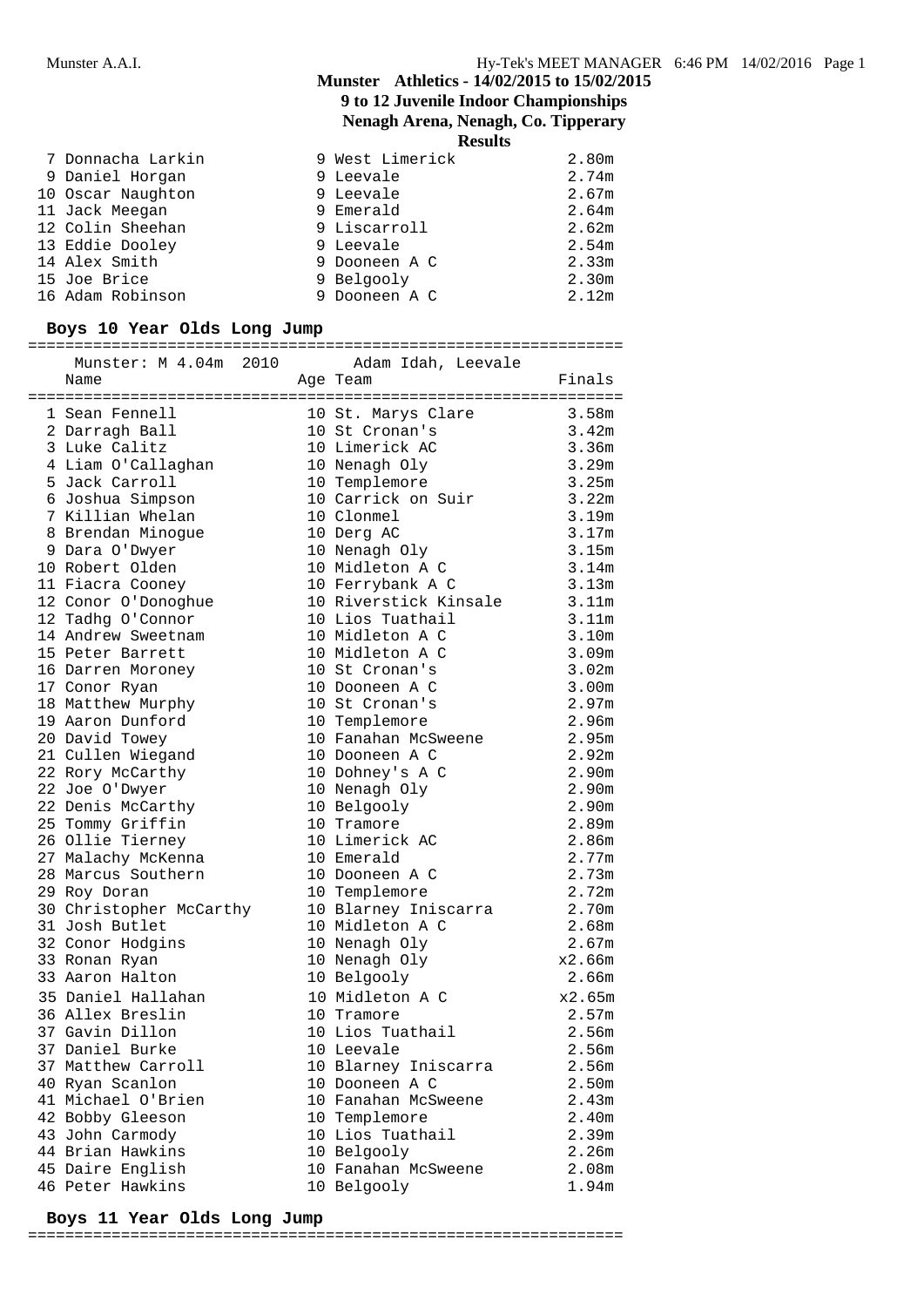**9 to 12 Juvenile Indoor Championships**

## **Nenagh Arena, Nenagh, Co. Tipperary**

**Results**

|  | Munster: M 4.07m 2015 |  |                        | Alex Hennigan, Spa Muckross        |        |  |  |  |  |
|--|-----------------------|--|------------------------|------------------------------------|--------|--|--|--|--|
|  | Munster: M 4.07m 2015 |  | Sean Carmody, Belgooly |                                    |        |  |  |  |  |
|  | Name                  |  |                        | Age Team                           | Finals |  |  |  |  |
|  |                       |  |                        |                                    |        |  |  |  |  |
|  | 1 Sean Breen          |  |                        | 11 St Cronan's                     | 3.74m  |  |  |  |  |
|  | 2 John Murphy         |  |                        | 11 Liscarroll                      | 3.67m  |  |  |  |  |
|  | 3 Joe Finn            |  |                        | 11 Derg AC                         | 3.62m  |  |  |  |  |
|  | 4 Josh Boland         |  |                        | 11 Dooneen A C<br>11 West Limerick | 3.59m  |  |  |  |  |
|  | 5 Adam Murphy         |  |                        |                                    | 3.52m  |  |  |  |  |
|  | 6 Andrew Scanlon      |  |                        | 11 Waterford A C                   | 3.43m  |  |  |  |  |
|  | 6 Luke Sheridan       |  |                        | 11 Lios Tuathail                   | 3.43m  |  |  |  |  |
|  | 8 Killian Power       |  |                        | 11 Carrick on Suir 3.42m           |        |  |  |  |  |
|  | 9 Bobby O'Riordan     |  |                        | 11 Lios Tuathail                   | 3.39m  |  |  |  |  |
|  | 10 Patrick Walsh      |  |                        | 11 Midleton A C                    | 3.34m  |  |  |  |  |
|  | 11 Stephen Sheehan    |  |                        | 11 Liscarroll                      | 3.25m  |  |  |  |  |
|  | 12 Sean Frawley       |  |                        | 11 Ennis Track A C                 | 3.21m  |  |  |  |  |
|  | 13 Joel Nwaigwe       |  |                        | 11 Marian                          | 3.20m  |  |  |  |  |
|  | 14 Luca Brodkorb      |  |                        | 11 Midleton A C                    | 3.17m  |  |  |  |  |
|  | 14 Patrick Moloney    |  |                        | 11 Roscrea                         | 3.17m  |  |  |  |  |
|  | 16 Michael Brosnahan  |  |                        | 11 West Limerick                   | 3.15m  |  |  |  |  |
|  | 17 Corey Scanlon      |  |                        | 11 Finisk Valley                   | 3.14m  |  |  |  |  |
|  | 18 Caoimhin O'Gorman  |  |                        | 11 Fanahan McSweene                | 3.10m  |  |  |  |  |
|  | 19 Kieran Proven      |  |                        | 11 Clonmel                         | 3.08m  |  |  |  |  |
|  | 20 Nathan MacKey      |  |                        | 11 Waterford A C                   | 3.06m  |  |  |  |  |
|  | 21 Fionn Nash         |  |                        | 11 Belgooly                        | 2.97m  |  |  |  |  |
|  | 22 Sean McHugo        |  |                        | 11 Limerick AC                     | 2.95m  |  |  |  |  |
|  | 23 Denis Matthews     |  |                        | 11 Dooneen A C                     | 2.92m  |  |  |  |  |
|  | 24 Eoghan Kilcawley   |  |                        | 11 St Cronan's                     | 2.86m  |  |  |  |  |
|  | 25 Cian Lenane        |  |                        | 11 Blarney Iniscarra               | 2.85m  |  |  |  |  |
|  | 26 Danny Murphy       |  |                        | 11 Fanahan McSweene                | 2.80m  |  |  |  |  |
|  | 27 Senan O'Reilly     |  |                        | 11 St Catherines                   | 2.79m  |  |  |  |  |
|  | 28 Matthew Sage       |  |                        | 11 Nenagh Oly                      | 2.77m  |  |  |  |  |
|  | 29 Ben Corridan       |  |                        | 11 Lios Tuathail                   | 2.72m  |  |  |  |  |
|  | 30 Kyle Robinson      |  |                        | 11 Dooneen A C                     | 2.69m  |  |  |  |  |
|  | 31 Mike Galvin        |  |                        | 11 Lios Tuathail                   | 2.65m  |  |  |  |  |
|  | 32 Shane Ahearne      |  |                        | 11 Clonmel                         | 2.56m  |  |  |  |  |
|  | 33 Conor Egbulam      |  |                        | 11 Dooneen A C                     | 2.49m  |  |  |  |  |
|  | 34 Owen Kenneally     |  |                        | 11 Fanahan McSweene                | 2.07m  |  |  |  |  |
|  | -- Nathan Coltoan     |  |                        | 11 Fanahan McSweene                | FOUL   |  |  |  |  |
|  | -- Jayden Carmody     |  |                        | 11 Emerald                         | FOUL   |  |  |  |  |

#### **Boys 12 Year Olds Long Jump**

================================================================ Munster: M 4.42m 2007 Fintan O'Shaughnessy, Bandon<br>Name Mame Rge Team Finals Name Age Team ================================================================

| 1 Kyle Ettoh       | 12 Grange Fermoy A C | 4.53mM CBP        |
|--------------------|----------------------|-------------------|
| 2 Eric Cunningham  | 12 Midleton A C      | 4.39m             |
| 3 Martin Frawley   | 12 Ennis Track A C   | 4.27m             |
| 4 George Alamu     | 12 Midleton A C      | 4.13m             |
| 5 Sean Carmody     | 12 Belgooly          | 4.07m             |
| 6 Timmy Wilk       | 12 Cove              | 4.00m             |
| 7 Dara Kennedy     | 12 Newport           | 3.97m             |
| 8 Tom Halley       | 12 Tramore           | 3.94m             |
| 9 William Bello    | 12 Ennis Track A C   | 3.90m             |
| 9 Jack O'Callaghan | 12 Nenagh Oly        | 3.90m             |
| 11 Graham Dooley   | 12 Templemore        | 3.81 <sub>m</sub> |
| 12 Conor Walsh     | 12 Tramore           | 3.80 <sub>m</sub> |
| 13 Killian Bergin  | 12 Templemore        | 3.75m             |
| 14 Tom Walshe      | 12 Nenagh Oly        | 3.74m             |
| 15 Luke Butler     | 12 Midleton A C      | 3.73m             |
| 16 Filip McIntyre  | 12 Nenagh Oly        | 3.72m             |
| 16 Matthew Hardy   | 12 Borrisokane       | 3.72m             |
| 18 Joel Joseph     | 12 Midleton A C      | 3.71m             |
|                    |                      |                   |